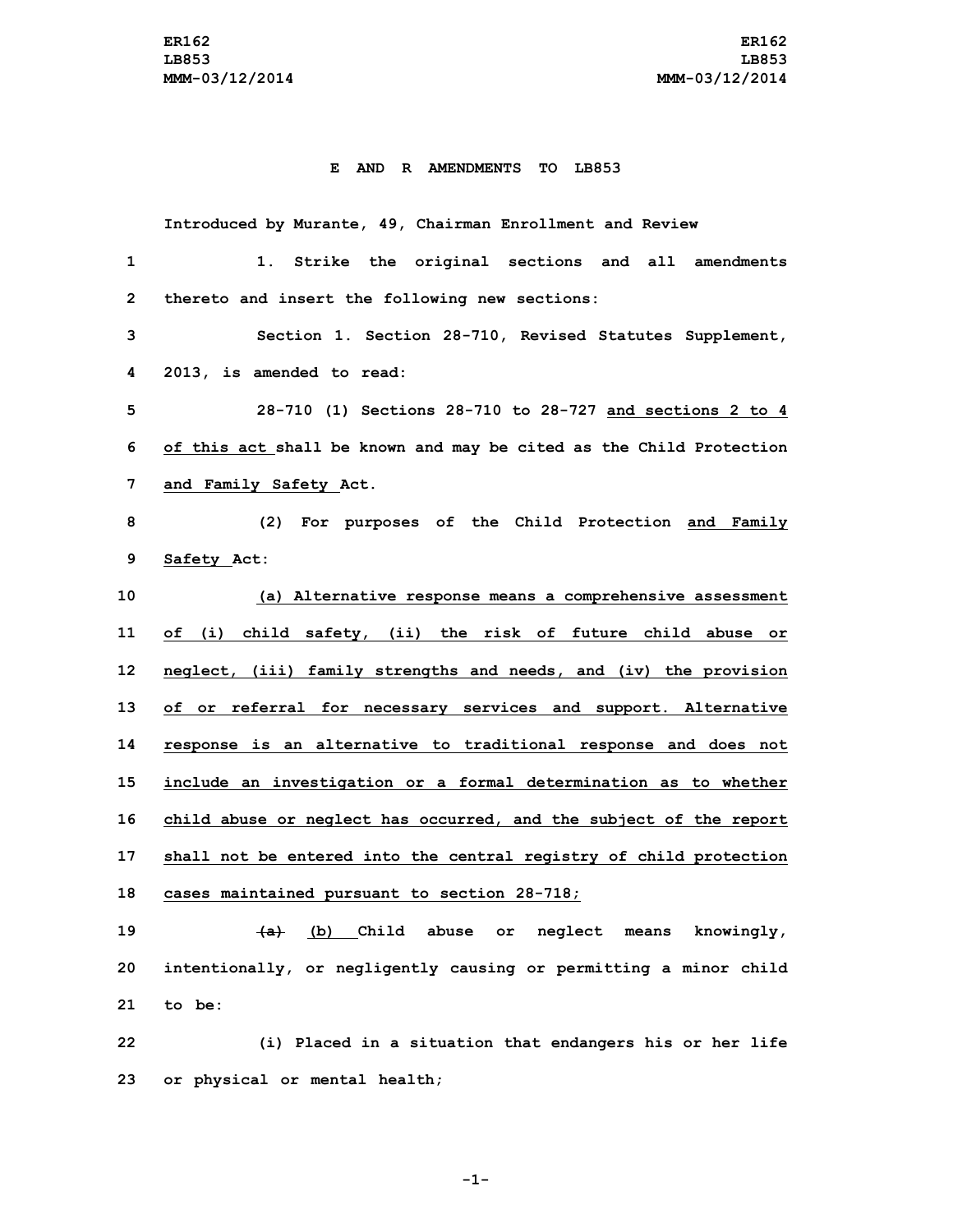**ER162 ER162 LB853 LB853 MMM-03/12/2014 MMM-03/12/2014 (ii) Cruelly confined or cruelly punished; (iii) Deprived of necessary food, clothing, shelter, or 3 care; (iv) Left unattended in <sup>a</sup> motor vehicle if such minor child is six years of age or younger; (v) Sexually abused; or (vi) Sexually exploited by allowing, encouraging, or forcing such person to solicit for or engage in prostitution, debauchery, public indecency, or obscene or pornographic photography, films, or depictions; (c) Comprehensive assessment means an analysis of child safety, risk of future child abuse or neglect, and family strengths and needs on <sup>a</sup> report of child abuse or neglect. Comprehensive assessment does not include a determination as to whether the child abuse or neglect occurred but does determine the need for services and support to address the safety of children and the risk of future abuse or neglect; (b) (d) Department means the Department of Health and Human Services; (e) Investigation means fact gathering related to the current safety of <sup>a</sup> child and the risk of future child abuse or neglect that determines whether child abuse or neglect has occurred and whether child protective services are needed; (c) (f) Law enforcement agency means the police department or town marshal in incorporated municipalities, the office of the sheriff in unincorporated areas, and the Nebraska State Patrol;**

**-2-**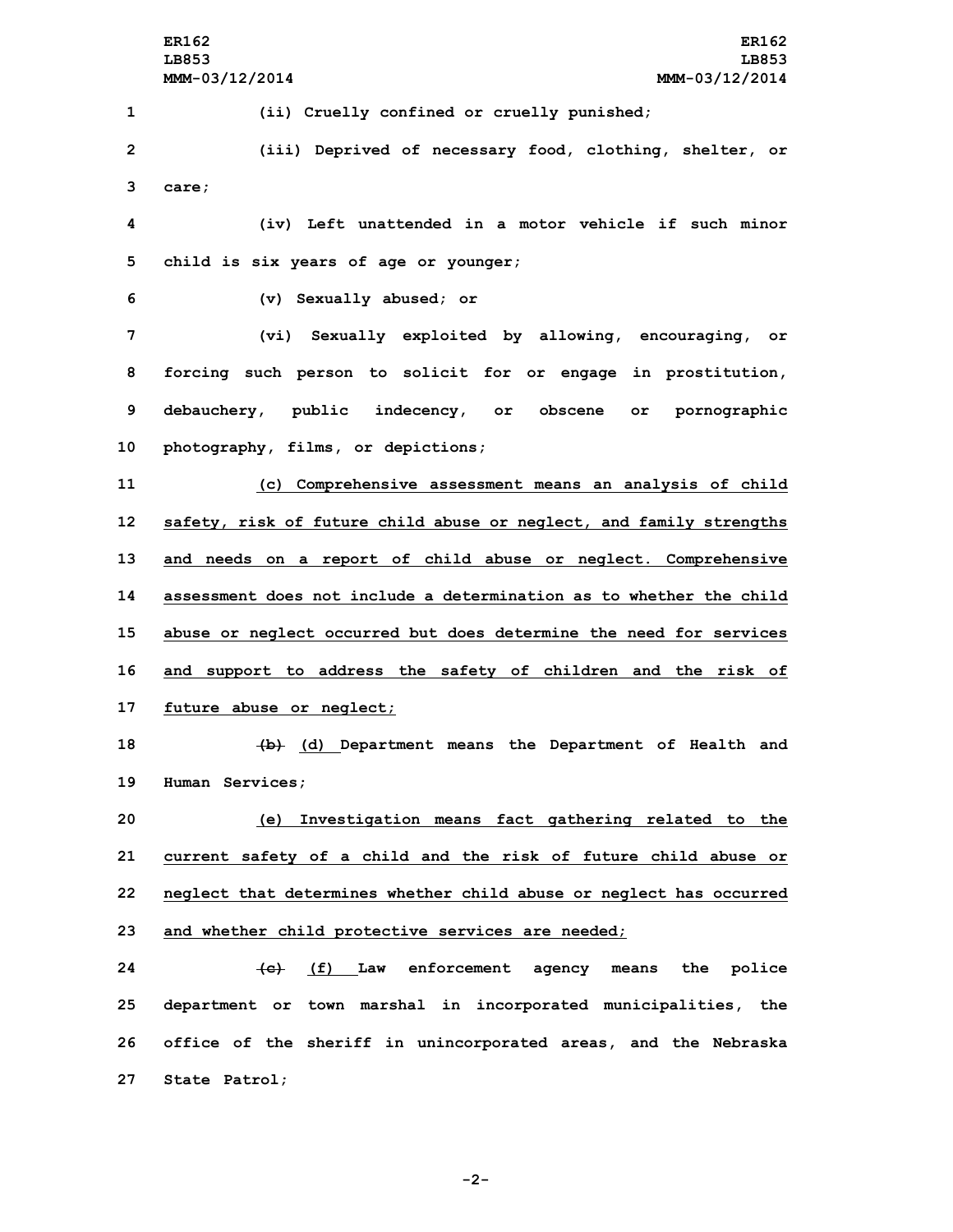**(d) (g) Out-of-home child abuse or neglect means child abuse or neglect occurring in day care homes, foster homes, day care centers, residential child-caring agencies as defined in section 71-1926, and other child care facilities or institutions; 5 and (h) Review, Evaluate, and Decide Team means an internal team of staff within the department and shall include no fewer than two supervisors or administrators and two staff members knowledgeable on the policies and practices of the department,**

**10 including, but not limited to, the structured review process.**

**11 County attorneys, child advocacy centers, or law enforcement agency**

**12 personnel may attend team reviews upon request of <sup>a</sup> party;**

 **(i) Traditional response means an investigation by <sup>a</sup> law enforcement agency or the department pursuant to section 28-713 which requires <sup>a</sup> formal determination of whether child abuse or neglect has occurred; and**

**17 (e) (j) Subject of the report of child abuse or neglect 18 means the person or persons identified in the report as responsible 19 for the child abuse or neglect.**

 **Sec. 2. (1) The Legislature declares that the public policy of the State of Nebraska is to protect children whose health or welfare may be jeopardized by abuse or neglect. The Legislature recognizes that most families want to keep their children safe, but circumstances or conditions sometimes interfere with their ability to do so. Families and children are best served by interventions that engage their protective capacities and address immediate safety concerns and ongoing risks of child abuse**

**-3-**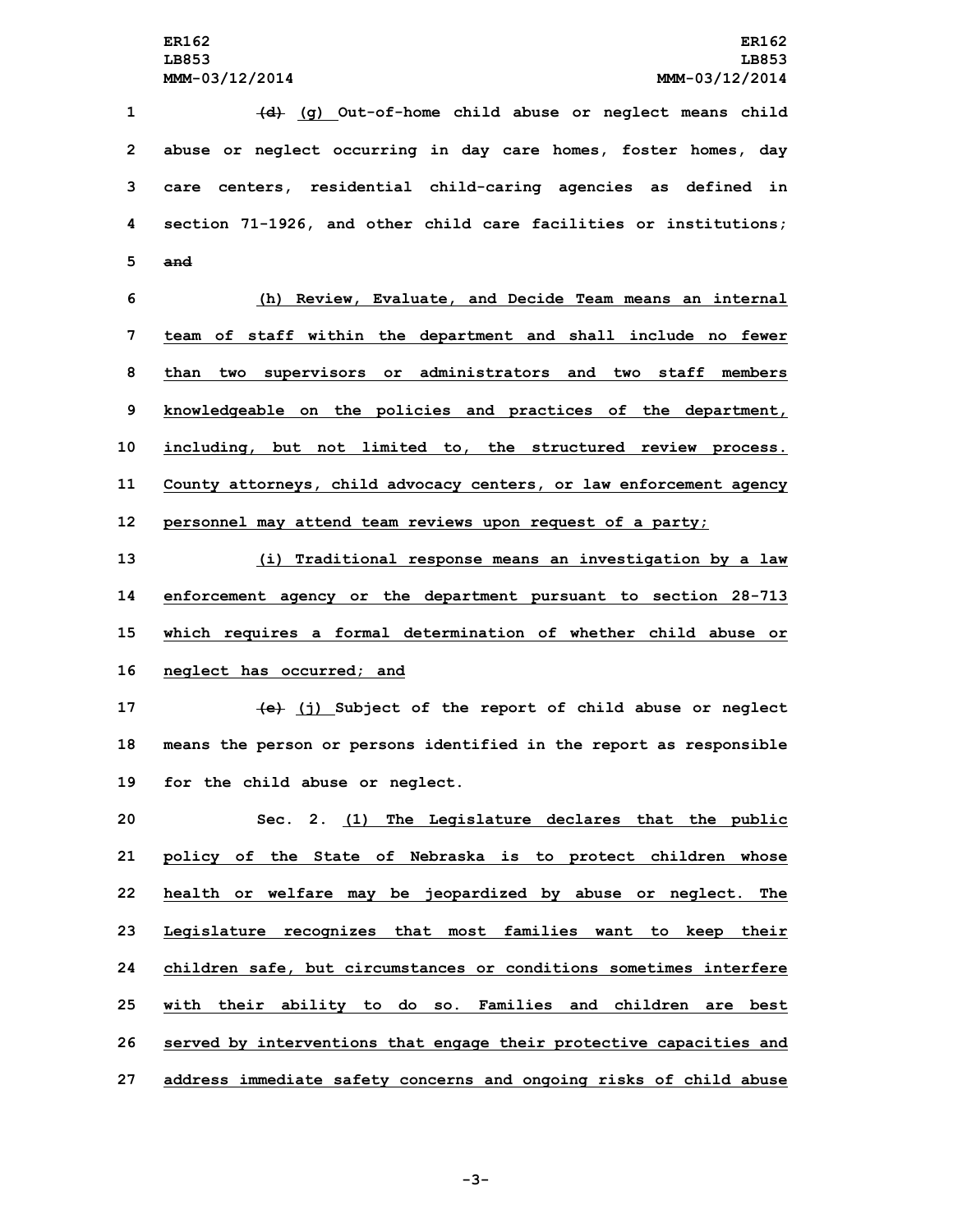**or neglect. In furtherance of this public policy and the family policy and principles set forth in sections 43-532 and 43-533, it is the intent of the Legislature to strengthen the family and make the home, school, and community safe for children by promoting responsible child care in all settings and to provide, when necessary, <sup>a</sup> safe temporary or permanent home environment for abused or neglected children.**

 **(2) In addition, it is the policy of this state to: Require the reporting of child abuse or neglect in home, school, and community settings; provide for alternative response to reports as permitted by rules and regulations of the department; provide for traditional response to reports as required by rules and regulations of the department; and provide protective and supportive services designed to preserve and strengthen the family in appropriate cases.**

 **Sec. 3. (1) The department, in consultation with the Nebraska Children's Commission, shall develop an alternative response implementation plan in accordance with sections 2 to 4 of this act. The alternative response implementation shall include the provision of concrete supports and voluntary services, including, but not limited to: Meeting basic needs, including food and clothing assistance; housing assistance; transportation assistance; child care assistance; and mental health and substance abuse services. When the alternative response implementation plan has been developed, the department may begin using alternative response in up to five alternative response demonstration project locations that are designated by the department. The department**

**-4-**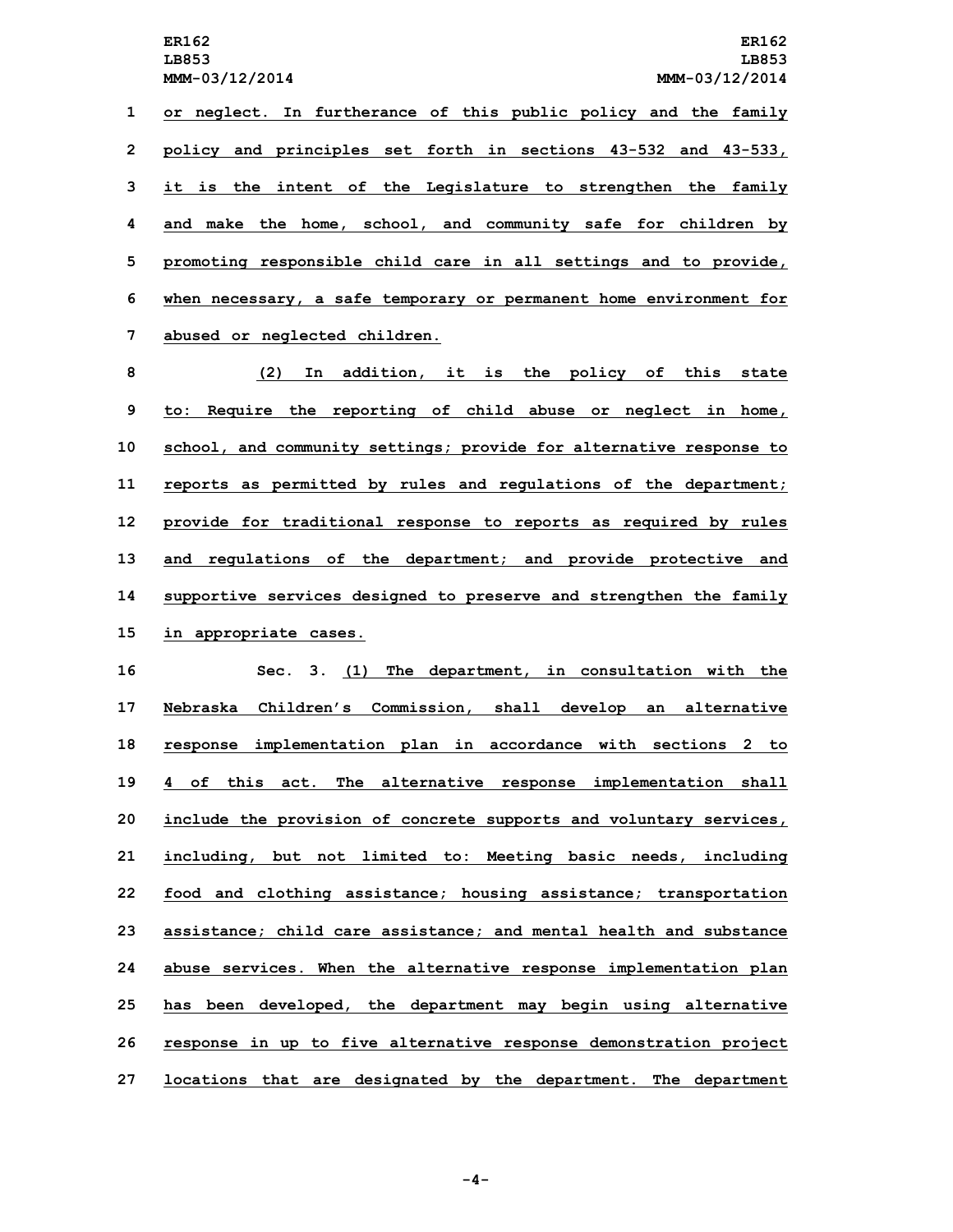**LB853 LB853 MMM-03/12/2014 MMM-03/12/2014**

 **shall provide <sup>a</sup> report of an evaluation on the status of alternative response implementation pursuant to subsection (2) of this section to the Legislature and the commission by November 15, 2015. The commission shall provide feedback on the report to the department before December 15, 2015. The department may begin using alternative response in up to five additional alternative response demonstration project locations on or after January 1, 2016. The department shall provide <sup>a</sup> report of another evaluation done pursuant to subsection (2) of this section to the commission and electronically to the Legislature by November 15, 2016. The department may continue using alternative response until July 1, 2017. Continued use of alternative response thereafter shall require approval of the Legislature. For purposes of this section, demonstration project location means any geographic region, including, but not limited to, <sup>a</sup> city, <sup>a</sup> township, <sup>a</sup> village, <sup>a</sup> county, <sup>a</sup> group of counties, or <sup>a</sup> group of counties and cities, townships, or villages. (2) The department shall contract with an independent entity to evaluate the alternative response demonstration projects. The evaluation shall include, but not be limited to: (a) The screening process used to determine which cases shall be assigned to alternative response; (b) The number and proportion of repeat child abuse and neglect allegations within <sup>a</sup> specified period of time following**

**25 initial intake;**

**26 (c) The number and proportion of substantiated child 27 abuse and neglect allegations within <sup>a</sup> specified period of time**

**-5-**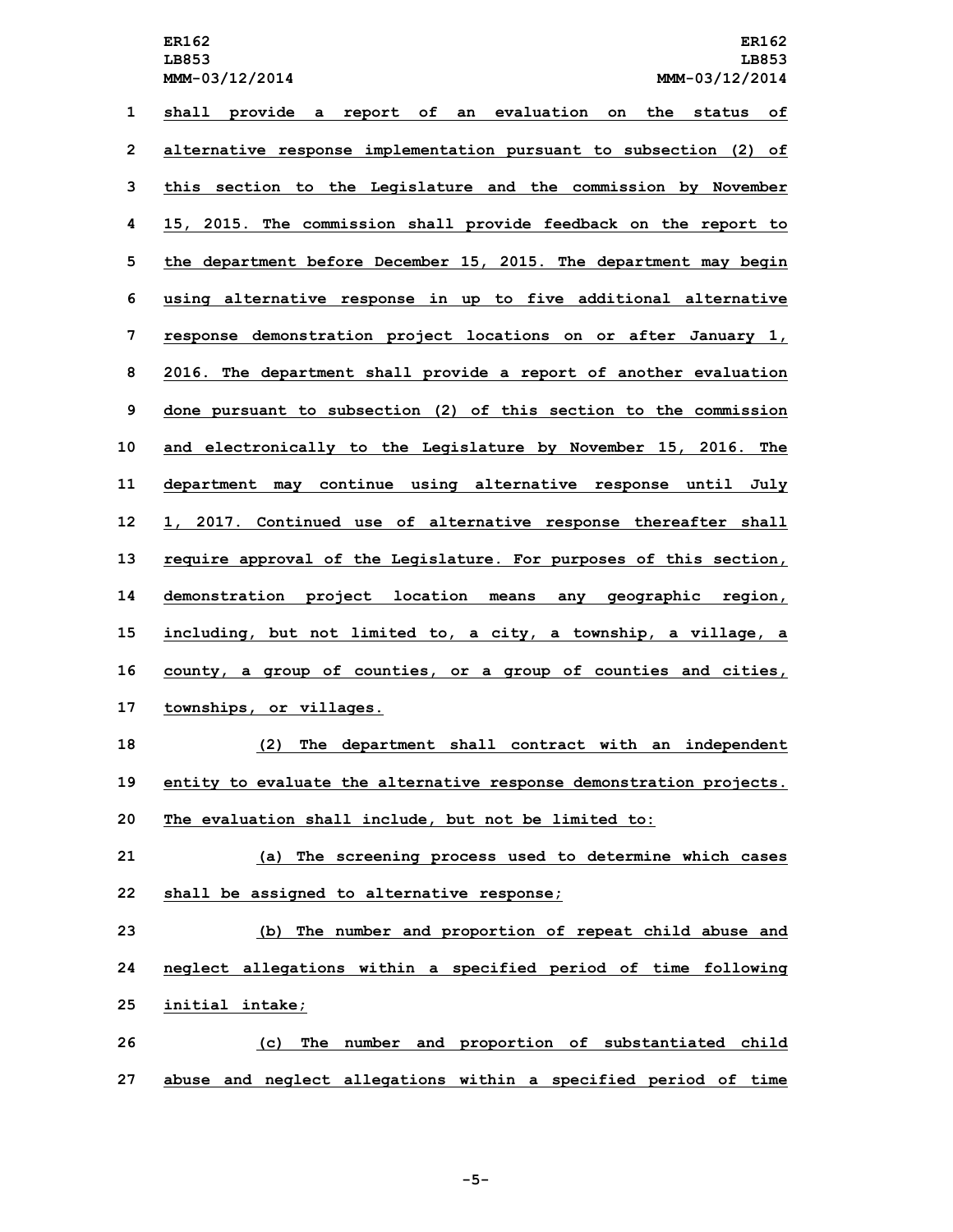| 1  | following initial intake;                                          |
|----|--------------------------------------------------------------------|
| 2  | (d) The number and proportion of families with any                 |
| 3  | child entering out-of-home care within a specified period of time  |
| 4  | following initial intake;                                          |
| 5  | (e) Changes in child and family well-being in the domains          |
| 6  | of behavioral and emotional functioning and physical health and    |
| 7  | development as measured by a standardized assessment instrument to |
| 8  | be selected by the department;                                     |
| 9  | (f) The number and proportion of families assigned to              |
| 10 | the alternative response track who are reassigned to a traditional |
| 11 | response; and                                                      |
| 12 | (g) A cost analysis that will examine, at a minimum, the           |
| 13 | costs of the key elements of services received.                    |
| 14 | (3) The department shall provide to the Nebraska                   |
| 15 | Children's Commission regular updates on:                          |
| 16 | (a) The alternative response implementation plan,                  |
| 17 | including the development of the alternative response interview    |
| 18 | protocols of children;                                             |
| 19 | (b) The status of alternative response implementation;             |
| 20 | (c) Inclusion of child welfare stakeholders, service               |
| 21 | providers, and other community partners, including families,       |
| 22 | for feedback and recommendations on the alternative response       |
| 23 | implementation plan;                                               |
| 24 | (d) Any findings or recommendations made by the                    |
| 25 | independent evaluator, including costs;                            |
| 26 | (e) Any alternative response programmatic modifications;           |
| 27 | and                                                                |

**-6-**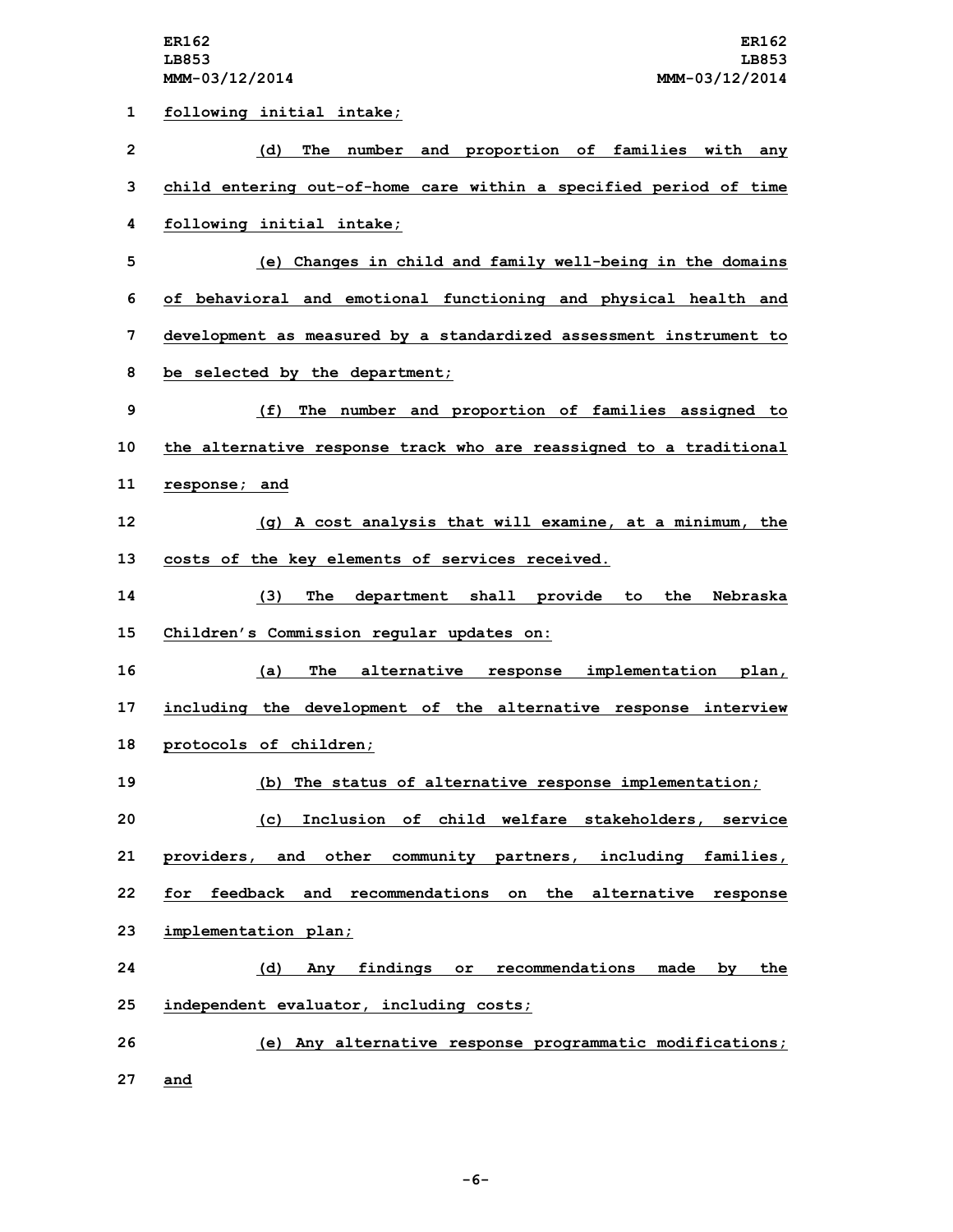**(f) The status of the adoption and promulgation of rules and regulations. (4) The department shall adopt and promulgate rules and regulations to carry out the provisions of this legislative bill. Such rules and regulations shall include, but not be limited to, provisions on the transfer of cases from alternative response to traditional response; notice to families subject to <sup>a</sup> comprehensive assessment and served through alternative response of the alternative response process and their rights, including the opportunity to challenge agency determinations; the provision of services through alternative response; the collection, sharing, and reporting of data; and the alternative response ineligibility criteria. Whenever the department proposes to change the alternative response ineligibility criteria, public notice of the changes shall be given. The department shall provide public notice and time for public comment by publishing the proposed changes on its web site at least sixty days prior to the public hearing on such regulation changes. The department shall provide <sup>a</sup> copy of the proposed rules and regulations to the Nebraska Children's Commission no later than October 1, 2014. Sec. 4. (1) This section applies to alternative response demonstration projects designated under section 3 of this act.**

 **(2) The Review, Evaluate, and Decide Team shall convene to review intakes that are not immediately assigned to traditional response based on the criteria, provide critical analysis of the information, and determine assignment for alternative response or traditional response. The team shall utilize consistent criteria to**

**-7-**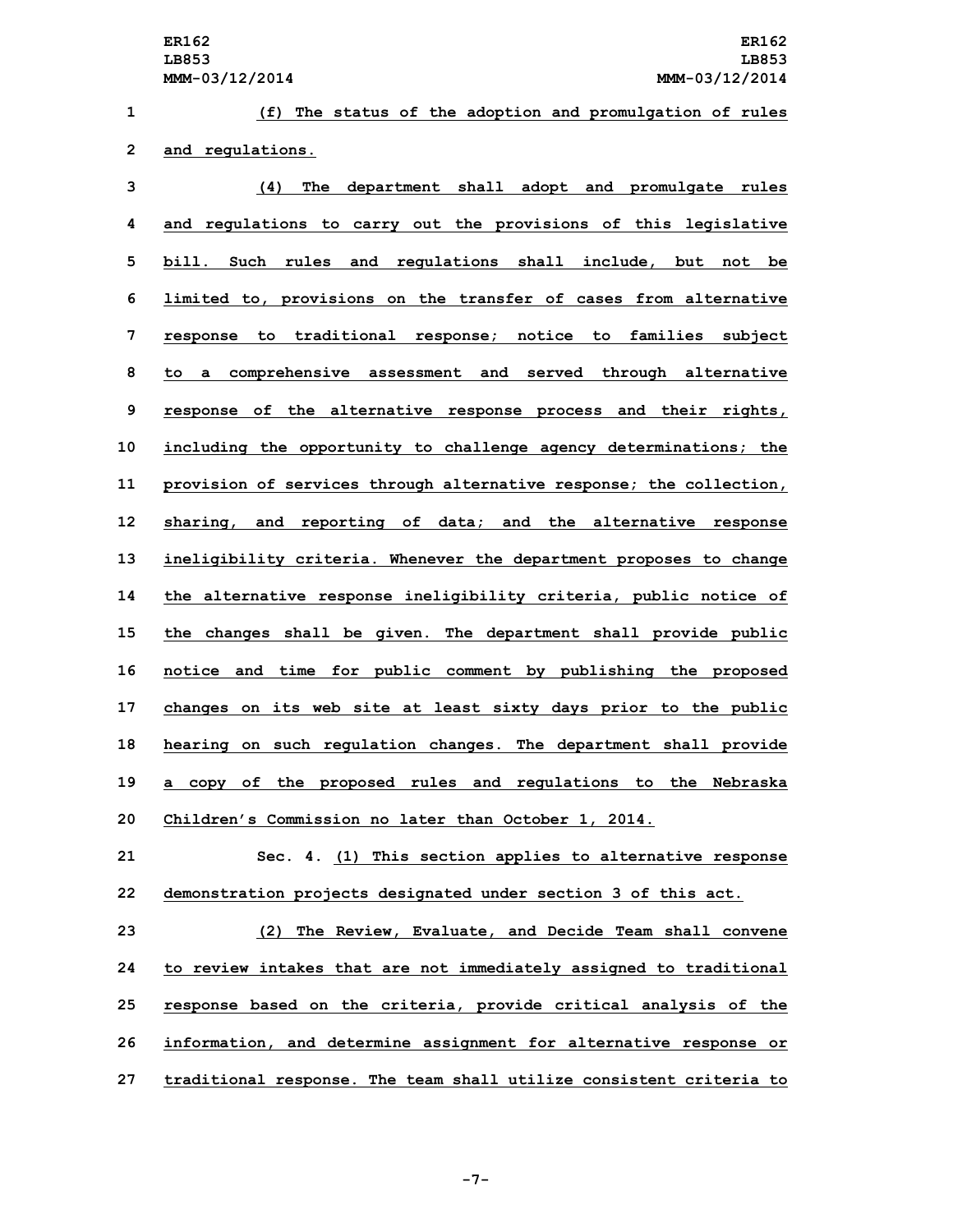**review the severity of the allegation of child abuse or neglect, access to the perpetrator, vulnerability of the child, family history including previous reports, parental cooperation, parental or caretaker protective factors, and other information as deemed necessary. At the conclusion of the review, the intake shall be assigned to either traditional response or alternative response. Decisions of the team shall be made by consensus. If the team cannot come to consensus, the intake shall be assigned for <sup>a</sup> traditional response.**

 **(3) In the case of an alternative response, the department shall complete <sup>a</sup> comprehensive assessment. The department shall transfer the case being given alternative response to traditional response if the department determines that <sup>a</sup> child is unsafe. Upon completion of the comprehensive assessment, if it is determined that the child is safe, participation in services offered to the family receiving an alternative response is voluntary, the case shall not be transferred to traditional response based upon the family's failure to enroll or participate in such services, and the subject of the report shall not be entered into the central registry of child protection cases maintained pursuant to section 28-718.**

 **(4) The department shall, by the next working day after receipt of <sup>a</sup> report of child abuse and neglect, enter into the tracking system of child protection cases maintained pursuant to section 28-715 all reports of child abuse or neglect received under this section that are opened for alternative response and any action taken.**

**-8-**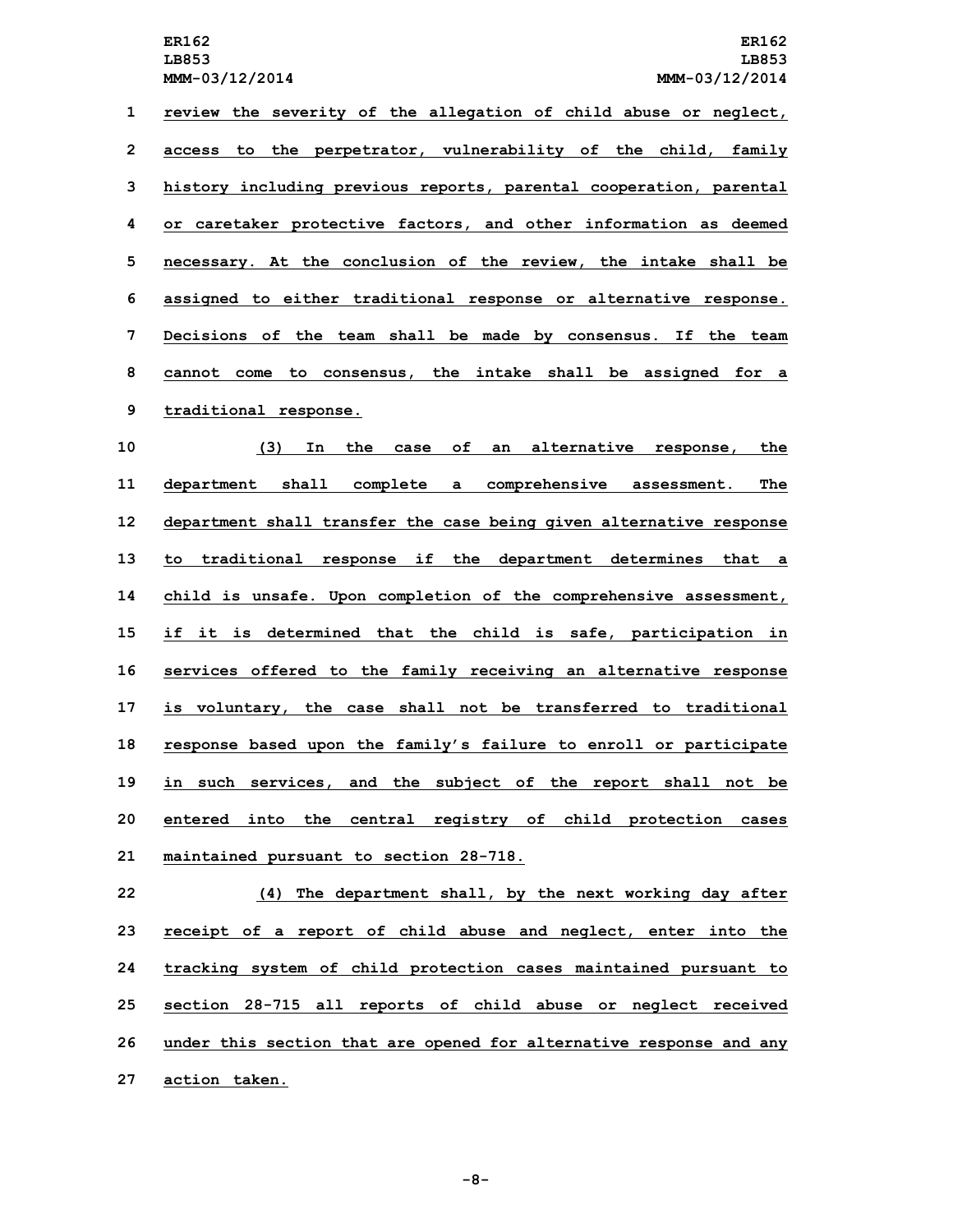**(5) The department shall make available to the appropriate investigating law enforcement agency and the county attorney <sup>a</sup> copy of all reports relative to <sup>a</sup> case of suspected child abuse or neglect. Aggregate, nonidentifying reports of child abuse or neglect receiving an alternative response shall be made available quarterly to requesting agencies outside the department. Such alternative response data shall include, but not be limited to, the nature of the initial child abuse or neglect report, the nature of services offered, the location of the cases, the number of cases per month, and the number of alternative response cases that were transferred to traditional response. No other agency or individual except the office of Inspector General of Nebraska Child Welfare, the Public Counsel, law enforcement agency personnel, and county attorneys shall be provided specific, identifying reports of child abuse or neglect being given alternative response. The office of Inspector General of Nebraska Child Welfare shall have access to all reports relative to cases of suspected child abuse or neglect subject to traditional response and those subject to alternative response. The department and the office shall develop procedures allowing for the Inspector General's review of cases subject to alternative response. The Inspector General shall include in the report pursuant to section 43-4331 <sup>a</sup> summary of all cases reviewed pursuant to this subsection. Sec. 5. Section 28-713, Reissue Revised Statutes of Nebraska, is amended to read:**

**26 28-713 Upon Unless an intake is assigned to alternative 27 response, upon the receipt of <sup>a</sup> call reporting child abuse and**

**-9-**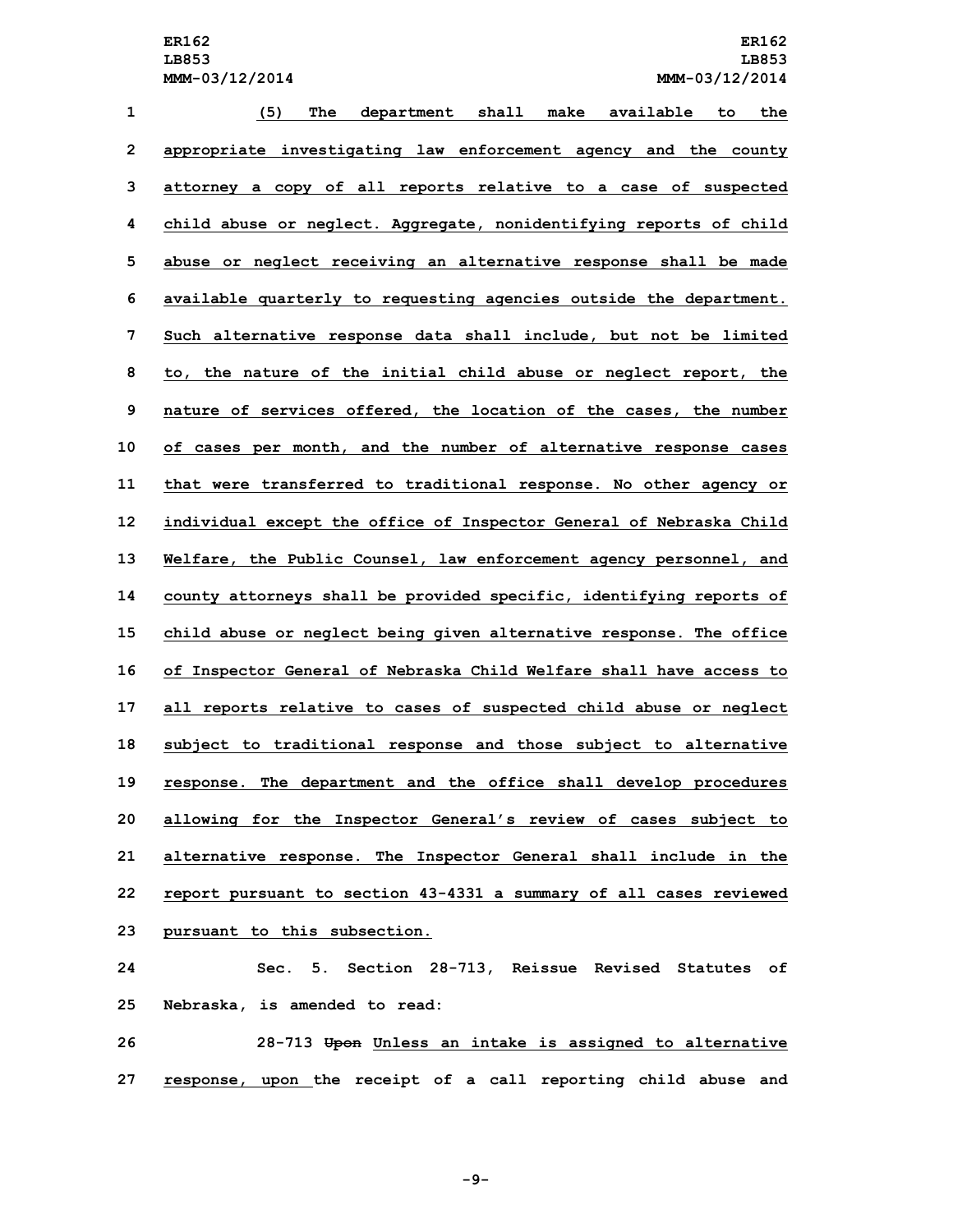**1 neglect as required by section 28-711:**

 **(1) It is the duty of the law enforcement agency to investigate the report, to take immediate steps to protect the child, and to institute legal proceedings if appropriate. In situations of alleged out-of-home child abuse or neglect if the person or persons to be notified have not already been notified and the person to be notified is not the subject of the report of child abuse or neglect, the law enforcement agency shall immediately notify the person or persons having custody of each child who has allegedly been abused or neglected that such report of alleged child abuse or neglect has been made and shall provide such person or persons with information of the nature of the alleged child abuse or neglect. The law enforcement agency may request assistance from the department during the investigation and shall, by the next working day, notify either the hotline or the department of receipt of the report, including whether or not an investigation is being undertaken by the law enforcement agency. <sup>A</sup> copy of all reports, whether or not an investigation is being undertaken, shall be provided to the department;**

 **(2) In situations of alleged out-of-home child abuse or neglect if the person or persons to be notified have not already been notified and the person to be notified is not the subject of the report of child abuse or neglect, the department shall immediately notify the person or persons having custody of each child who has allegedly been abused or neglected that such report of alleged child abuse or neglect has been made and shall provide such person or persons with information of the nature of the**

**-10-**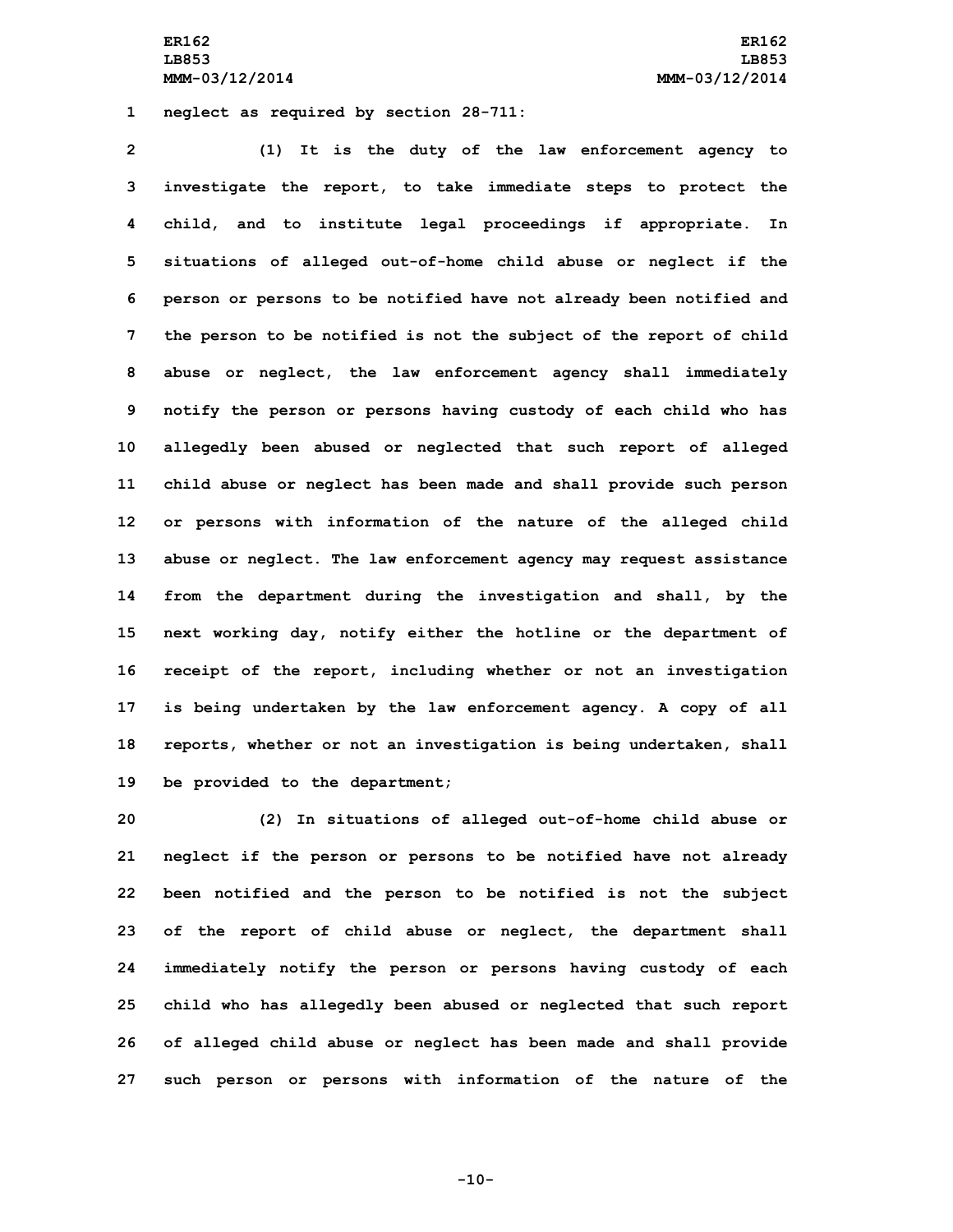**alleged child abuse or neglect and any other information that the department deems necessary. The department shall investigate for the purpose of assessing each report of child abuse or neglect to determine the risk of harm to the child involved. The department shall also provide such social services as are necessary and appropriate under the circumstances to protect and assist the child and to preserve the family;**

**8 (3) The department may make <sup>a</sup> request for further 9 assistance from the appropriate law enforcement agency or take 10 such legal action as may be appropriate under the circumstances;**

 **(4) The department shall, by the next working day after receiving <sup>a</sup> report of child abuse or neglect under subdivision (1) of this section, make <sup>a</sup> written report or <sup>a</sup> summary on forms provided by the department to the proper law enforcement agency in the county and enter in the tracking system of child protection cases maintained pursuant to section 28-715 all reports of child abuse or neglect opened for investigation and any action taken; and (5) The department shall, upon request, make available to the appropriate investigating law enforcement agency and the county attorney <sup>a</sup> copy of all reports relative to <sup>a</sup> case of suspected child abuse or neglect.**

**22 Sec. 6. Section 28-713.01, Revised Statutes Cumulative 23 Supplement, 2012, is amended to read:**

**24 28-713.01 (1) Upon completion of the investigation 25 pursuant to section 28-713:**

**26 (a) In situations of alleged out-of-home child abuse or 27 neglect, the person or persons having custody of the allegedly**

**-11-**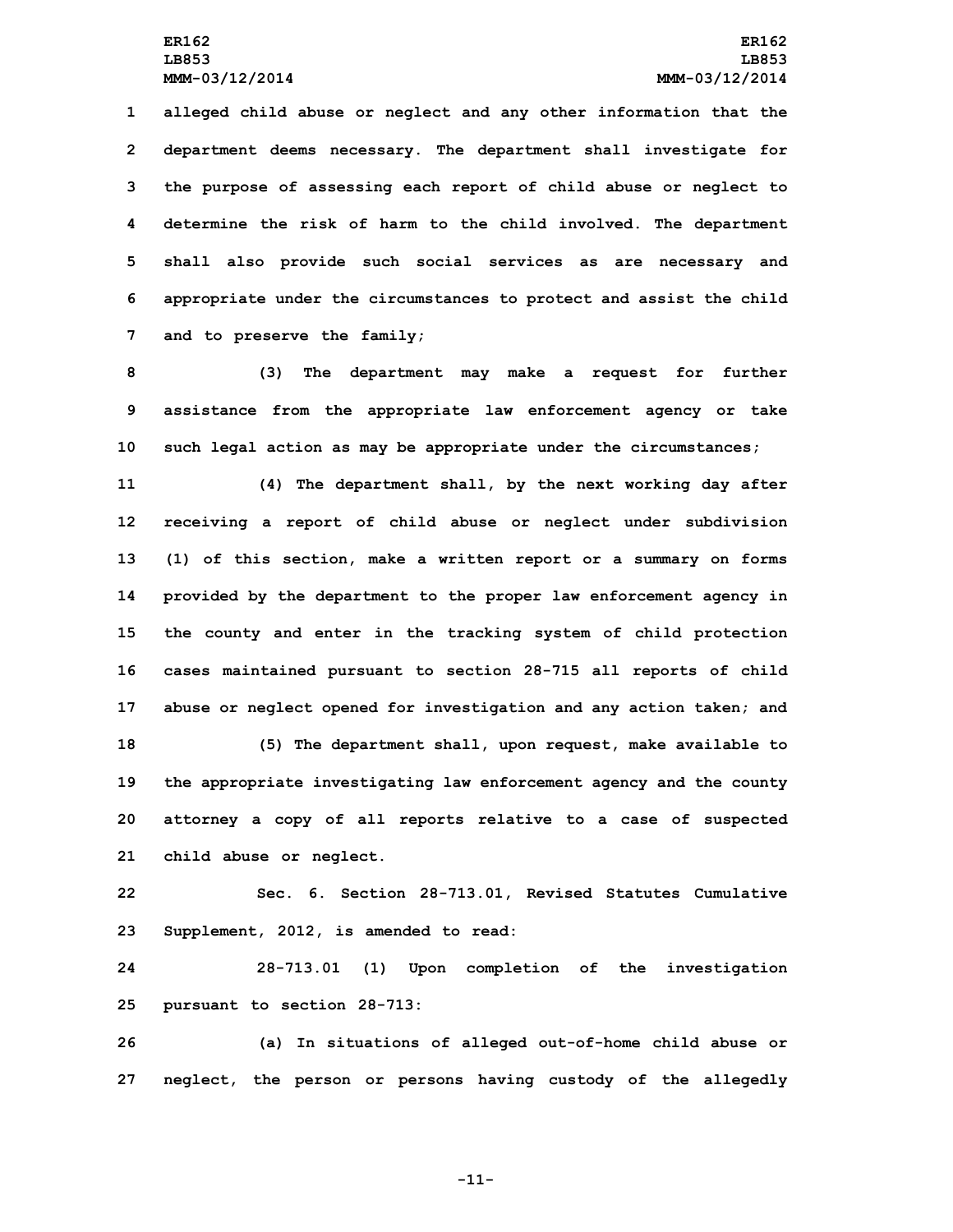**abused or neglected child or children shall be given written notice of the results of the investigation and any other information the law enforcement agency or department deems necessary. Such notice and information shall be sent by first-class mail; and**

 **(b) The subject of the report of child abuse or neglect shall be given written notice of the determination of the case and whether the subject of the report of child abuse or neglect will be entered into the central register registry of child protection cases maintained pursuant to section 28-718 under the criteria provided in section 28-720.**

 **(2) If the subject of the report will be entered into the central register, registry, the notice to the subject shall be sent by certified mail with return receipt requested or first-class mail to the last-known address of the subject of the report of child abuse or neglect and shall include:**

**16 (a) The nature of the report;**

**17 (b) The classification of the report under section 18 28-720; and**

 **(c) Notification of the right of the subject of the report of child abuse or neglect to request the department to amend or expunge identifying information from the report or to remove the substantiated report from the central register registry in accordance with section 28-723.**

**24 (3) If the subject of the report will not be entered into 25 the central register, registry, the notice to the subject shall be 26 sent by first-class mail and shall include:**

**27 (a) The nature of the report; and**

**-12-**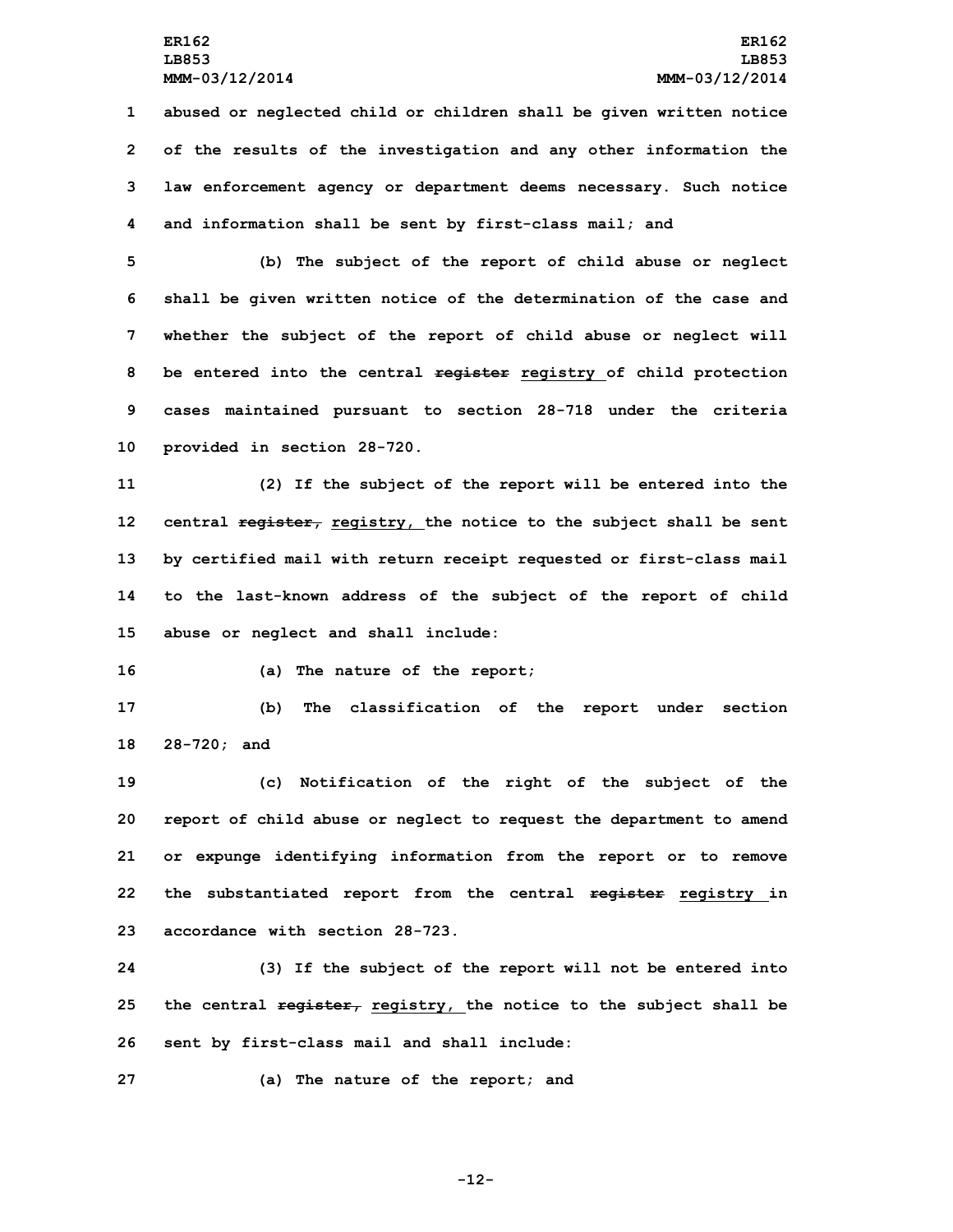**1 (b) The classification of the report under section 2 28-720.**

**3 Sec. 7. Section 28-718, Revised Statutes Cumulative 4 Supplement, 2012, is amended to read:**

 **28-718 (1) There shall be <sup>a</sup> central register registry of child protection cases maintained in the department containing records of all reports of child abuse or neglect opened for investigation as provided in section 28-713 and classified as either court substantiated or agency substantiated as provided in section 28-720. The department may change records classified as inconclusive prior to August 30, 2009, to agency substantiated.The department shall give public notice of the changes made to this section and subsection (3) of section 28-720 by Laws 2009, LB 122, within thirty days after August 30, 2009, by having such notice published in <sup>a</sup> newspaper or newspapers of general circulation within the state.**

 **(2) The department shall determine whether <sup>a</sup> name-change order received from the clerk of <sup>a</sup> district court pursuant to section 25-21,271 is for <sup>a</sup> person on the central register registry of child protection cases and, if so, shall include the changed name with the former name in the register registry and file or cross-reference the information under both names.**

**23 Sec. 8. Section 28-719, Reissue Revised Statutes of 24 Nebraska, is amended to read:**

**25 28-719 Upon complying with identification requirements 26 established by regulation of the department, or when ordered by 27 <sup>a</sup> court of competent jurisdiction, any person legally authorized**

**-13-**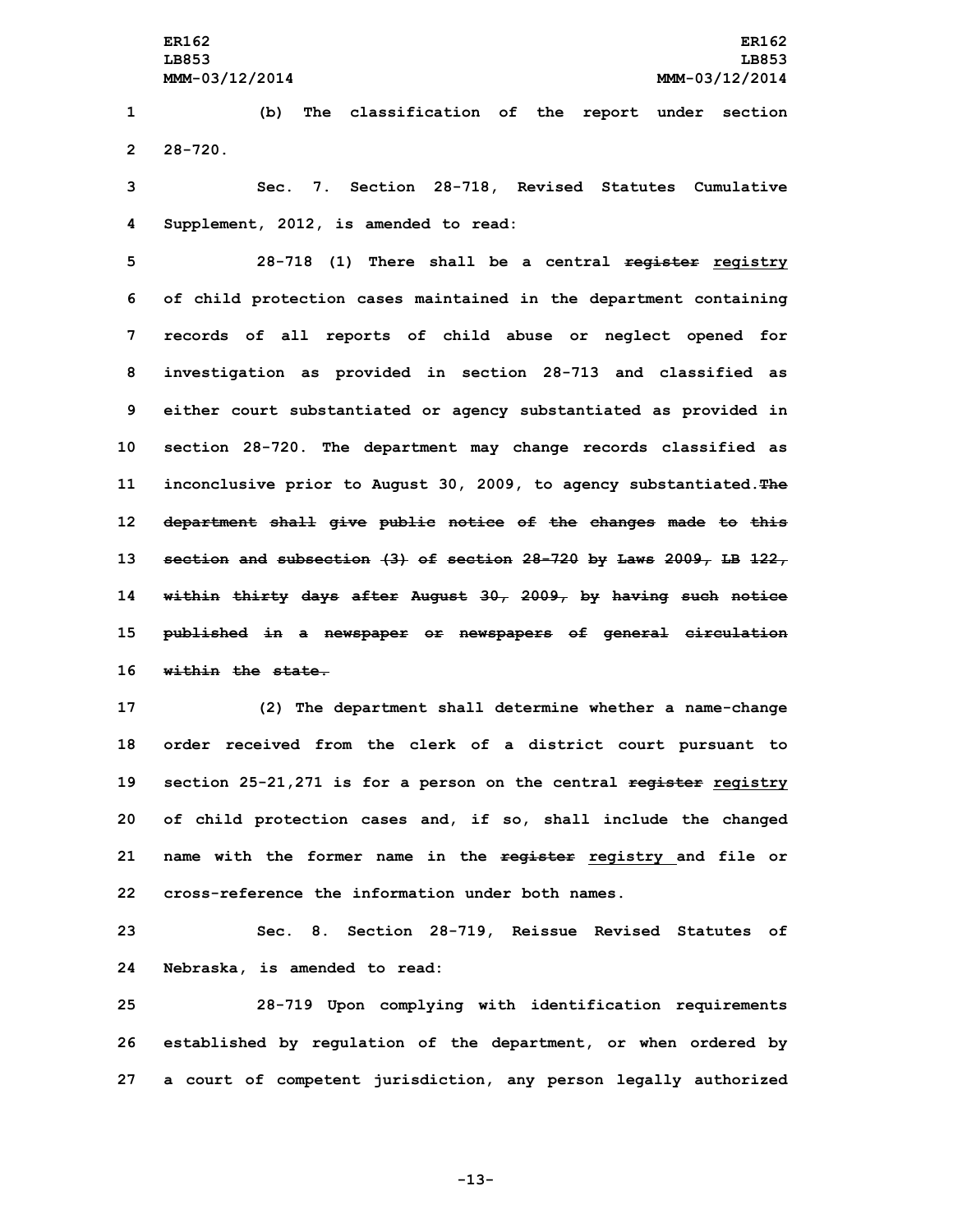**by section 28-722, 28-726, or 28-727 to have access to records relating to child abuse and neglect may request and shall be immediately provided the information requested in accordance with the requirement requirements of the Child Protection and Family Safety Act. Such information shall not include the name and address of the person making the report of child abuse or neglect. The names and other identifying data and the dates and the circumstances of any persons requesting or receiving information from the central register registry of child protection cases maintained pursuant to section 28-718 shall be entered in such register the central registry record.**

**12 Sec. 9. Section 28-720, Revised Statutes Cumulative 13 Supplement, 2012, is amended to read:**

**14 28-720 All cases entered into the central register 15 registry of child protection cases maintained pursuant to section 16 28-718 shall be classified as one of the following:**

 **(1) Court substantiated, if <sup>a</sup> court of competent jurisdiction has entered <sup>a</sup> judgment of guilty against the subject of the report of child abuse or neglect upon <sup>a</sup> criminal complaint, indictment, or information or there has been an adjudication of jurisdiction of <sup>a</sup> juvenile court over the child under subdivision (3)(a) of section 43-247 which relates or pertains to the report of child abuse or neglect;**

 **(2) Court pending, if <sup>a</sup> criminal complaint, indictment, or information or <sup>a</sup> juvenile petition under subdivision (3)(a) of section 43-247, which relates or pertains to the subject of the report of abuse or neglect, has been filed and is pending in <sup>a</sup>**

**-14-**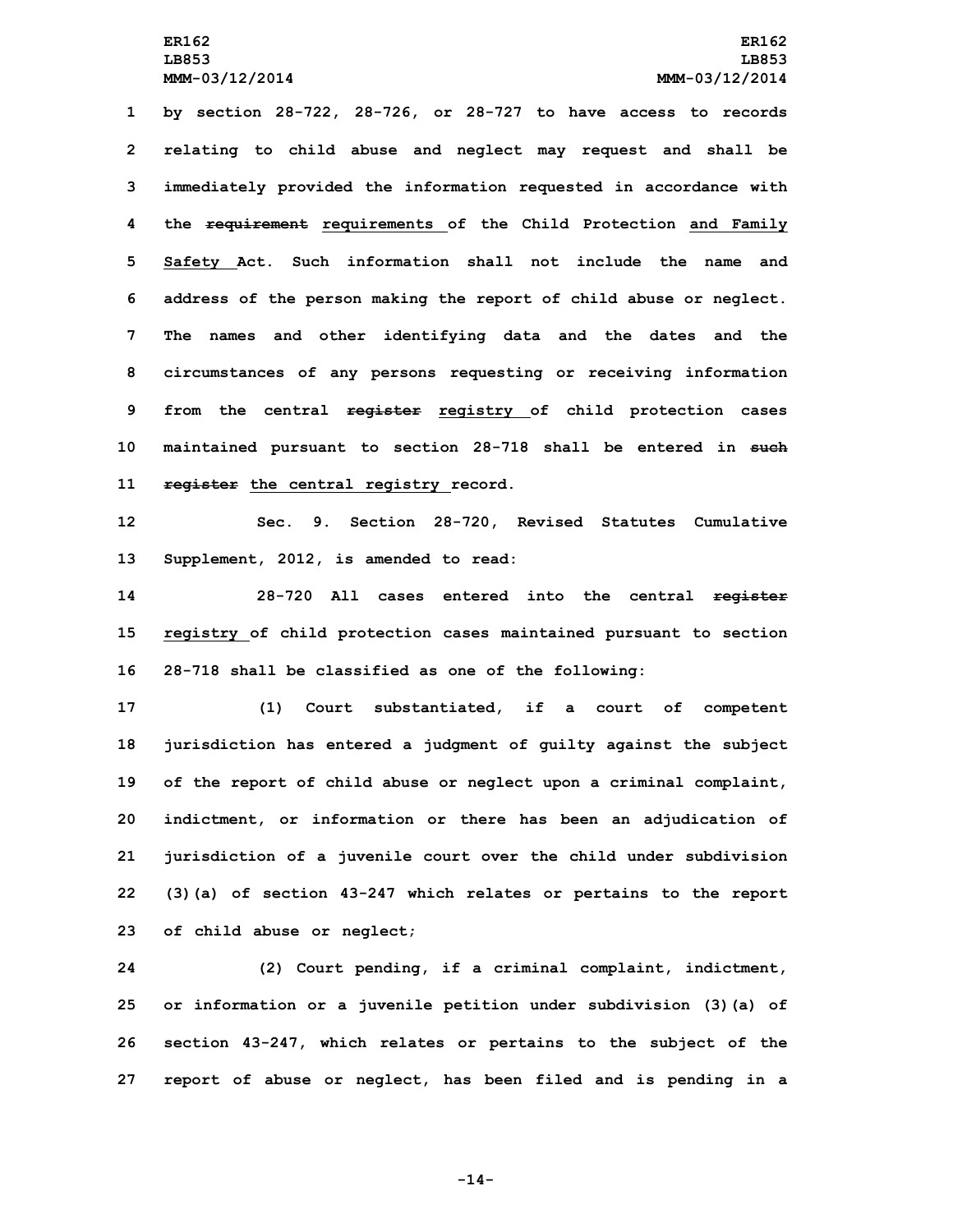**1 court of competent jurisdiction; or**

 **(3) Agency substantiated, if the department's determination of child abuse or neglect against the subject of the report of child abuse or neglect was supported by <sup>a</sup> preponderance of the evidence and based upon an investigation pursuant to section 28-713 or section 4 of this act.**

**7 Sec. 10. Section 28-720.01, Reissue Revised Statutes of 8 Nebraska, is amended to read:**

 **28-720.01 All reports of child abuse or neglect which are not under subdivision (1), (2), or (3) of section 28-720 shall be considered unfounded and shall be maintained only in the tracking system of child protection cases pursuant to section 28-715 and not in the central register registry of child protection cases maintained pursuant to section 28-718.**

**15 Sec. 11. Section 28-721, Reissue Revised Statutes of 16 Nebraska, is amended to read:**

 **28-721 At any time, the department may amend, expunge, or remove from the central register registry of child protection cases maintained pursuant to section 28-718 any record upon good cause shown and upon notice to the subject of the report of child abuse or neglect.**

**22 Sec. 12. Section 28-722, Reissue Revised Statutes of 23 Nebraska, is amended to read:**

 **28-722 Upon request, <sup>a</sup> subject of the report of child abuse or neglect or, if such subject is <sup>a</sup> minor or otherwise legally incompetent, the guardian or guardian ad litem of the subject, shall be entitled to receive <sup>a</sup> copy of all information**

**-15-**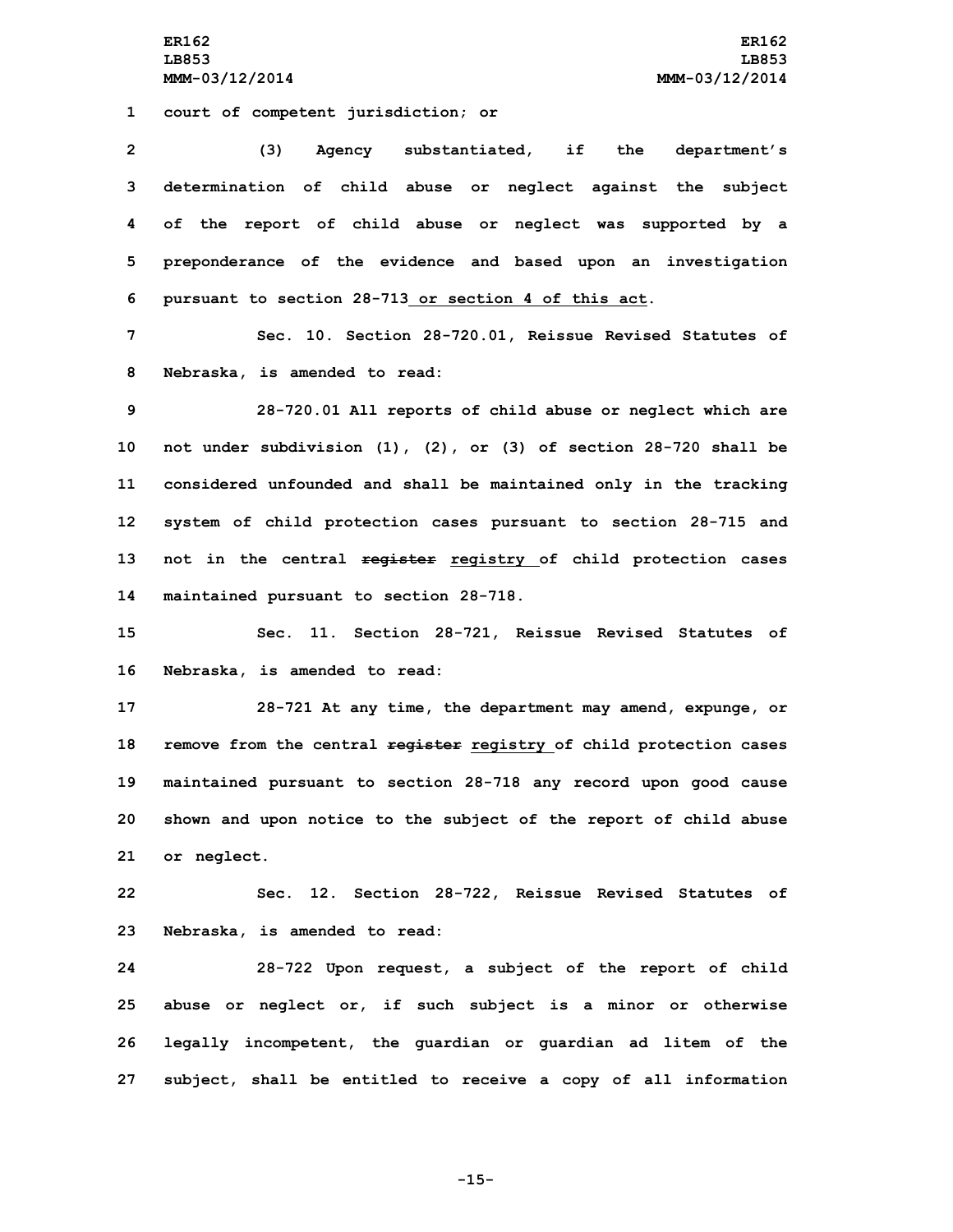**contained in the central register registry of child protection cases maintained pursuant to section 28-718 pertaining to his or her case. The department shall not release data that would be harmful or detrimental or that would identify or locate <sup>a</sup> person who, in good faith, made <sup>a</sup> report of child abuse or neglect or cooperated in <sup>a</sup> subsequent investigation unless ordered to do so by <sup>a</sup> court of competent jurisdiction.**

**8 Sec. 13. Section 28-723, Reissue Revised Statutes of 9 Nebraska, is amended to read:**

 **28-723 At any time subsequent to the completion of the department's investigation, the subject of the report of child abuse or neglect may request the department to amend, expunge identifying information from, or remove the record of the report from the central register registry of child protection cases maintained pursuant to section 28-718. If the department refuses to do so or does not act within thirty days, the subject of the report of child abuse or neglect shall have the right to <sup>a</sup> fair hearing within the department to determine whether the record of the report of child abuse or neglect should be amended, expunged, or removed on the grounds that it is inaccurate or that it is being maintained in <sup>a</sup> manner inconsistent with the Child Protection and Family Safety Act. Such fair hearing shall be held within <sup>a</sup> reasonable time after the subject's request and at <sup>a</sup> reasonable place and hour. In such hearings, the burden of proving the accuracy and consistency of the record shall be on the department. <sup>A</sup> juvenile court finding of child abuse or child neglect shall be presumptive evidence that the report was not unfounded. The hearing shall be**

**-16-**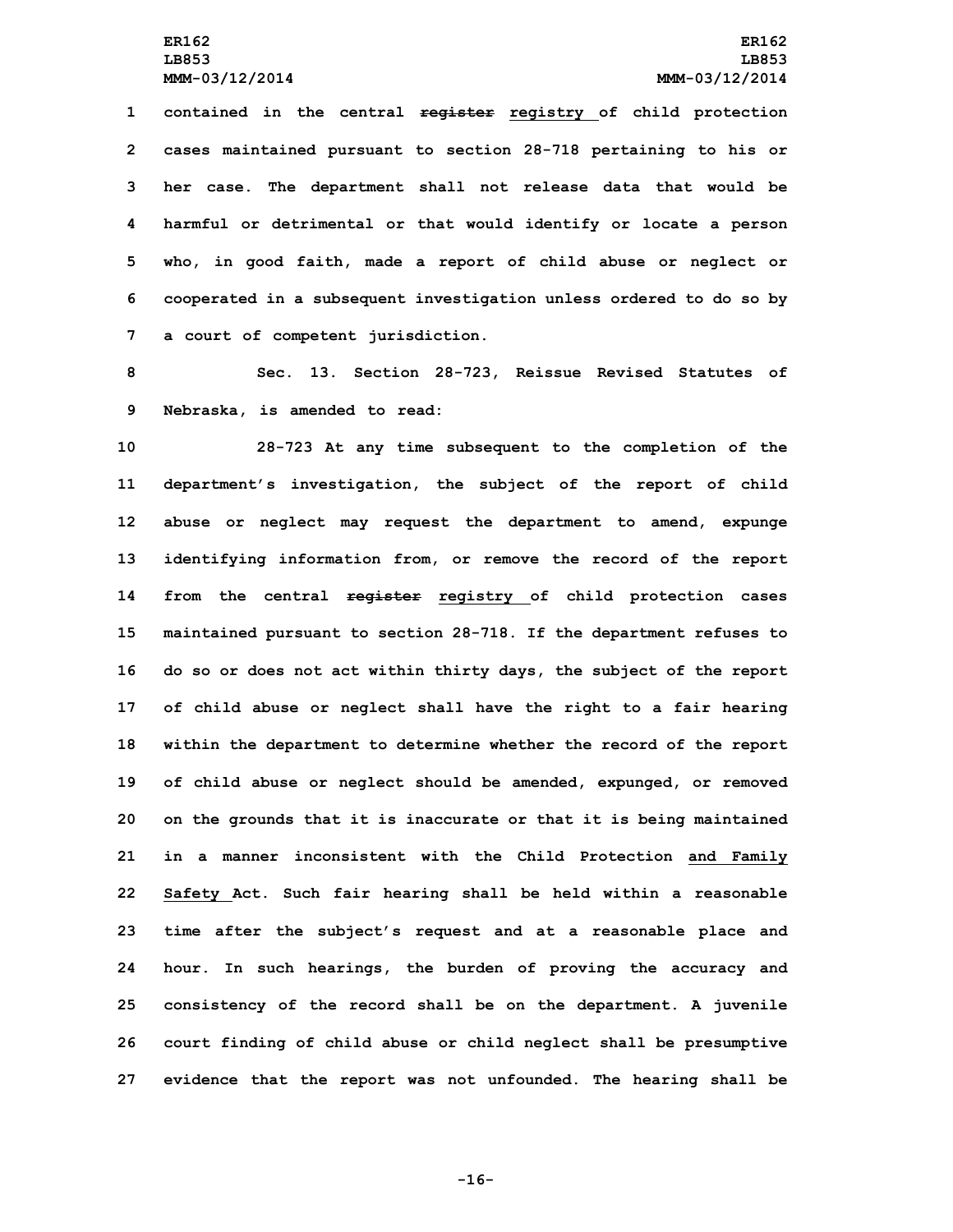**conducted by the head chief executive officer of the department or his or her designated agent, who is hereby authorized and empowered to order the amendment, expunction, or removal of the record to make it accurate or consistent with the requirements of the act. The decision shall be made in writing, at the close of the hearing, or within thirty days thereof, and shall state the reasons upon which it is based. Decisions of the department may be appealed under the provisions of the Administrative Procedure Act.**

**9 Sec. 14. Section 28-724, Reissue Revised Statutes of 10 Nebraska, is amended to read:**

 **28-724 Written notice of any amendment, expunction, or removal of any record in the central register registry of child protection cases maintained pursuant to section 28-718 shall be served upon the subject of the report of child abuse or neglect. The department shall inform any other individuals or agencies which received such record of any amendment, expunction, or removal of such record.**

**18 Sec. 15. Section 28-725, Reissue Revised Statutes of 19 Nebraska, is amended to read:**

 **28-725 All information of the department concerning reports of child abuse or neglect of noninstitutional children, including information in the tracking system of child protection cases maintained pursuant to section 28-715 or records in the central register registry of child protection cases maintained pursuant to section 28-718, and all information of the department generated as <sup>a</sup> result of such reports or records, shall be confidential and shall not be disclosed except as specifically**

**-17-**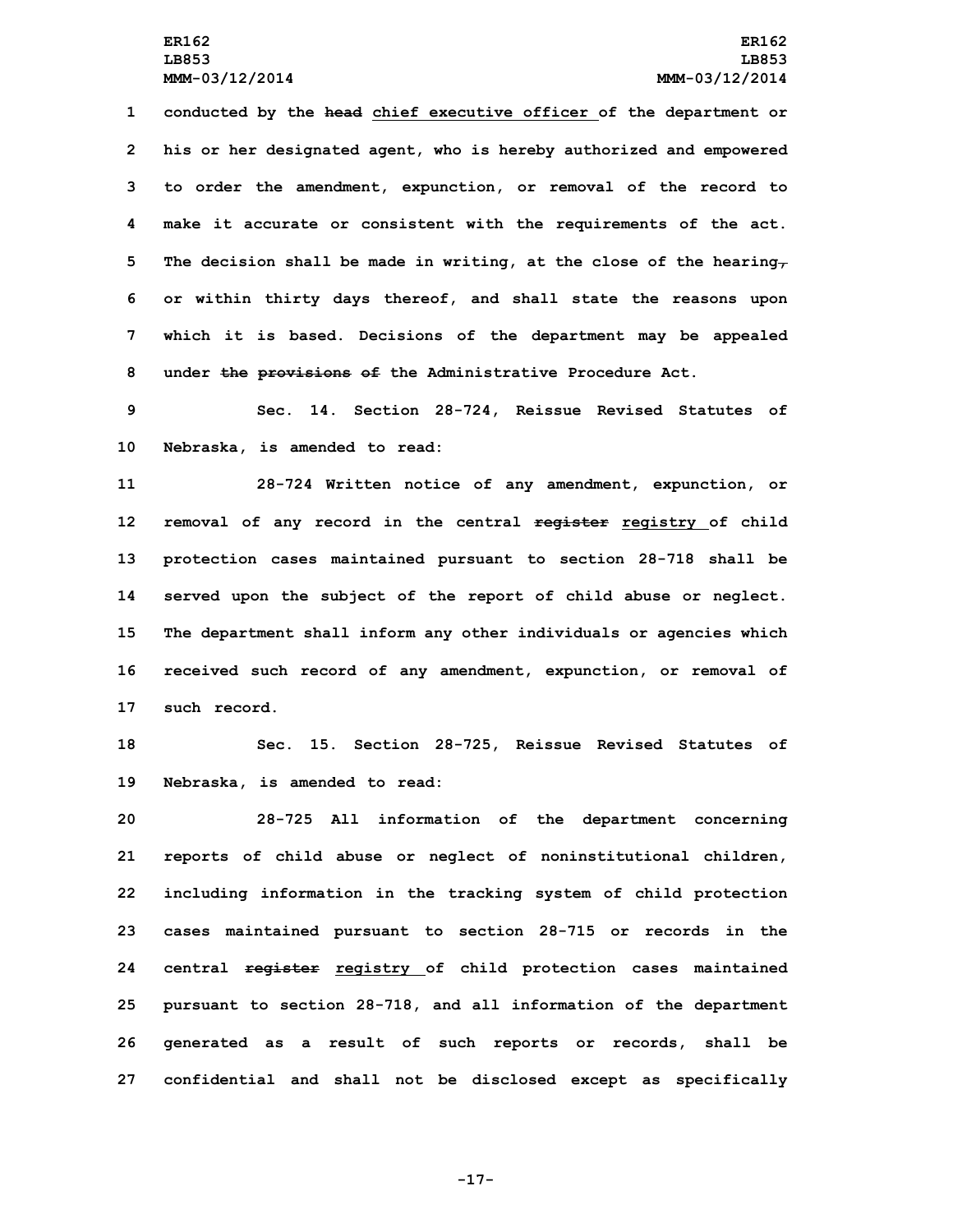**LB853 LB853**

 **authorized by the Child Protection and Family Safety Act and section 81-3126 or other applicable law. The subject of the report of child abuse or neglect may authorize any individual or organization to receive the following information from the central register registry of child protection cases maintained pursuant to section 28-718 which relates or pertains to him or her: (1) The date of the alleged child abuse or neglect; and (2) the classification of the case pursuant to section 28-720. Permitting, assisting, or encouraging the unauthorized release of any information contained in such reports or records shall be <sup>a</sup> Class V misdemeanor.**

**12 Sec. 16. Section 28-726, Revised Statutes Supplement, 13 2013, is amended to read:**

 **28-726 Except as provided in this section and sections 28-722 and 81-3126, no person, official, or agency shall have access to information in the tracking system of child protection cases maintained pursuant to section 28-715 or in records in the central register registry of child protection cases maintained pursuant to section 28-718 unless in furtherance of purposes directly connected with the administration of the Child Protection and Family Safety Act. Such persons, officials, and agencies having access to such information shall include, but not be limited to:**

**23 (1) <sup>A</sup> law enforcement agency investigating <sup>a</sup> report of 24 known or suspected child abuse or neglect;**

**25 (2) <sup>A</sup> county attorney in preparation of <sup>a</sup> child abuse or 26 neglect petition or termination of parental rights petition;**

**27 (3) <sup>A</sup> physician who has before him or her <sup>a</sup> child whom he**

**-18-**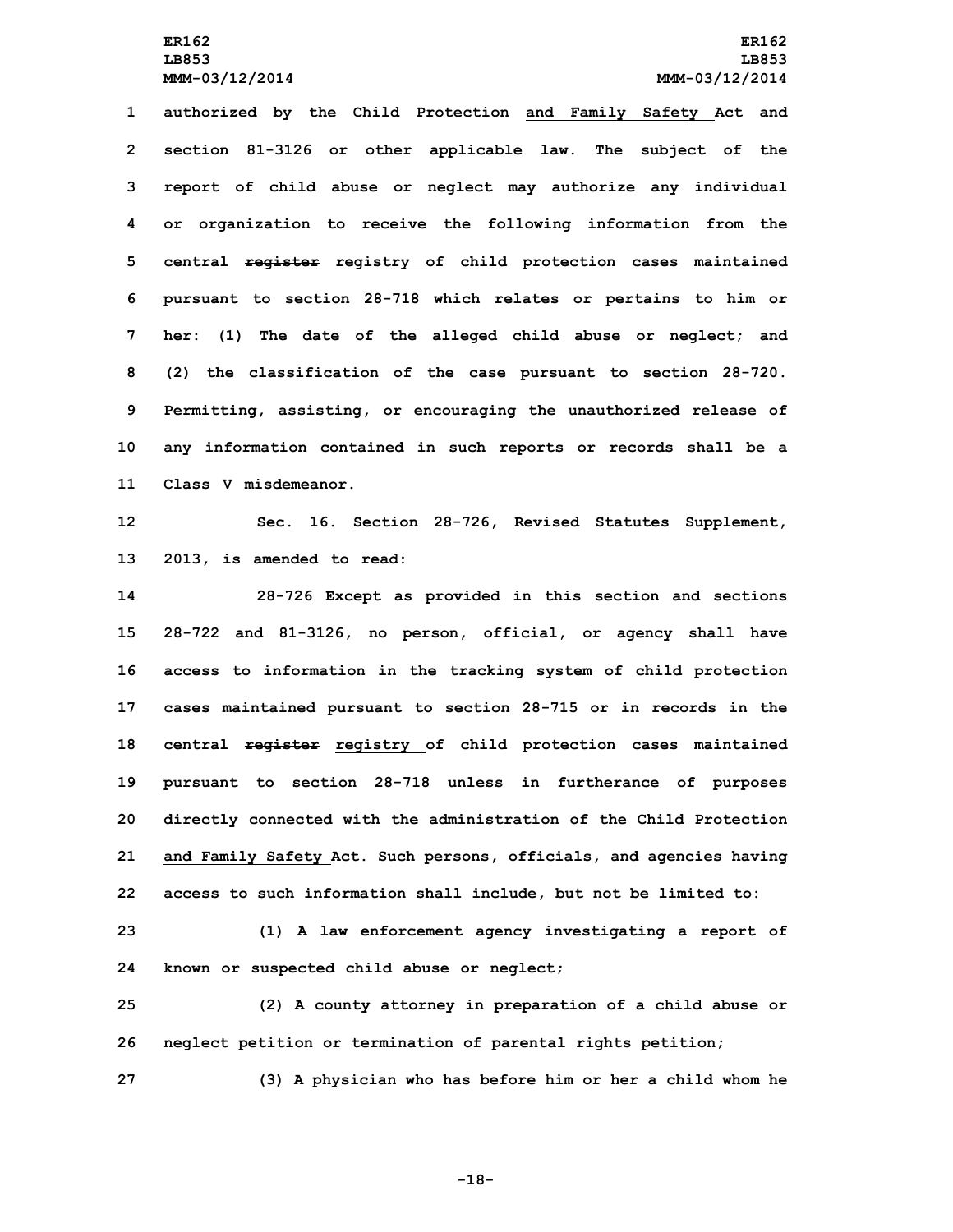**1 or she reasonably suspects may be abused or neglected;**

 **(4) An agency having the legal responsibility or authorization to care for, treat, or supervise an abused or neglected child or <sup>a</sup> parent, <sup>a</sup> guardian, or other person responsible for the abused or neglected child's welfare who is the subject of the report of child abuse or neglect;**

 **(5) Any person engaged in bona fide research or auditing. No information identifying the subjects of the report of child abuse or neglect shall be made available to the researcher or 10 auditor;**

 **(6) The Foster Care Review Office and the designated local foster care review board when the information relates to a child in <sup>a</sup> foster care placement as defined in section 43-1301. The information provided to the office and local board shall not include the name or identity of any person making <sup>a</sup> report of suspected child abuse or neglect;**

 **(7) The designated protection and advocacy system authorized pursuant to the Developmental Disabilities Assistance and Bill of Rights Act of 2000, 42 U.S.C. 15001, as the act existed on January 1, 2005, and the Protection and Advocacy for Mentally Ill Individuals Act, 42 U.S.C. 10801, as the act existed on September 1, 2001, acting upon <sup>a</sup> complaint received from or on behalf of <sup>a</sup> person with developmental disabilities or mental 24 illness;**

**25 (8) The person or persons having custody of the abused or 26 neglected child in situations of alleged out-of-home child abuse or 27 neglect;**

**-19-**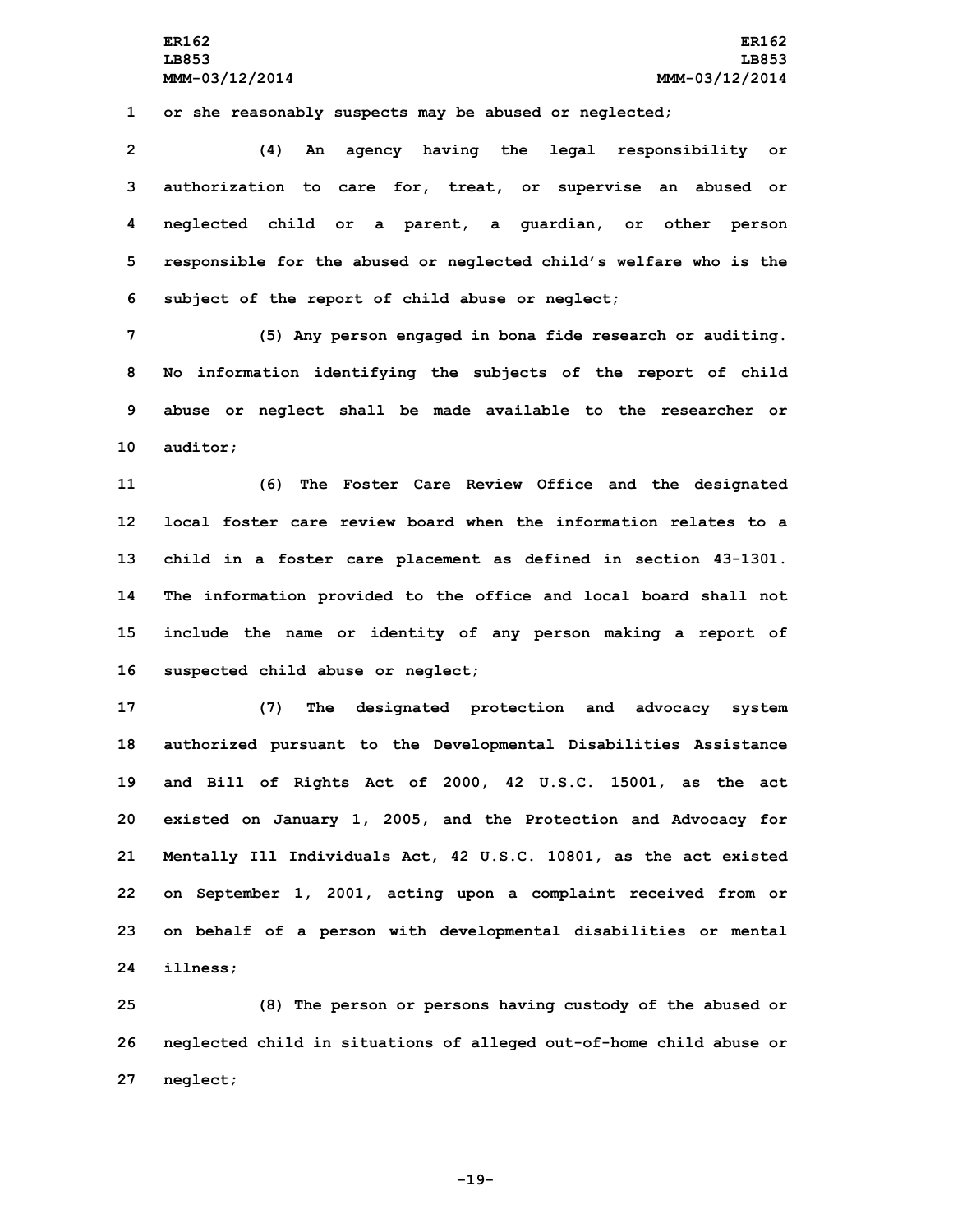**1 (9) For purposes of licensing providers of child care 2 programs, the Department of Health and Human Services; and**

 **(10) <sup>A</sup> probation officer administering juvenile intake services pursuant to section 29-2260.01, conducting court-ordered predispositional investigations prior to disposition, or supervising <sup>a</sup> juvenile upon disposition.**

**7 Sec. 17. Section 28-728, Revised Statutes Cumulative 8 Supplement, 2012, is amended to read:**

 **28-728 (1) The Legislature finds that child abuse and neglect are community problems requiring <sup>a</sup> coordinated response by law enforcement, child advocacy centers, prosecutors, the Department of Health and Human Services, and other agencies or entities designed to protect children. It is the intent of the Legislature to create <sup>a</sup> child abuse and neglect investigation team in each county or contiguous group of counties and to create <sup>a</sup> child abuse and neglect treatment team in each county or contiguous group of counties.**

 **(2) Each county or contiguous group of counties will be assigned by the Department of Health and Human Services to <sup>a</sup> child advocacy center. The purpose of <sup>a</sup> child advocacy center is to provide <sup>a</sup> child-focused location for conducting forensic interviews and medical evaluations for alleged child victims of abuse and neglect and for coordinating <sup>a</sup> multidisciplinary team response that supports the physical, emotional, and psychological needs of children who are alleged victims of abuse or neglect. Each child advocacy center shall meet accreditation criteria set forth by the National Children's Alliance. Nothing in this section shall**

**-20-**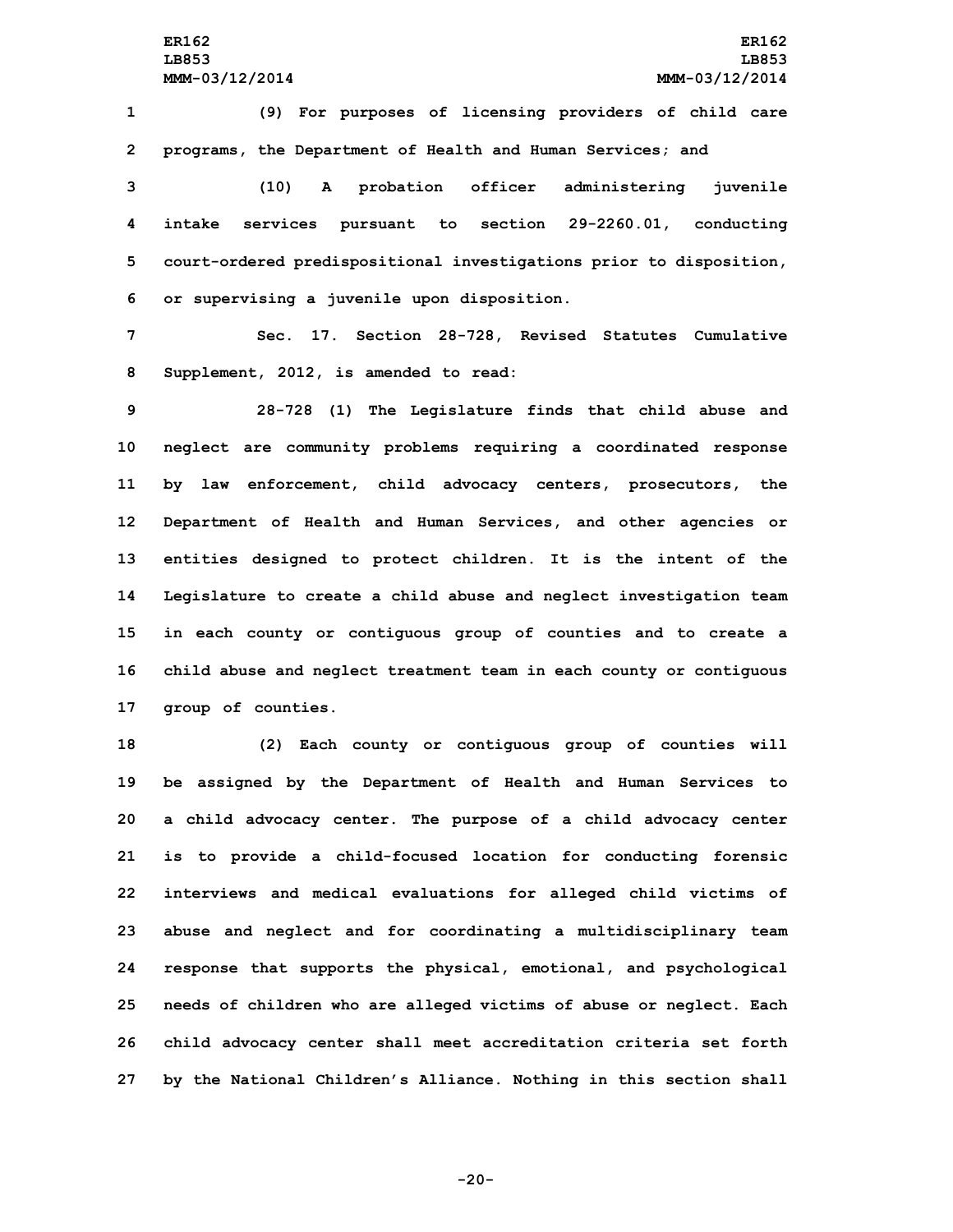**1 prevent <sup>a</sup> child from receiving treatment or other services at <sup>a</sup> 2 child advocacy center which has received or is in the process of 3 receiving accreditation.**

 **(3) Each county attorney or the county attorney representing <sup>a</sup> contiguous group of counties is responsible for convening the child abuse and neglect investigation team and ensuring that protocols are established and implemented. <sup>A</sup> representative of the child advocacy center assigned to the team shall assist the county attorney in facilitating case review, developing and updating protocols, and arranging training opportunities for the team. Each team must have protocols which, at <sup>a</sup> minimum, shall include procedures for:**

**13 (a) Mandatory reporting of child abuse and neglect as 14 outlined in section 28-711 to include training to professionals on 15 identification and reporting of abuse;**

**16 (b) Assigning roles and responsibilities between law 17 enforcement and the Department of Health and Human Services for the 18 initial response;**

**19 (c) Outlining how reports will be shared between law 20 enforcement and the Department of Health and Human Services under 21 section 28-713 and section 4 of this act;**

**22 (d) Coordinating the investigative response including, 23 but not limited to:**

**24 (i) Defining cases that require <sup>a</sup> priority response;**

**25 (ii) Contacting the reporting party;**

**26 (iii) Arranging for <sup>a</sup> video-recorded forensic interview 27 at <sup>a</sup> child advocacy center for children who are three to eighteen**

**-21-**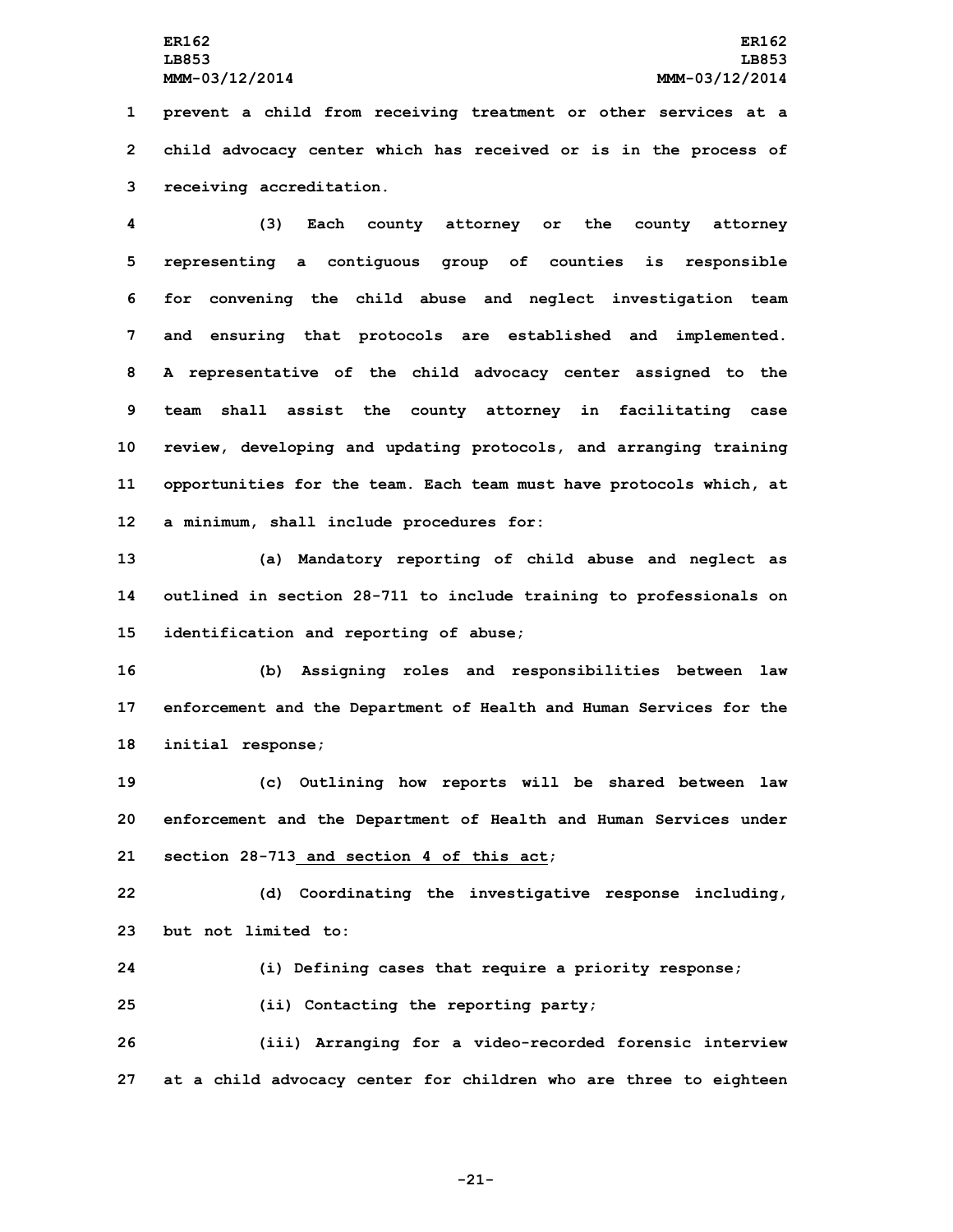**years of age and are alleged to be victims of sexual abuse or serious physical abuse or neglect, have witnessed <sup>a</sup> violent crime, are found in <sup>a</sup> drug-endangered environment, or have been recovered from <sup>a</sup> kidnapping;**

**5 (iv) Assessing the need for and arranging, when 6 indicated, <sup>a</sup> medical evaluation of the alleged child victim;**

**7 (v) Assessing the need for and arranging, when indicated, 8 appropriate mental health services for the alleged child victim or 9 nonoffender caregiver;**

**10 (vi) Conducting collateral interviews with other persons 11 with information pertinent to the investigation including other 12 potential victims;**

 **(vii) Collecting, processing, and preserving physical evidence including photographing the crime scene as well as any physical injuries as <sup>a</sup> result of the alleged child abuse and neglect; and**

**17 (viii) Interviewing the alleged perpetrator;**

**18 (e) Reducing the risk of harm to alleged child abuse and 19 neglect victims;**

 **(f) Ensuring that the child is in safe surroundings, including removing the perpetrator when necessary or arranging for temporary custody of the child when the child is seriously endangered in his or her surroundings and immediate removal appears to be necessary for the child's protection as provided in section 25 43-248;**

**26 (g) Sharing of case information between team members; and 27 (h) Outlining what cases will be reviewed by the**

**-22-**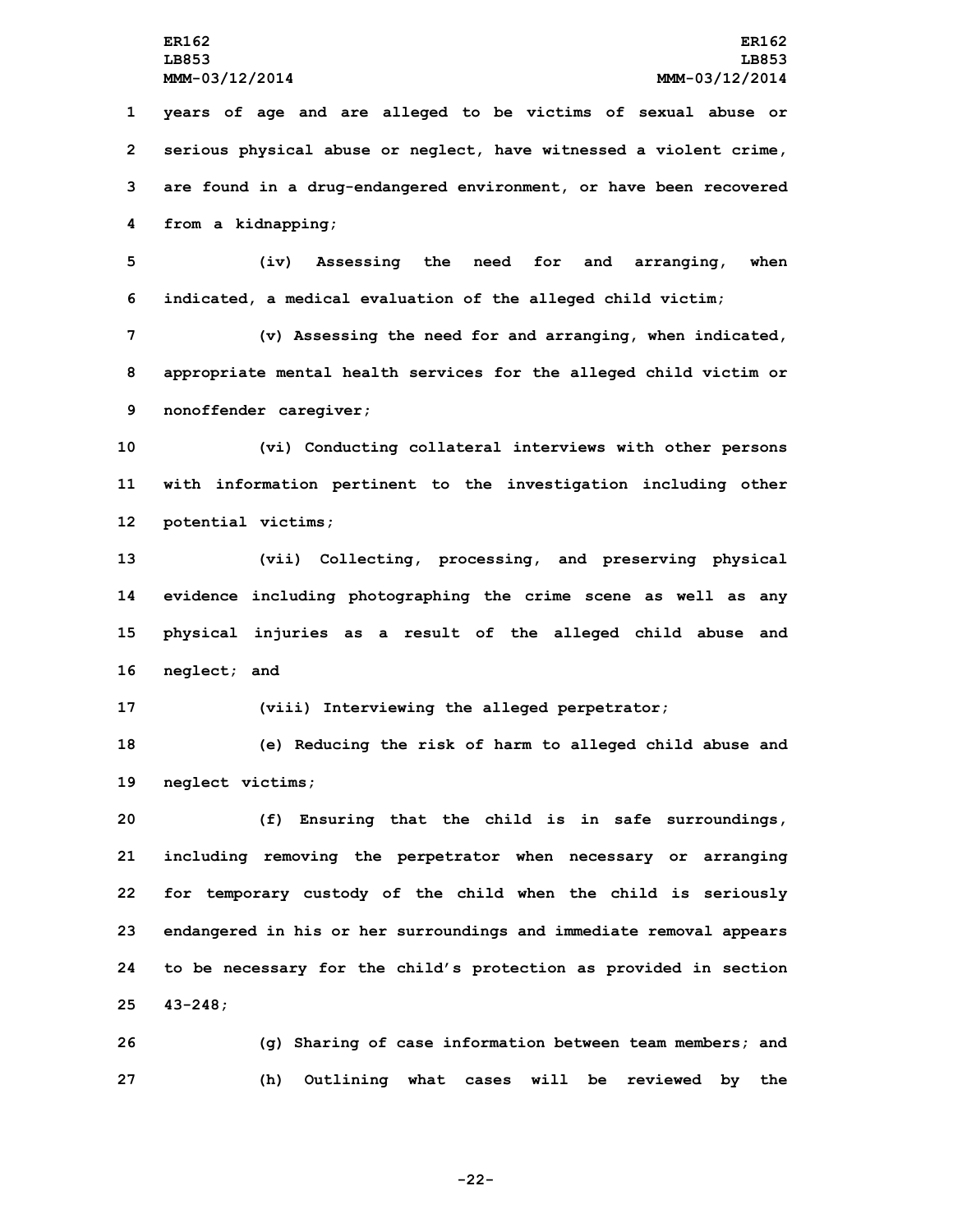**1 investigation team including, but not limited to:**

**2 (i) Cases of sexual abuse, serious physical abuse and 3 neglect, drug-endangered children, and serious or ongoing domestic 4 violence;**

**5 (ii) Cases determined by the Department of Health 6 and Human Services to be high or very high risk for further 7 maltreatment; and**

**8 (iii) Any other case referred by <sup>a</sup> member of the team 9 when <sup>a</sup> system-response issue has been identified.**

 **(4) Each county attorney or the county attorney representing <sup>a</sup> contiguous group of counties is responsible for convening the child abuse and neglect treatment team and ensuring that protocols are established and implemented. <sup>A</sup> representative of the child advocacy center appointed to the team shall assist the county attorney in facilitating case review, developing and updating protocols, and arranging training opportunities for the team. Each team must have protocols which, at <sup>a</sup> minimum, shall include procedures for:**

**19 (a) Case coordination and assistance, including the 20 location of services available within the area;**

 **(b) Case staffings and the coordination, development, implementation, and monitoring of treatment or safety plans particularly in those cases in which ongoing services are provided by the Department of Health and Human Services or <sup>a</sup> contracted agency but the juvenile court is not involved;**

**26 (c) Reducing the risk of harm to child abuse and neglect 27 victims;**

**-23-**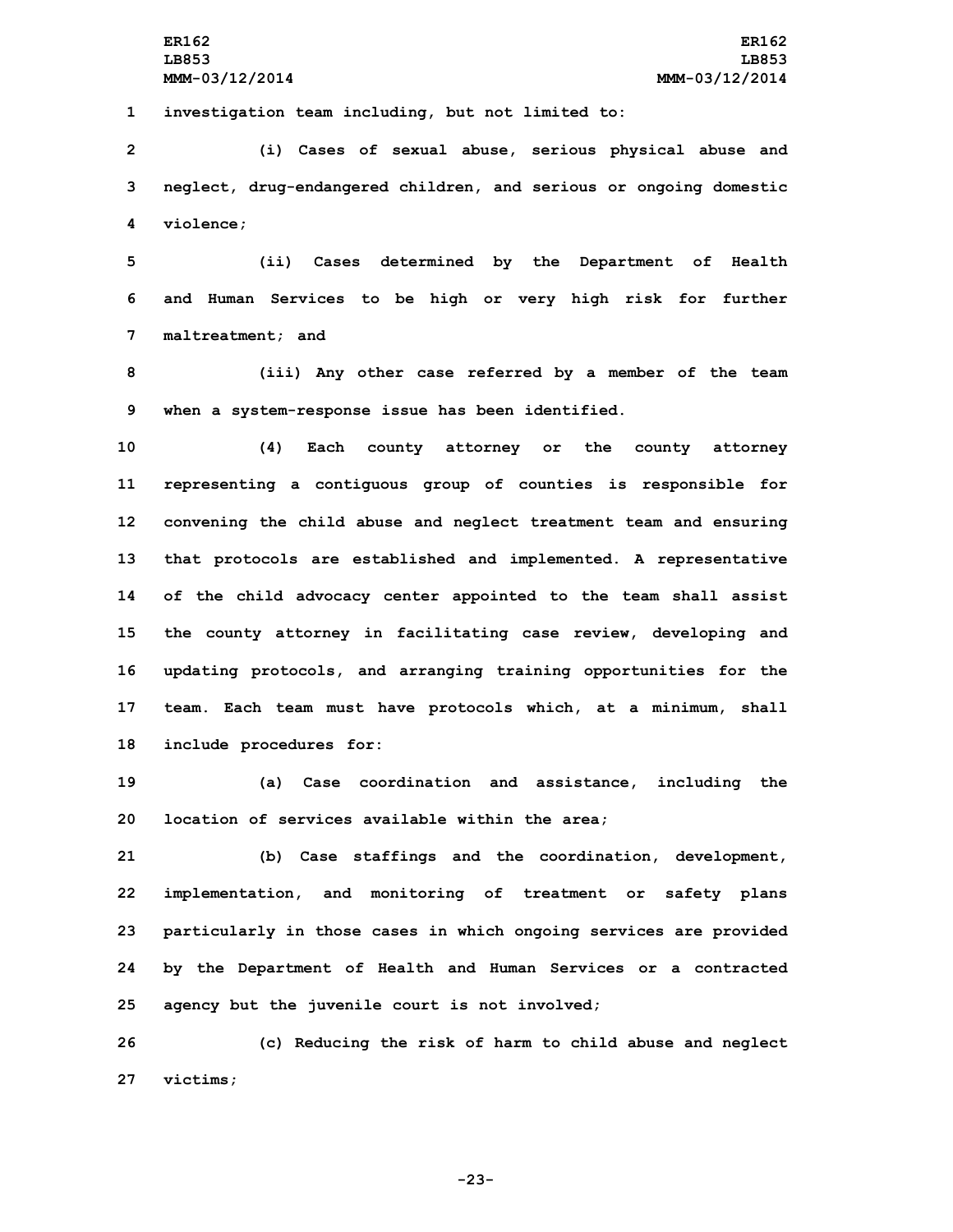**1 (d) Assisting those child abuse and neglect victims who 2 are abused and neglected by perpetrators who do not reside in their 3 homes; and**

**4 (e) Working with multiproblem status offenders and 5 delinquent youth.**

 **(5) For purposes of this section, forensic interview means <sup>a</sup> video-recorded interview of an alleged child victim conducted at <sup>a</sup> child advocacy center by <sup>a</sup> professional with specialized training designed to elicit details about alleged incidents of abuse or neglect, and such interview may result in intervention in criminal or juvenile court.**

**12 Sec. 18. Section 28-801, Revised Statutes Supplement, 13 2013, is amended to read:**

 **28-801 (1) Except as provided in subsection (5) of this section, any person who performs, offers, or agrees to perform any act of sexual contact or sexual penetration, as those terms are defined in section 28-318, with any person not his or her spouse, in exchange for money or other thing of value, commits prostitution.**

**20 (2) Any person convicted of violating subsection (1) of 21 this section shall be punished as follows:**

 **(a) If such person has had no prior convictions or has had one prior conviction, such person shall be guilty of <sup>a</sup> Class II misdemeanor. If the court places such person on probation, such order of probation shall include, as one of its conditions, that such person shall satisfactorily attend and complete an appropriate mental health and substance abuse assessment conducted by <sup>a</sup>**

**-24-**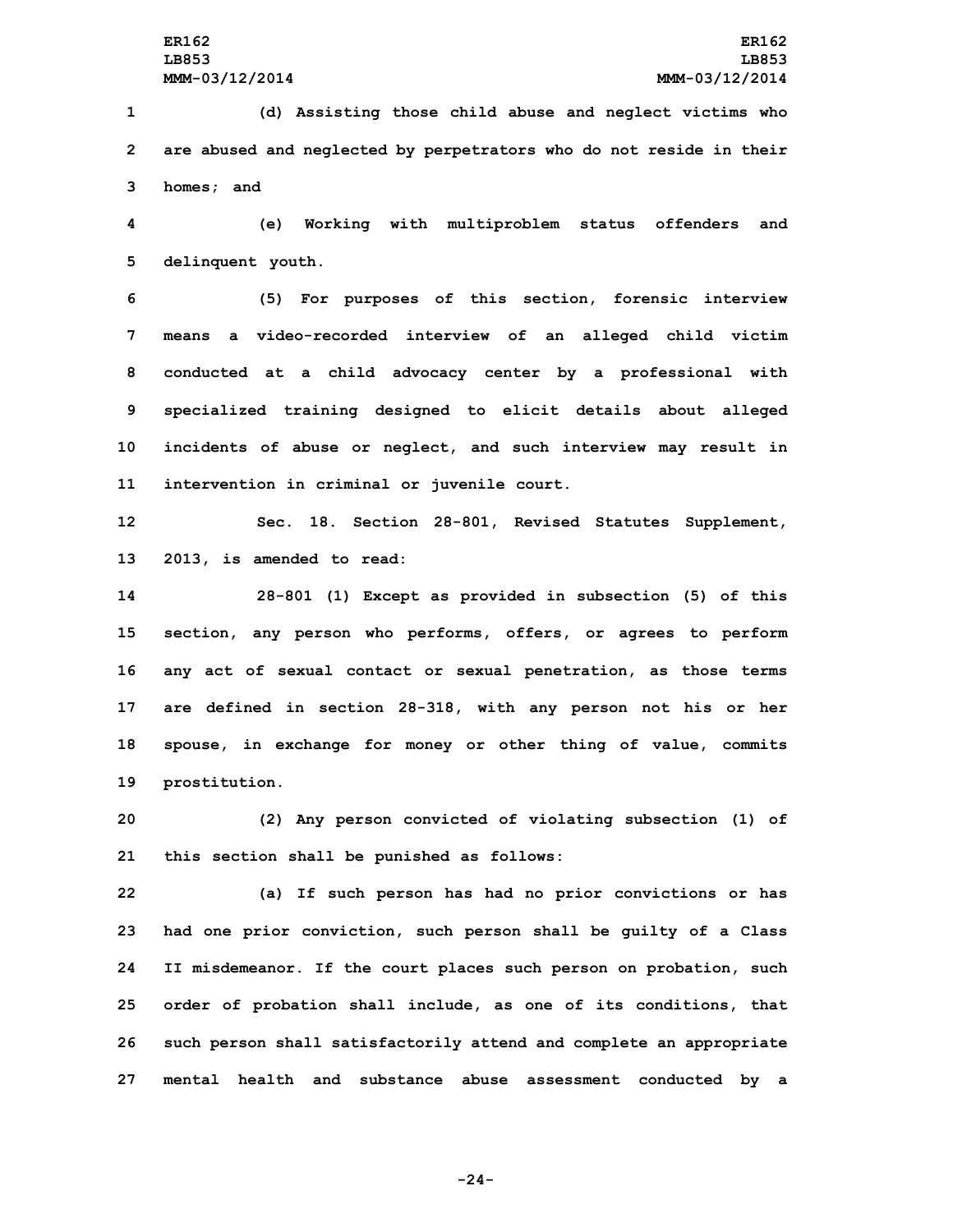**1 licensed mental health professional or substance abuse professional 2 authorized to complete such assessment; and**

 **(b) If such person has had two or more prior convictions, such person shall be guilty of <sup>a</sup> Class I misdemeanor. If the court places such person on probation, such order of probation shall include, as one of its conditions, that such person shall satisfactorily attend and complete an appropriate mental health and substance abuse assessment conducted by <sup>a</sup> licensed mental health professional or substance abuse professional authorized to complete such assessment.**

**11 (3) It is an affirmative defense to prosecution under 12 this section that such person was <sup>a</sup> trafficking victim as defined 13 in section 28-830.**

 **(4) For purposes of this section, prior conviction means any conviction on or after July 14, 2006, for violation of subsection (1) of this section or any conviction on or after July 14, 2006, for violation of <sup>a</sup> city or village ordinance relating to prostitution.**

 **(5) If the law enforcement officer determines, after <sup>a</sup> reasonable detention for investigative purposes, that <sup>a</sup> person suspected of or charged with <sup>a</sup> violation of subsection (1) of this section is <sup>a</sup> person under eighteen years of age, such person shall be immune from prosecution for <sup>a</sup> prostitution offense under this section and shall be subject to temporary custody under section 43-248 and further disposition under the Nebraska Juvenile Code. <sup>A</sup> law enforcement officer who takes <sup>a</sup> person under eighteen years of age into custody under this section shall immediately report**

**-25-**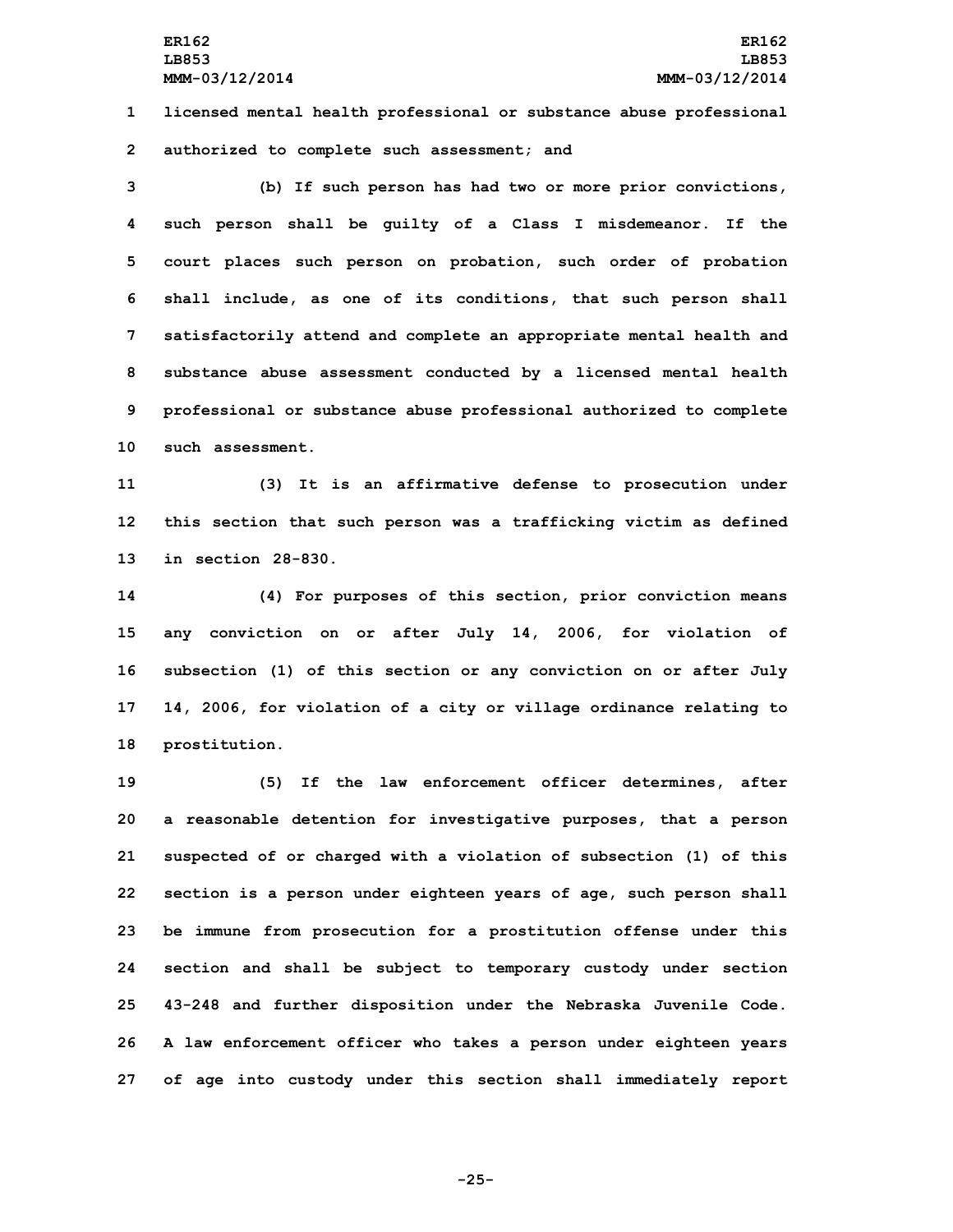**an allegation of <sup>a</sup> violation of section 28-831 to the Department of Health and Human Services which shall commence an investigation within twenty-four hours under the Child Protection and Family Safety Act.**

**5 Sec. 19. Section 43-107, Revised Statutes Cumulative 6 Supplement, 2012, is amended to read:**

 **43-107 (1)(a) For adoption placements occurring or in effect prior to January 1, 1994, upon the filing of <sup>a</sup> petition for adoption, the county judge shall, except in the adoption of children by stepparents when the requirement of an investigation is discretionary, request the Department of Health and Human Services or any child placement agency licensed by the department to examine the allegations set forth in the petition and to ascertain any other facts relating to such minor child and the person or persons petitioning to adopt such child as may be relevant to the propriety of such adoption, except that the county judge shall not be required to request such an examination if the judge determines that information compiled in <sup>a</sup> previous examination or study is sufficiently current and comprehensive. Upon the request being made, the department or other licensed agency shall conduct an investigation and report its findings to the county judge in writing at least one week prior to the date set for hearing.**

 **(b)(i) For adoption placements occurring on or after January 1, 1994, <sup>a</sup> preplacement adoptive home study shall be filed with the court prior to the hearing required in section 43-103, which study is completed by the Department of Health and Human Services or <sup>a</sup> licensed child placement agency within one year**

**-26-**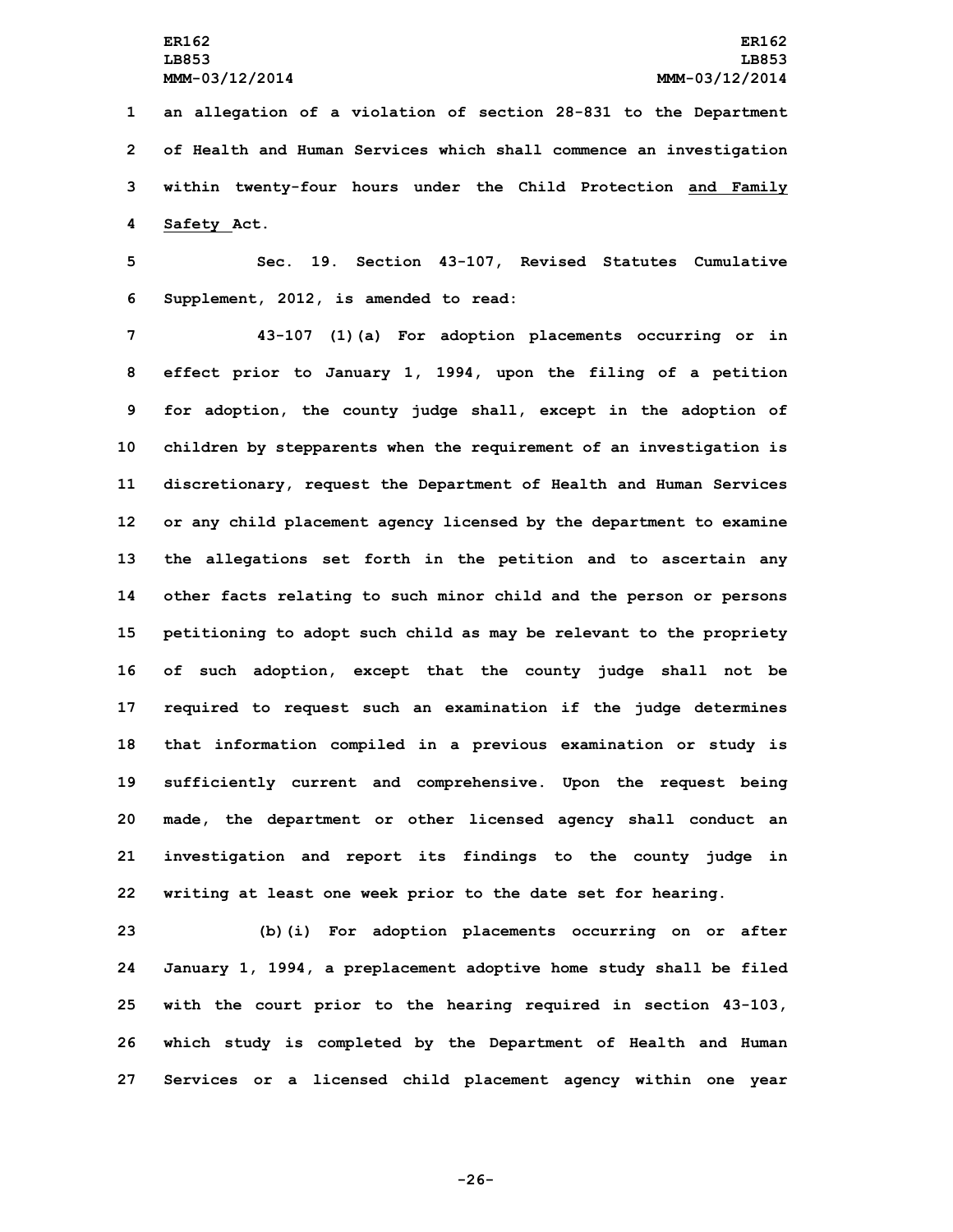## **ER162 ER162 LB853 LB853 MMM-03/12/2014 MMM-03/12/2014**

**1 before the date on which the adoptee is placed with the petitioner 2 or petitioners and indicates that the placement of <sup>a</sup> child for the 3 purpose of adoption would be safe and appropriate.**

 **(ii) An adoptive home study shall not be required when the petitioner is <sup>a</sup> stepparent of the adoptee unless required by the court, except that for petitions filed on or after January 1, 1994, the judge shall order the petitioner or his or her attorney to request the Nebraska State Patrol to file <sup>a</sup> national criminal history record information check by submitting the request accompanied by two sets of fingerprint cards or an equivalent electronic submission and the appropriate fee to the Nebraska State Patrol for <sup>a</sup> Federal Bureau of Investigation background check and to request the department to conduct and file <sup>a</sup> check of the central register registry created in section 28-718 for any history of the petitioner of behavior injurious to or which may endanger the health or morals of <sup>a</sup> child. An adoption decree shall not be issued until such records are on file with the court. The petitioner shall pay the cost of the national criminal history record information check and the check of the central register. registry.**

 **(iii) The placement of <sup>a</sup> child for foster care made by or facilitated by the department or <sup>a</sup> licensed child placement agency in the home of <sup>a</sup> person who later petitions the court to adopt the child shall be exempt from the requirements of <sup>a</sup> preplacement adoptive home study. The petitioner or petitioners who meet such criteria shall have <sup>a</sup> postplacement adoptive home study completed by the department or <sup>a</sup> licensed child placement agency and filed**

**-27-**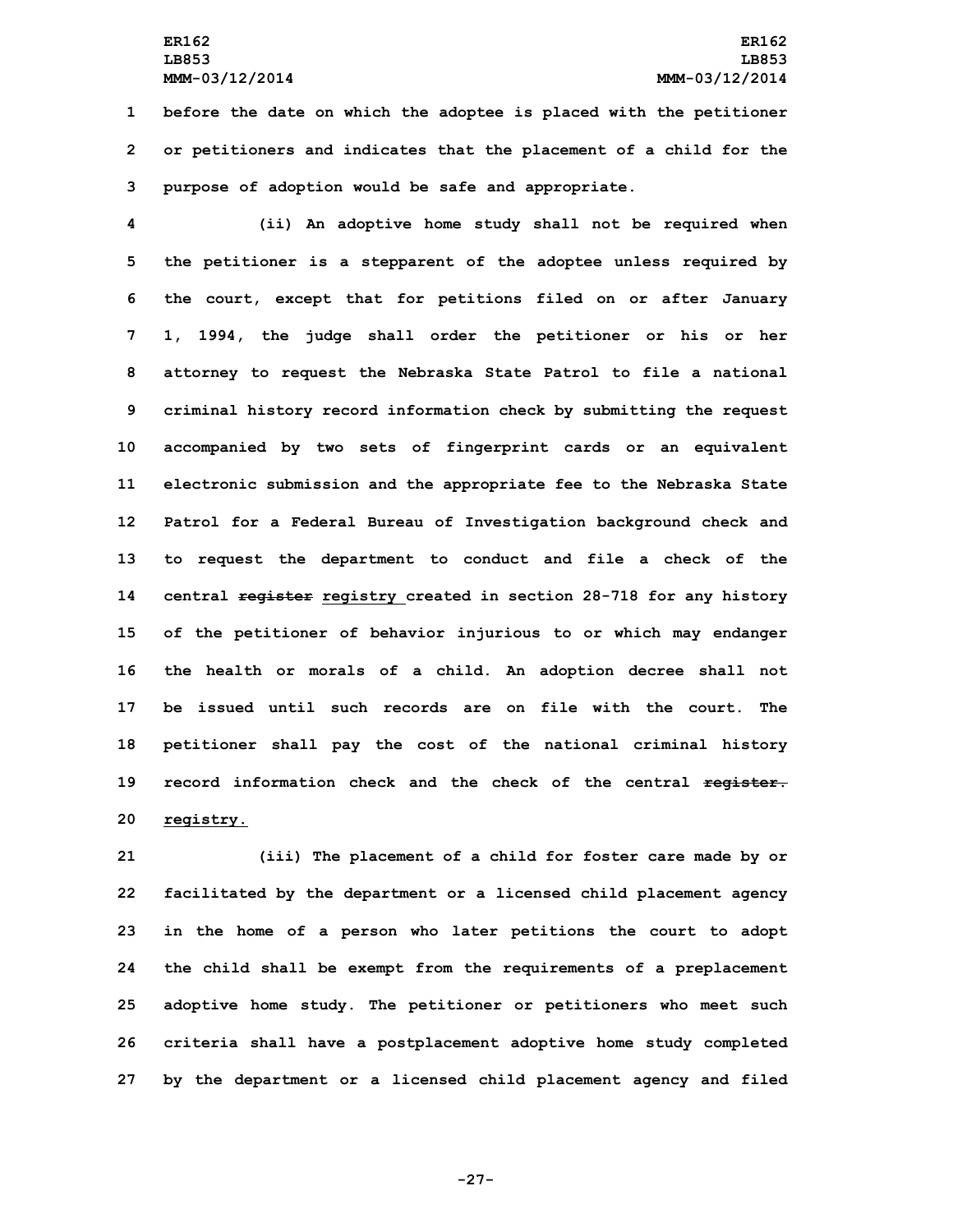**with the court at least one week prior to the hearing for adoption. (iv) <sup>A</sup> voluntary placement for purposes other than adoption made by <sup>a</sup> parent or guardian of <sup>a</sup> child without assistance from an attorney, physician, or other individual or agency which later results in <sup>a</sup> petition for the adoption of the child shall be exempt from the requirements of <sup>a</sup> preplacement adoptive home study. The petitioner or petitioners who meet such criteria shall have <sup>a</sup> postplacement adoptive home study completed by the department or <sup>a</sup> licensed child placement agency and filed with the court at least one week prior to the hearing for adoption.**

 **(v) The adoption of an adult child as provided in subsection (2) of section 43-101 shall be exempt from the requirements of an adoptive home study unless the court specifically orders otherwise. The court may order an adoptive home study, <sup>a</sup> background investigation, or both if the court determines that such would be in the best interests of the adoptive party or the person to be adopted.**

 **(vi) Any adoptive home study required by this section shall be conducted by the department or <sup>a</sup> licensed child placement agency at the expense of the petitioner or petitioners unless such expenses are waived by the department or licensed child placement agency. The department or licensed agency shall determine the fee or rate for the adoptive home study.**

 **(vii) The preplacement or postplacement adoptive home study shall be performed as prescribed in rules and regulations of the department and shall include at <sup>a</sup> minimum an examination into the facts relating to the petitioner or petitioners as may**

**-28-**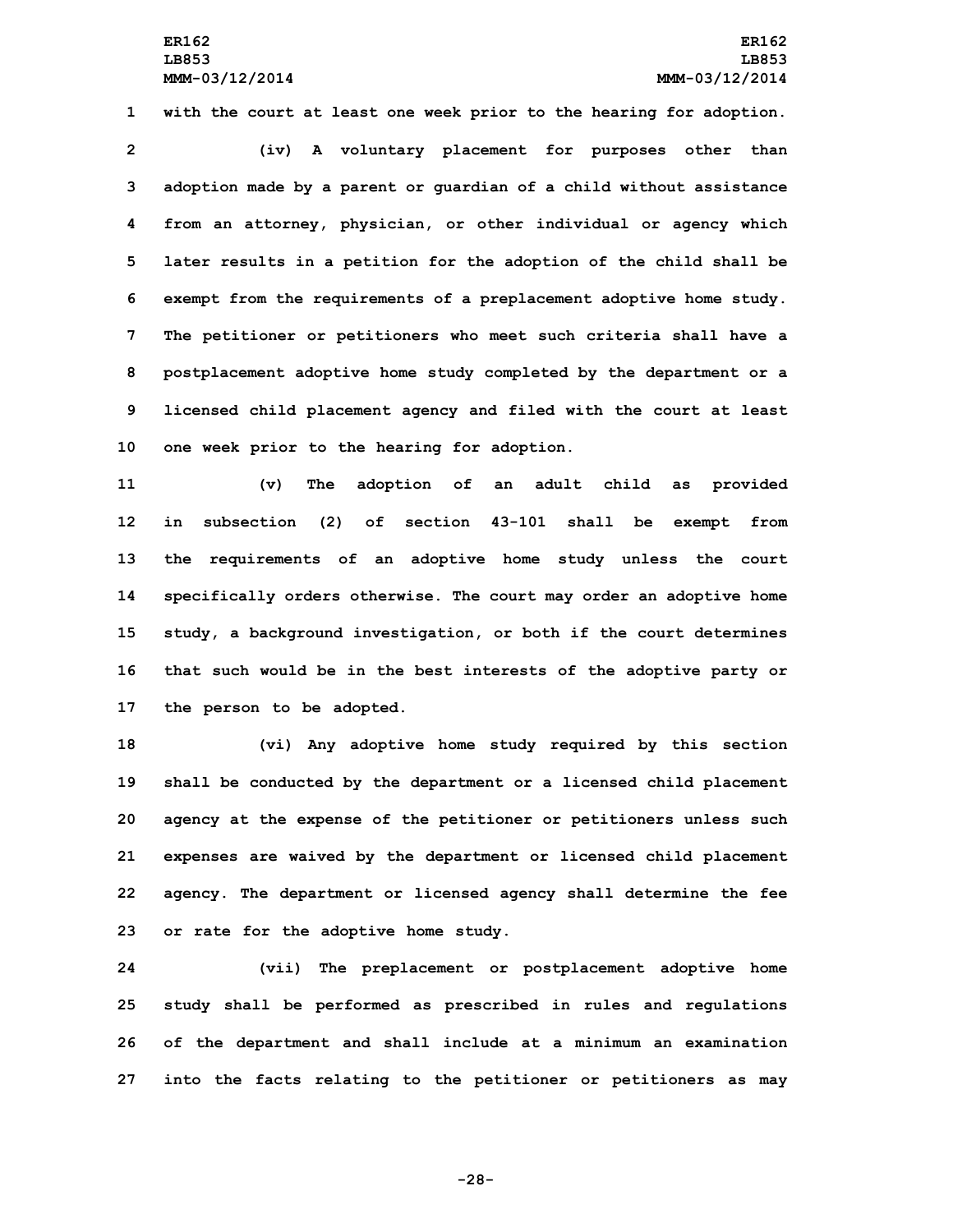**be relevant to the propriety of such adoption. Such rules and regulations shall require an adoptive home study to include <sup>a</sup> national criminal history record information check and <sup>a</sup> check of the central register registry created in section 28-718 for any history of the petitioner or petitioners of behavior injurious to or which may endanger the health or morals of <sup>a</sup> child.**

 **(2) Upon the filing of <sup>a</sup> petition for adoption, the judge shall require that <sup>a</sup> complete medical history be provided on the child, except that in the adoption of <sup>a</sup> child by <sup>a</sup> stepparent the provision of <sup>a</sup> medical history shall be discretionary. On and after August 27, 2011, the complete medical history or histories required under this subsection shall include the race, ethnicity, nationality, Indian tribe when applicable and in compliance with the Nebraska Indian Child Welfare Act, or other cultural history of both biological parents, if available. <sup>A</sup> medical history shall be provided, if available, on the biological mother and father and their biological families, including, but not limited to, siblings, parents, grandparents, aunts, and uncles, unless the child is foreign born or was abandoned. The medical history or histories shall be reported on <sup>a</sup> form provided by the department and filed along with the report of adoption as provided by section 71-626. If the medical history or histories do not accompany the report of adoption, the department shall inform the court and the State Court Administrator. The medical history or histories shall be made part of the court record. After the entry of <sup>a</sup> decree of adoption, the court shall retain <sup>a</sup> copy and forward the original medical history or histories to the department. This subsection shall only apply**

**-29-**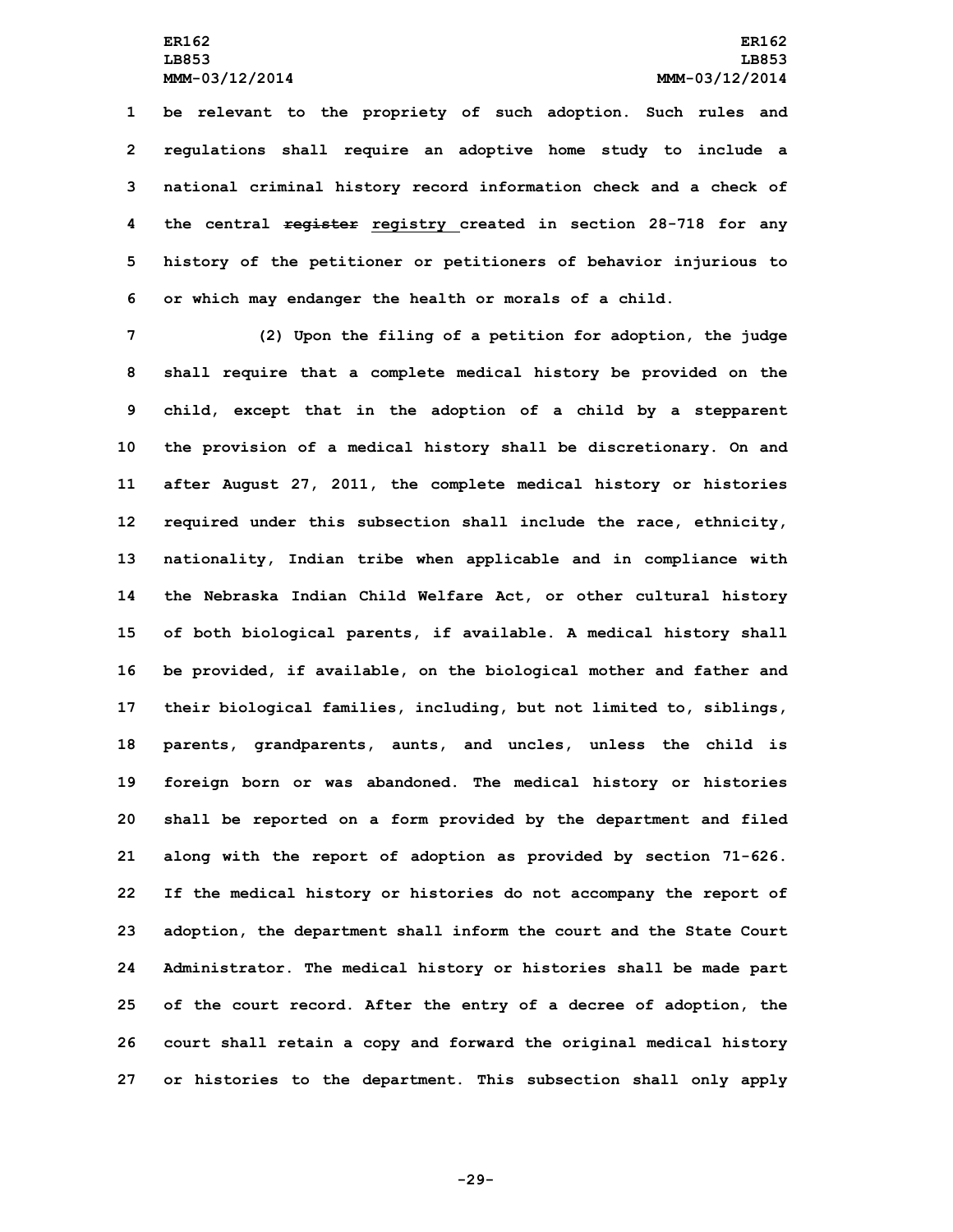**1 when the relinquishment or consent for an adoption is given on or 2 after September 1, 1988.**

 **(3) After the filing of <sup>a</sup> petition for adoption and before the entry of <sup>a</sup> decree of adoption for <sup>a</sup> child who is committed to the Department of Health and Human Services, the person or persons petitioning to adopt the child shall be given the opportunity to read the case file on the child maintained by the department or its duly authorized agent. The department shall not include in the case file to be read any information or documents that the department determines cannot be released based upon state statute, federal statute, federal rule, or federal regulation. The department shall provide <sup>a</sup> document for such person's or persons' signatures verifying that he, she, or they have been given an opportunity to read the case file and are aware that he, she, or they can review the child's file at any time following finalization of the adoption upon making <sup>a</sup> written request to the department. The department shall file such document with the court prior to the entry of <sup>a</sup> decree of adoption in the case.**

**19 Sec. 20. Section 43-146.17, Reissue Revised Statutes of 20 Nebraska, is amended to read:**

 **43-146.17 (1) Notwithstanding sections 43-119 to 43-146.16 and except as otherwise provided in this section, an heir twenty-one years of age or older of an adopted person shall have access to all information on file at the Department of Health and Human Services related to such adopted person, including information contained in the original birth certificate of the adopted person, if: (a)(i) The adopted person is deceased, (ii)**

**-30-**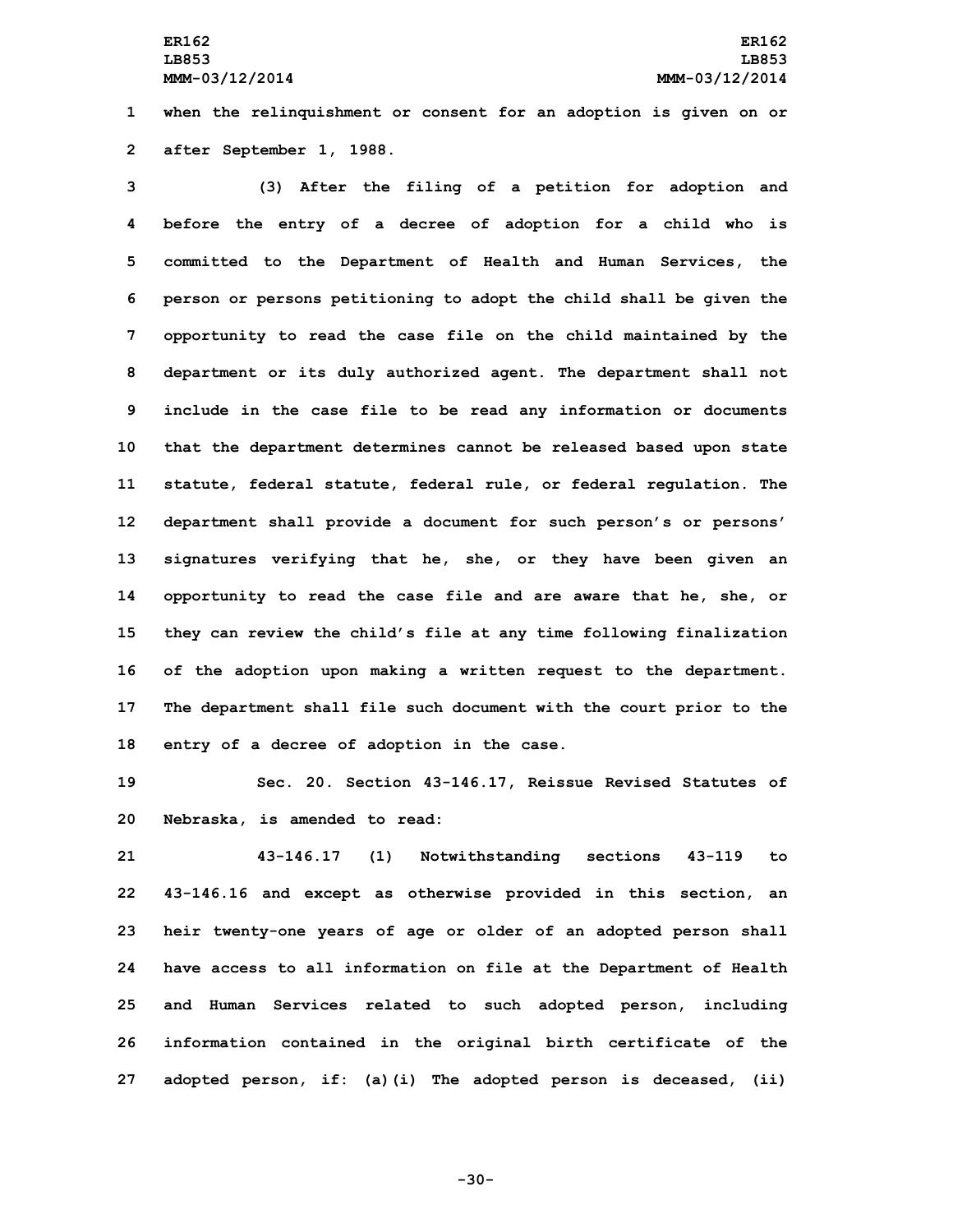**both biological parents of the adopted person are deceased or, if only one biological parent is known, such parent is deceased, and (iii) each spouse of the biological parent or parents of the adopted person, if any, is deceased, if such spouse is not <sup>a</sup> biological parent; or (b) at least one hundred years has passed since the birth of the adopted person.**

 **(2) The following information relating to an adopted person shall not be released to the heir of such person under this section: (a) Tests conducted for the human immunodeficiency virus or acquired immunodeficiency syndrome; (b) the revocation of <sup>a</sup> license to practice medicine in the State of Nebraska; (c) child protective services reports or records; (d) adult protective services reports or records; (e) information from the central register registry of child protection cases and the Adult Protective Services Central Registry; or (f) law enforcement investigative reports.**

 **(3) The department shall provide <sup>a</sup> form that an heir of an adopted person may use to request information under this section. The department may charge <sup>a</sup> reasonable fee in an amount established by rules and regulations of the department to recover expenses incurred by the department in carrying out this section. Such fee may be waived if the requesting party shows that the fee would work an undue financial hardship on the party. When any information is provided to an heir of an adopted person under this section, the disclosure of such information shall be recorded in the records of the adopted person, including the nature of the information disclosed, to whom the information was disclosed, and**

**-31-**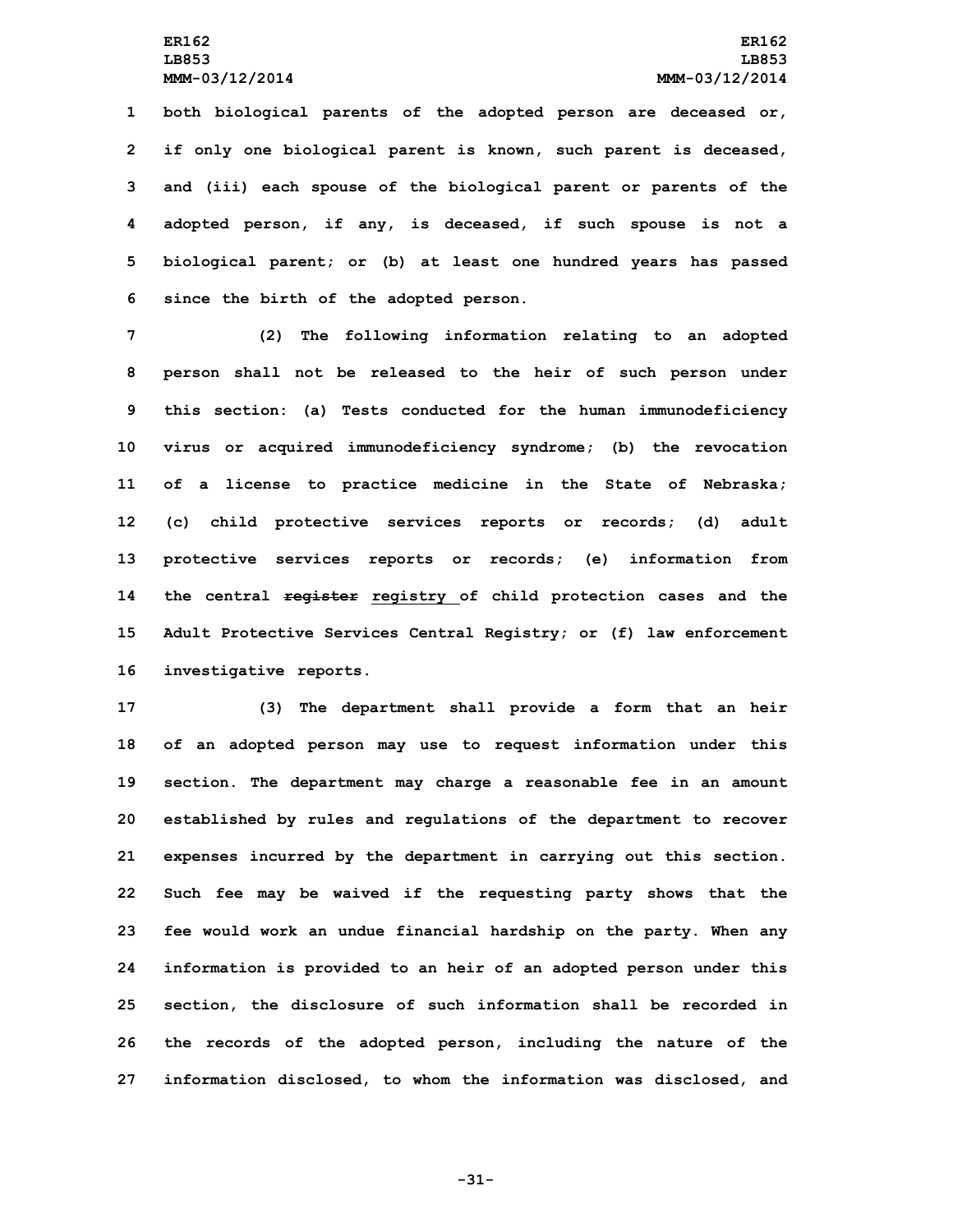**1 the date of the disclosure.**

 **(4) For purposes of this section, an heir of an adopted person means <sup>a</sup> direct biological descendent of such adopted person. (5) The department may adopt and promulgate rules and regulations to carry out this section.**

**6 Sec. 21. Section 43-247, Revised Statutes Supplement, 7 2013, is amended to read:**

 **43-247 Except as provided in section 43-247.02, the juvenile court shall have exclusive original jurisdiction as to any juvenile defined in subdivision (1) of this section who is under the age of sixteen, as to any juvenile defined in subdivision (3) of this section, and as to the parties and proceedings provided in subdivisions (5), (6), and (7) of this section. As used in this section, all references to the juvenile's age shall be the age at the time the act which occasioned the juvenile court action occurred. The juvenile court shall have concurrent original jurisdiction with the district court as to any juvenile defined in subdivision (2) of this section. The juvenile court shall have concurrent original jurisdiction with the district court and county court as to any juvenile defined in subdivision (1) of this section who is age sixteen or seventeen, any juvenile defined in subdivision (4) of this section, and any proceeding under subdivision (6) or (10) of this section. The juvenile court shall have concurrent original jurisdiction with the county court as to any proceeding under subdivision (8) or (9) of this section. Notwithstanding any disposition entered by the juvenile court under the Nebraska Juvenile Code, the juvenile court's jurisdiction**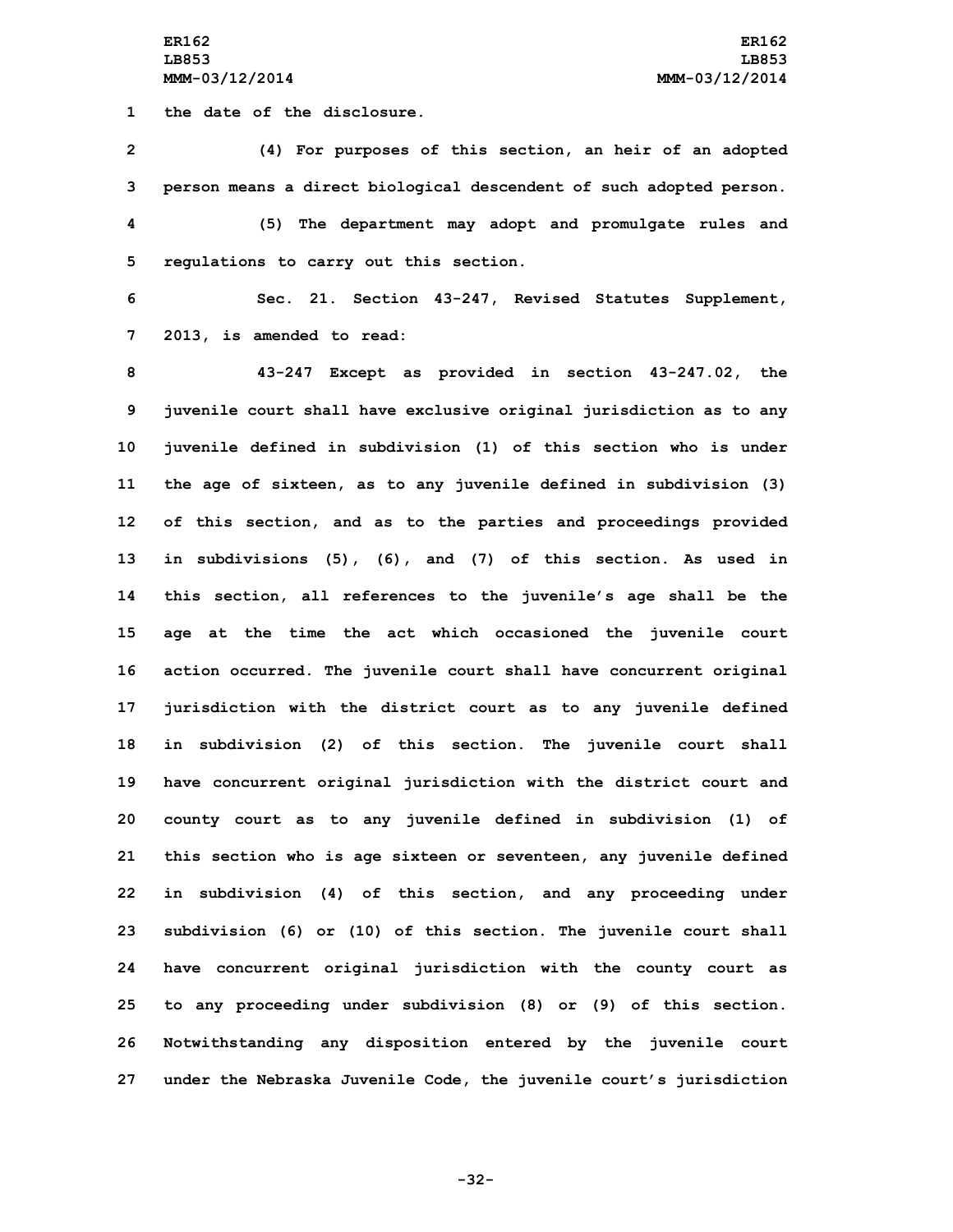**over any individual adjudged to be within the provisions of this section shall continue until the individual reaches the age of majority or the court otherwise discharges the individual from its jurisdiction.**

**5 The juvenile court in each county as herein provided 6 shall have jurisdiction of:**

 **(1) Any juvenile who has committed an act other than a traffic offense which would constitute a misdemeanor or an infraction under the laws of this state, or violation of <sup>a</sup> city or village ordinance;**

**11 (2) Any juvenile who has committed an act which would 12 constitute <sup>a</sup> felony under the laws of this state;**

 **(3) Any juvenile (a) who is homeless or destitute, or without proper support through no fault of his or her parent, guardian, or custodian; who is abandoned by his or her parent, guardian, or custodian; who lacks proper parental care by reason of the fault or habits of his or her parent, guardian, or custodian; whose parent, guardian, or custodian neglects or refuses to provide proper or necessary subsistence, education, or other care necessary for the health, morals, or well-being of such juvenile; whose parent, guardian, or custodian is unable to provide or neglects or refuses to provide special care made necessary by the mental condition of the juvenile; or who is in <sup>a</sup> situation or engages in an occupation, including prostitution, dangerous to life or limb or injurious to the health or morals of such juvenile, (b) who, by reason of being wayward or habitually disobedient, is uncontrolled by his or her parent, guardian, or custodian; who deports himself**

**-33-**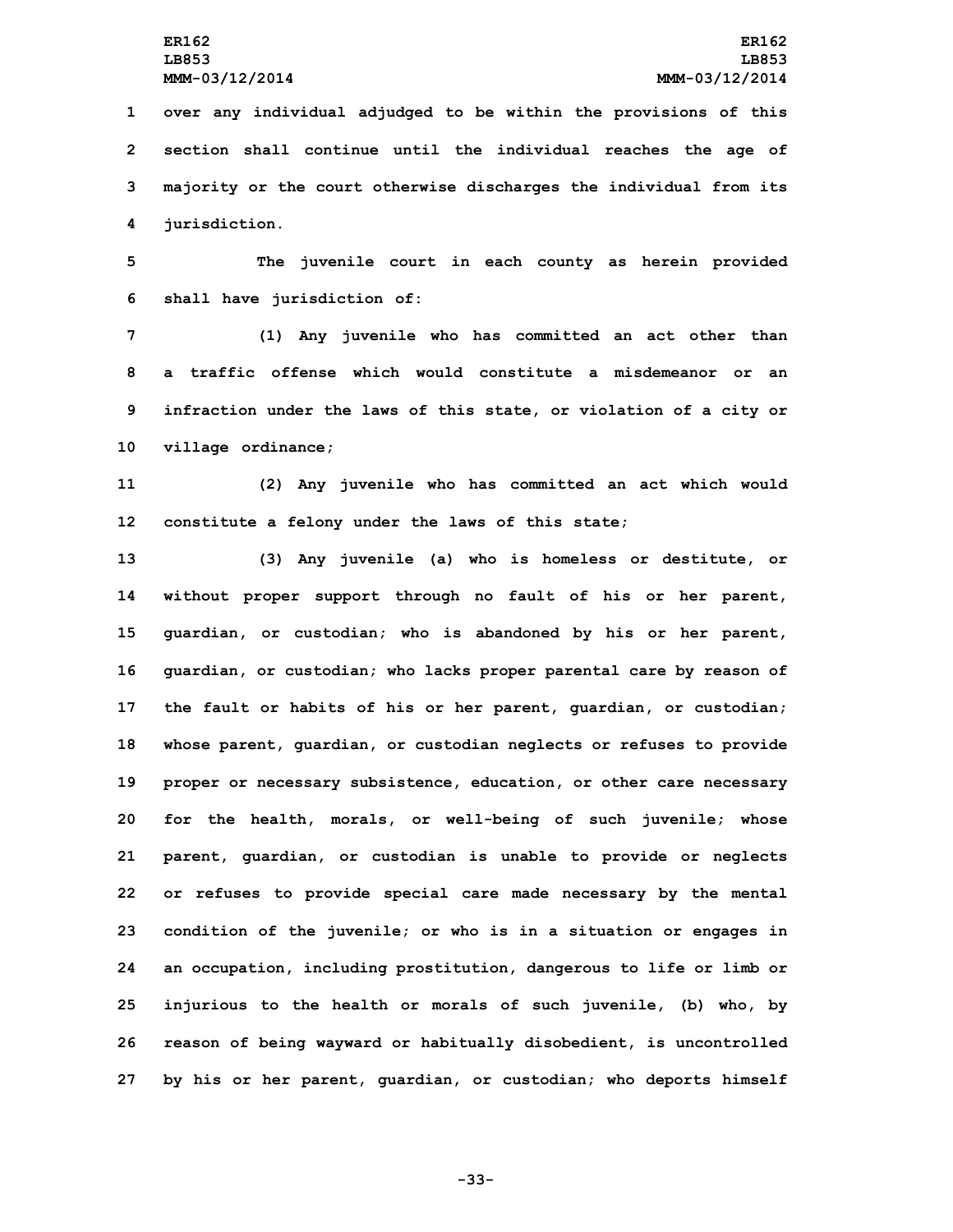**or herself so as to injure or endanger seriously the morals or health of himself, herself, or others; or who is habitually truant from home or school, or (c) who is mentally ill and dangerous as defined in section 71-908;**

**5 (4) Any juvenile who has committed an act which would 6 constitute <sup>a</sup> traffic offense as defined in section 43-245;**

**7 (5) The parent, guardian, or custodian of any juvenile 8 described in this section;**

**9 (6) The proceedings for termination of parental rights;**

 **(7) Any juvenile who has been voluntarily relinquished, pursuant to section 43-106.01, to the Department of Health and Human Services or any child placement agency licensed by the Department of Health and Human Services;**

**14 (8) Any juvenile who was <sup>a</sup> ward of the juvenile court at 15 the inception of his or her guardianship and whose guardianship has 16 been disrupted or terminated;**

**17 (9) The adoption or guardianship proceedings for <sup>a</sup> child 18 over which the juvenile court already has jurisdiction under 19 another provision of the Nebraska Juvenile Code; and**

**20 (10) The paternity or custody determination for <sup>a</sup> child 21 over which the juvenile court already has jurisdiction; and.**

**22 (11) The proceedings under the Young Adult Bridge to 23 Independence Act.**

 **Notwithstanding the provisions of the Nebraska Juvenile Code, the determination of jurisdiction over any Indian child as defined in section 43-1503 shall be subject to the Nebraska Indian Child Welfare Act; and the district court shall have exclusive**

**-34-**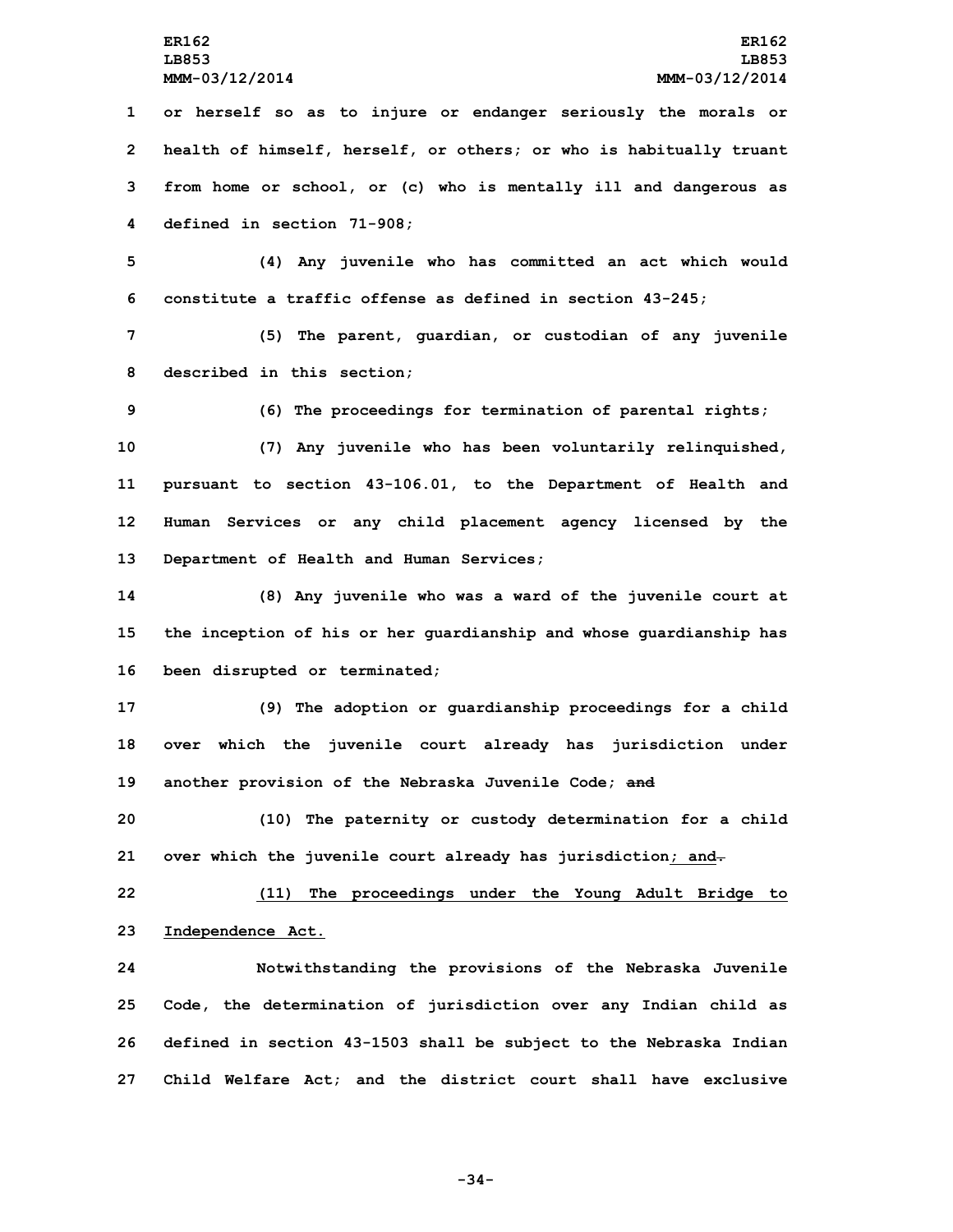**1 jurisdiction in proceedings brought pursuant to section 71-510.**

**2 Sec. 22. Section 43-284.02, Reissue Revised Statutes of 3 Nebraska, is amended to read:**

 **43-284.02 The Department of Health and Human Services may make payments as needed on behalf of <sup>a</sup> child who has been <sup>a</sup> ward of the department after the appointment of <sup>a</sup> guardian for the child. Such payments to the guardian may include maintenance costs, medical and surgical expenses, and other costs incidental to the care of the child. All such payments shall terminate on or before the child's nineteenth birthday unless the child is eligible for extended guardianship assistance from the department pursuant to sections 43-4511 and 43-4514. The child under guardianship shall be <sup>a</sup> child for whom the guardianship would not be possible without the financial aid provided under this section.**

**15 The Department of Health and Human Services shall adopt 16 and promulgate rules and regulations for the administration of this 17 section.**

**18 Sec. 23. Section 43-285, Revised Statutes Supplement, 19 2013, is amended to read:**

 **43-285 (1) When the court awards <sup>a</sup> juvenile to the care of the Department of Health and Human Services, an association, or an individual in accordance with the Nebraska Juvenile Code, the juvenile shall, unless otherwise ordered, become <sup>a</sup> ward and be subject to the guardianship of the department, association, or individual to whose care he or she is committed. Any such association and the department shall have authority, by and with the assent of the court, to determine the care, placement,**

**-35-**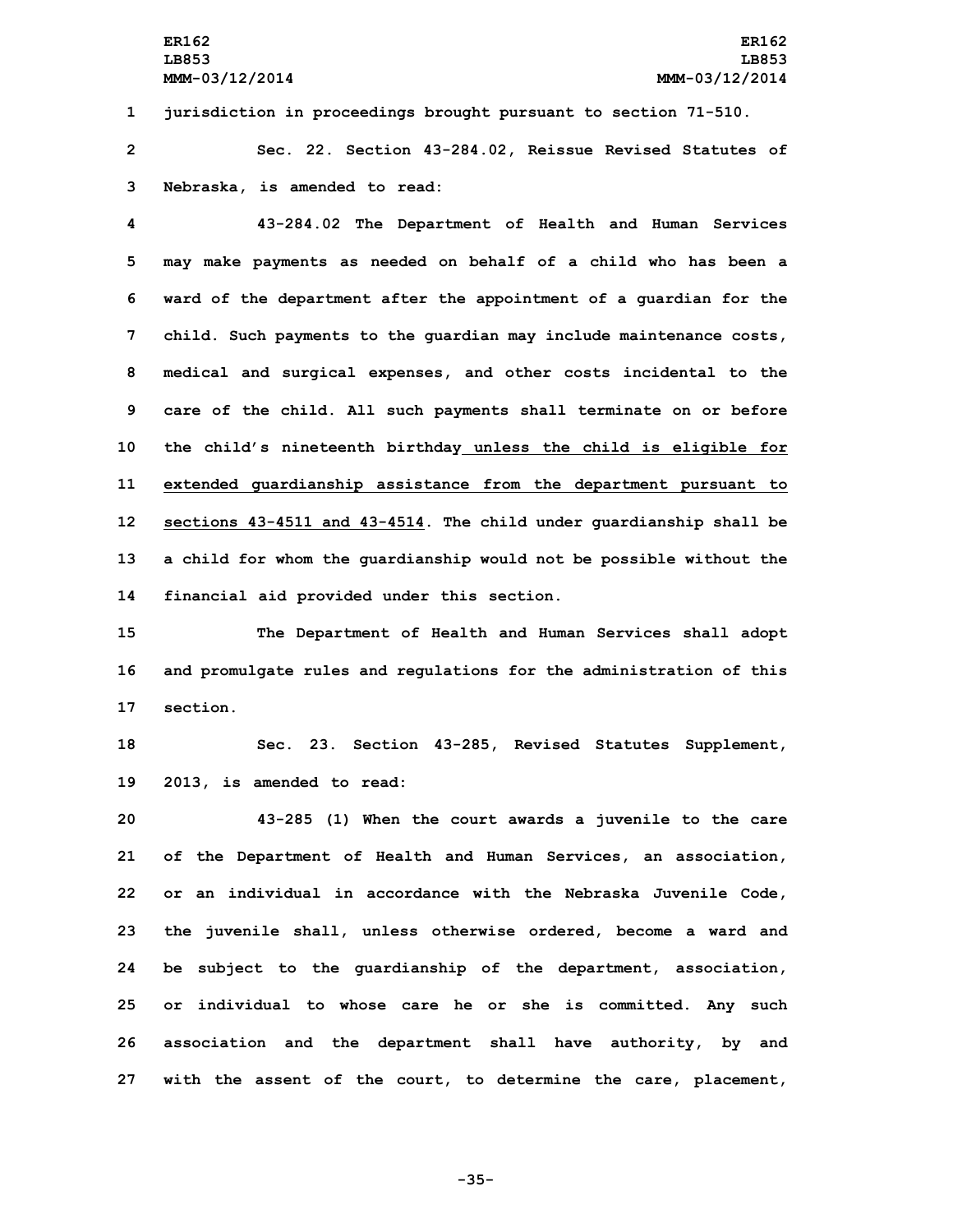**medical services, psychiatric services, training, and expenditures on behalf of each juvenile committed to it. Any such association and the department shall be responsible for applying for any health insurance available to the juvenile, including, but not limited to, medical assistance under the Medical Assistance Act. Such guardianship shall not include the guardianship of any estate of the juvenile.**

 **(2)(a) This subdivision applies until October 1, 2013. Following an adjudication hearing at which <sup>a</sup> juvenile is adjudged to be under subdivision (3) of section 43-247, the court may order the department to prepare and file with the court <sup>a</sup> proposed plan for the care, placement, services, and permanency which are to be provided to such juvenile and his or her family. The plan shall include <sup>a</sup> statement regarding the eligibility of the juvenile for any health insurance, including, but not limited to, medical assistance under the Medical Assistance Act. The health and safety of the juvenile shall be the paramount concern in the proposed plan. When the plan includes the provision of services in order that the juvenile can remain in his or her home and such services are to prevent out-of-home placement, the plan shall be prepared and shall clearly state that the services described in the plan are to prevent placement and that, absent preventive services, foster care is the planned arrangement for the child. The department shall include in the plan for <sup>a</sup> juvenile who is sixteen years of age or older and subject to the guardianship of the department <sup>a</sup> written independent living transition proposal which meets the requirements of section 43-1311.03 and, for eligible juveniles, the**

**-36-**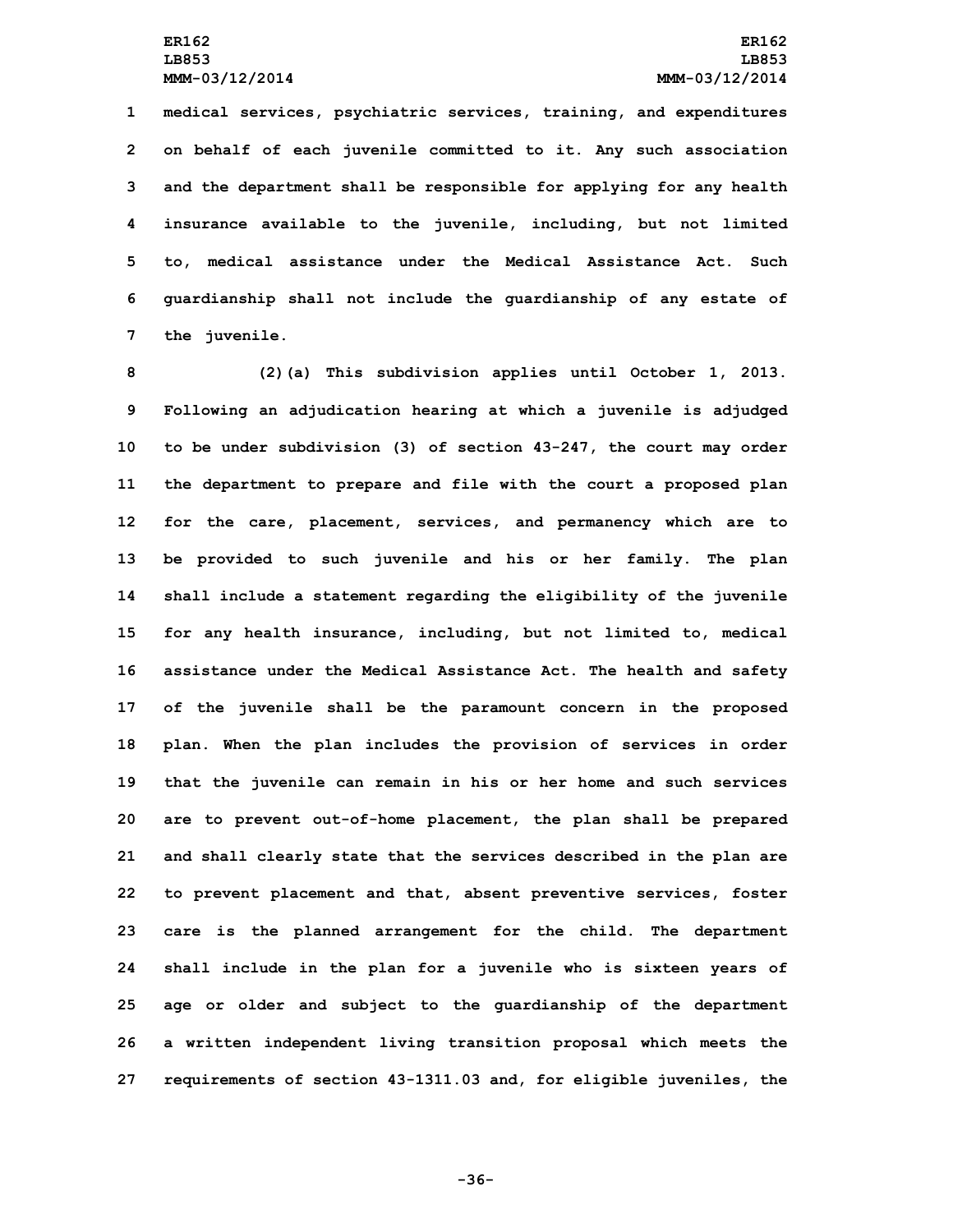**Young Adult Voluntary Services and Support Bridge to Independence Act. The court may approve the plan, modify the plan, order that an alternative plan be developed, or implement another plan that is in the juvenile's best interests. In its order the court shall include <sup>a</sup> finding regarding the appropriateness of the programs and services described in the proposal designed to assist the juvenile in acquiring independent living skills. Rules of evidence shall not apply at the dispositional hearing when the court considers the plan that has been presented.**

 **(b) This subdivision applies beginning October 1, 2013. Following an adjudication hearing at which <sup>a</sup> juvenile is adjudged to be under subdivision (3)(a) or (c) of section 43-247, the court may order the department to prepare and file with the court <sup>a</sup> proposed plan for the care, placement, services, and permanency which are to be provided to such juvenile and his or her family. The health and safety of the juvenile shall be the paramount concern in the proposed plan. The department shall include in the plan for <sup>a</sup> juvenile who is sixteen years of age or older and subject to the guardianship of the department <sup>a</sup> written independent living transition proposal which meets the requirements of section 43-1311.03 and, for eligible juveniles, the Young Adult Voluntary Services and Support Bridge to Independence Act. The court may approve the plan, modify the plan, order that an alternative plan be developed, or implement another plan that is in the juvenile's best interests. In its order the court shall include <sup>a</sup> finding regarding the appropriateness of the programs and services described in the proposal designed to assist the juvenile in**

**-37-**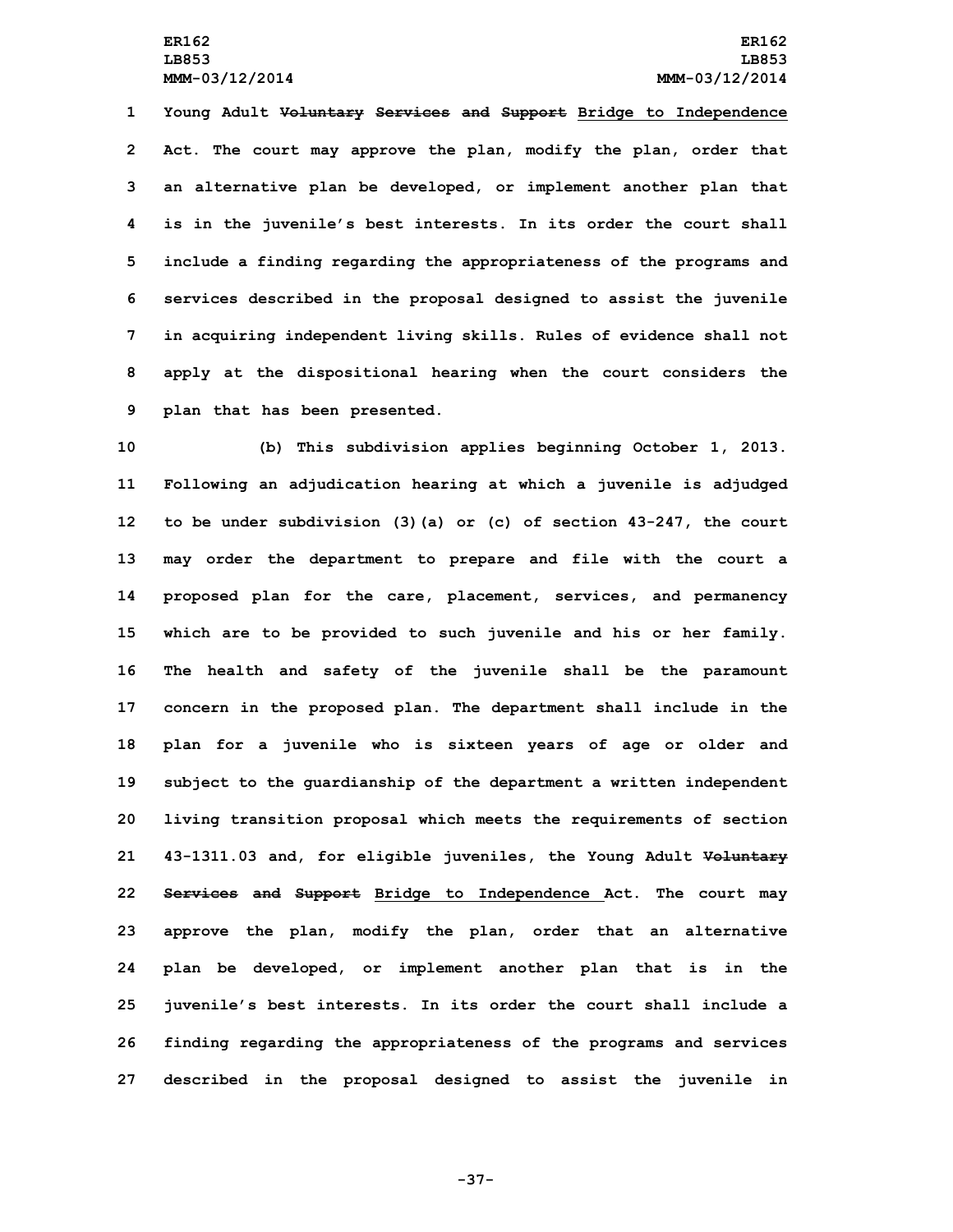**1 acquiring independent living skills. Rules of evidence shall not 2 apply at the dispositional hearing when the court considers the 3 plan that has been presented.**

 **(3) Within thirty days after an order awarding <sup>a</sup> juvenile to the care of the department, an association, or an individual and until the juvenile reaches the age of majority, the department, association, or individual shall file with the court <sup>a</sup> report stating the location of the juvenile's placement and the needs of the juvenile in order to effectuate the purposes of subdivision (1) of section 43-246. The department, association, or individual shall file <sup>a</sup> report with the court once every six months or at shorter intervals if ordered by the court or deemed appropriate by the department, association, or individual. Every six months, the report shall provide an updated statement regarding the eligibility of the juvenile for health insurance, including, but not limited to, medical assistance under the Medical Assistance Act. The department, association, or individual shall file <sup>a</sup> report and notice of placement change with the court and shall send copies of the notice to all interested parties at least seven days before the placement of the juvenile is changed from what the court originally considered to be <sup>a</sup> suitable family home or institution to some other custodial situation in order to effectuate the purposes of subdivision (1) of section 43-246. The court, on its own motion or upon the filing of an objection to the change by an interested party, may order <sup>a</sup> hearing to review such <sup>a</sup> change in placement and may order that the change be stayed until the completion of the hearing. Nothing in this section shall prevent the court on**

**-38-**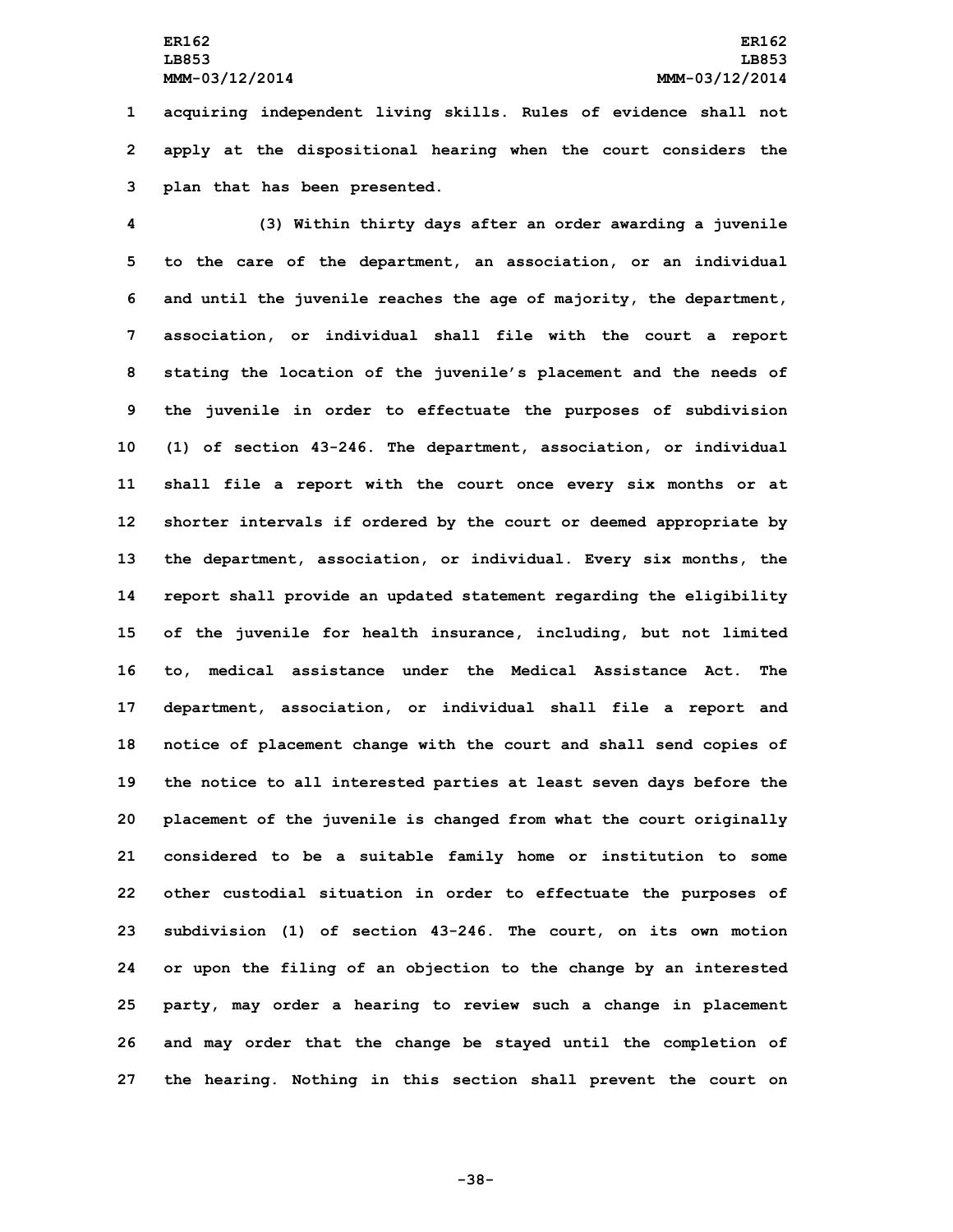**an ex parte basis from approving an immediate change in placement upon good cause shown. The department may make an immediate change in placement without court approval only if the juvenile is in <sup>a</sup> harmful or dangerous situation or when the foster parents request that the juvenile be removed from their home. Approval of the court shall be sought within twenty-four hours after making the change in placement or as soon thereafter as possible. The department shall provide the juvenile's guardian ad litem with <sup>a</sup> copy of any report filed with the court by the department pursuant to this subsection. (4) The court shall also hold <sup>a</sup> permanency hearing if**

**11 required under section 43-1312.**

 **(5) When the court awards <sup>a</sup> juvenile to the care of the department, an association, or an individual, then the department, association, or individual shall have standing as <sup>a</sup> party to file any pleading or motion, to be heard by the court with regard to such filings, and to be granted any review or relief requested in such filings consistent with the Nebraska Juvenile Code.**

 **(6) Whenever <sup>a</sup> juvenile is in <sup>a</sup> foster care placement as defined in section 43-1301, the Foster Care Review Office or the designated local foster care review board may participate in proceedings concerning the juvenile as provided in section 43-1313 and notice shall be given as provided in section 43-1314.**

 **(7) Any written findings or recommendations of the Foster Care Review Office or the designated local foster care review board with regard to <sup>a</sup> juvenile in <sup>a</sup> foster care placement submitted to <sup>a</sup> court having jurisdiction over such juvenile shall be admissible in any proceeding concerning such juvenile if such findings or**

**-39-**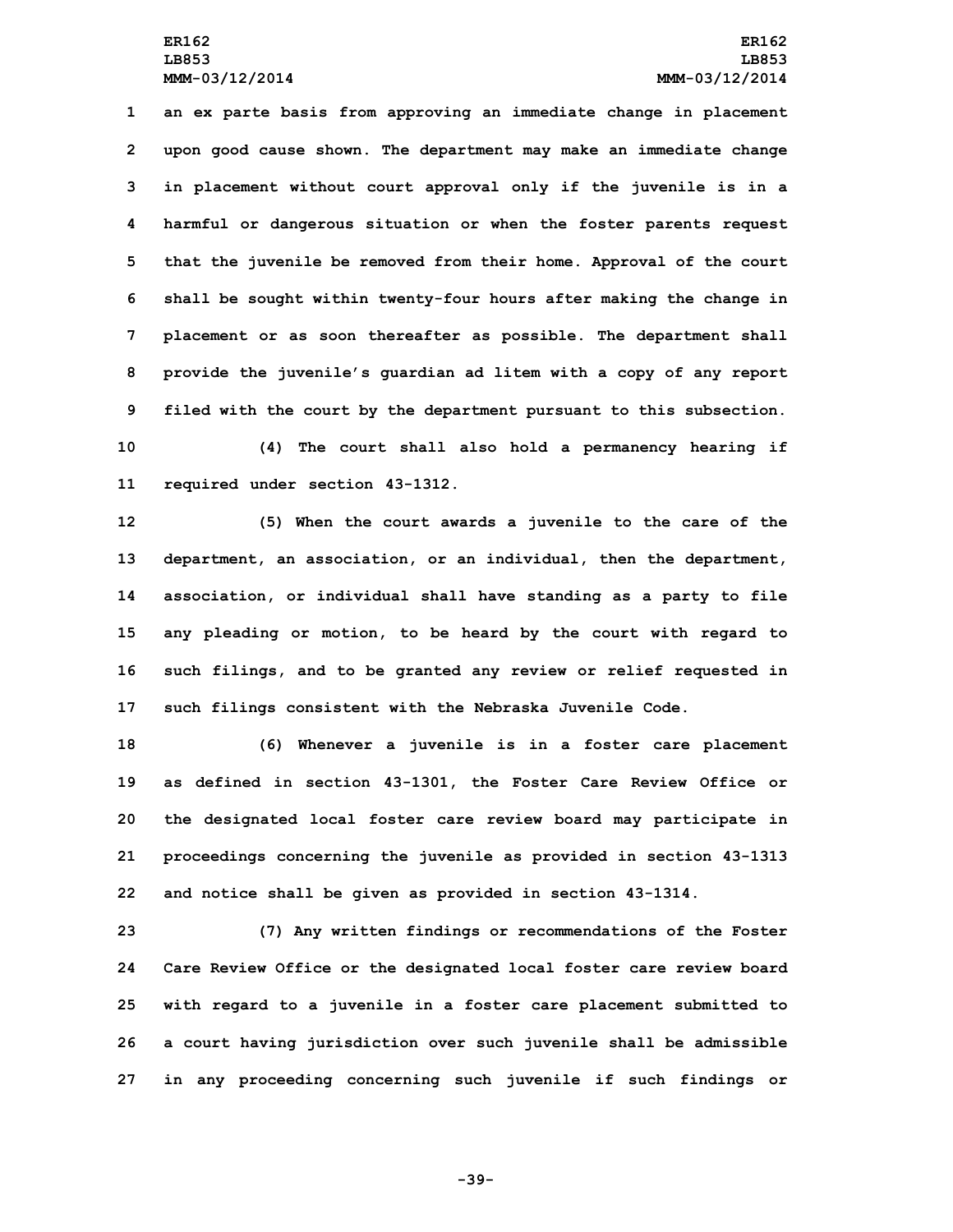**1 recommendations have been provided to all other parties of record.**

 **(8) The executive director and any agent or employee of the Foster Care Review Office or any member of any local foster care review board participating in an investigation or making any report pursuant to the Foster Care Review Act or participating in <sup>a</sup> judicial proceeding pursuant to this section shall be immune from any civil liability that would otherwise be incurred except for false statements negligently made.**

**9 Sec. 24. Section 43-905, Revised Statutes Supplement, 10 2013, is amended to read:**

 **43-905 (1) The Department of Health and Human Services shall be the legal guardian of all children committed to it. The department shall afford temporary care and shall use special diligence to provide suitable homes for such children. The department shall make reasonable efforts to accomplish joint-sibling placement or sibling visitation or ongoing interaction between siblings as provided in section 43-1311.02. The department is authorized to place such children in suitable families for adoption, foster care, or guardianship or, in the discretion of the department, on <sup>a</sup> written contract.**

 **(2) The contract shall provide (a) for the children's education in the public schools or otherwise, (b) for teaching them some useful occupation, and (c) for kind and proper treatment as members of the family in which they are placed.**

**25 (3) Whenever any child who has been committed to the 26 department becomes self-supporting, the department shall declare 27 that fact and the guardianship of the department shall cease.**

**-40-**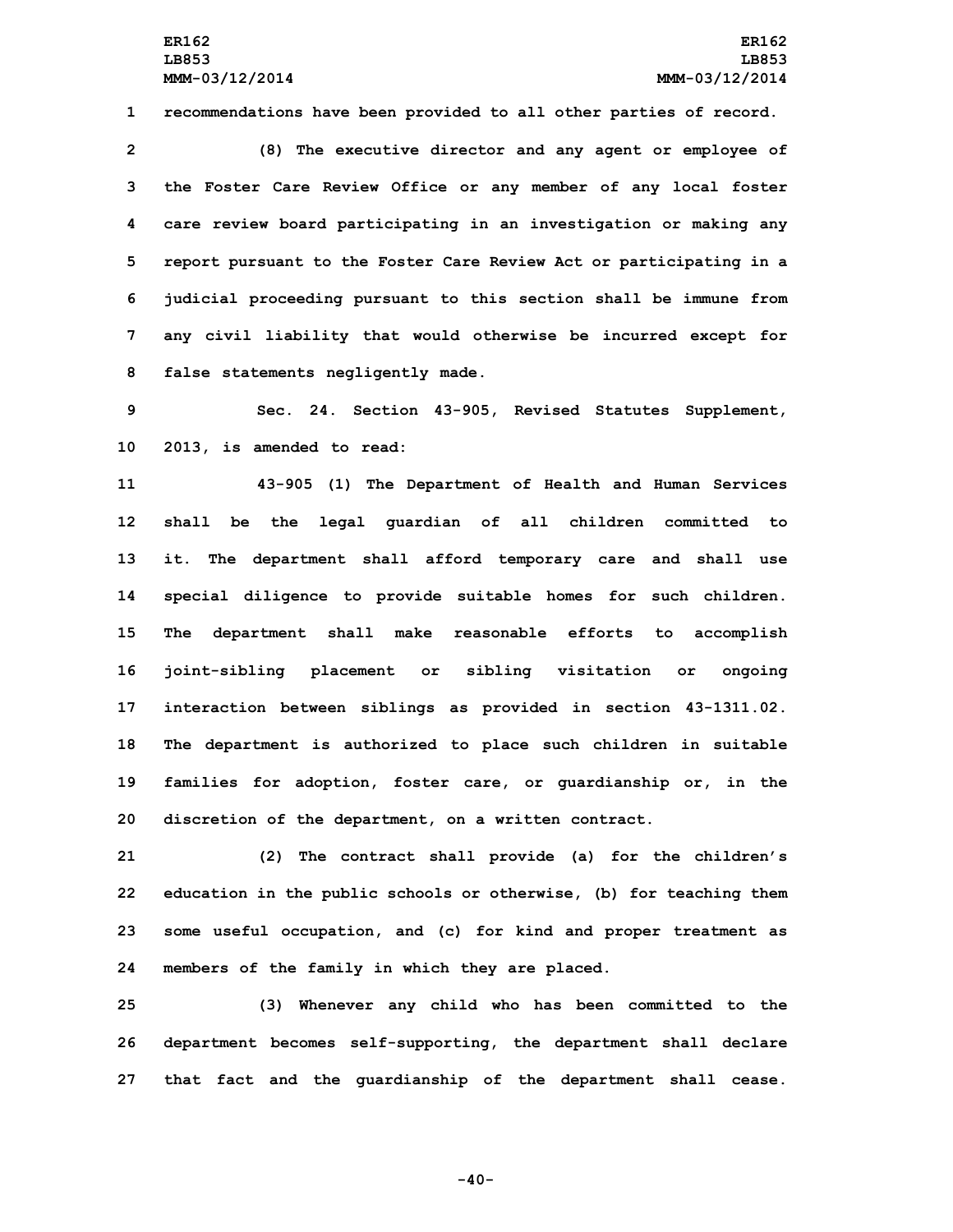**Thereafter the child shall be entitled to his or her own earnings. Guardianship of and services by the department shall never extend beyond the age of majority, except that (a) services by the department to <sup>a</sup> child shall continue until the child reaches the age of twenty-one if the child is <sup>a</sup> student regularly attending <sup>a</sup> school, college, or university or regularly attending <sup>a</sup> course of vocational or technical training designed to prepare such child for gainful employment or the child receives extended services and support is in the bridge to independence program as provided in the Young Adult Voluntary Services and Support Bridge to Independence Act and (b) beginning January 1, 2014, coverage for health care and related services under medical assistance in accordance with section 68-911 may be extended as provided under the federal Patient Protection and Affordable Care Act, 42 U.S.C. 1396a(a)(10)(A)(i)(IX), as such act and section existed on January 1, 2013, for medicaid coverage for individuals under twenty-six years of age as allowed pursuant to such act.**

 **(4) Whenever the parents of any ward, whose parental rights have not been terminated, have become able to support and educate their child, the department shall restore the child to his or her parents if the home of such parents would be <sup>a</sup> suitable home. The guardianship of the department shall then cease.**

 **(5) Whenever permanent free homes for the children cannot be obtained, the department shall have the authority to provide and pay for the maintenance of the children in private families, in foster care, in guardianship, in boarding homes, or in institutions for care of children.**

**-41-**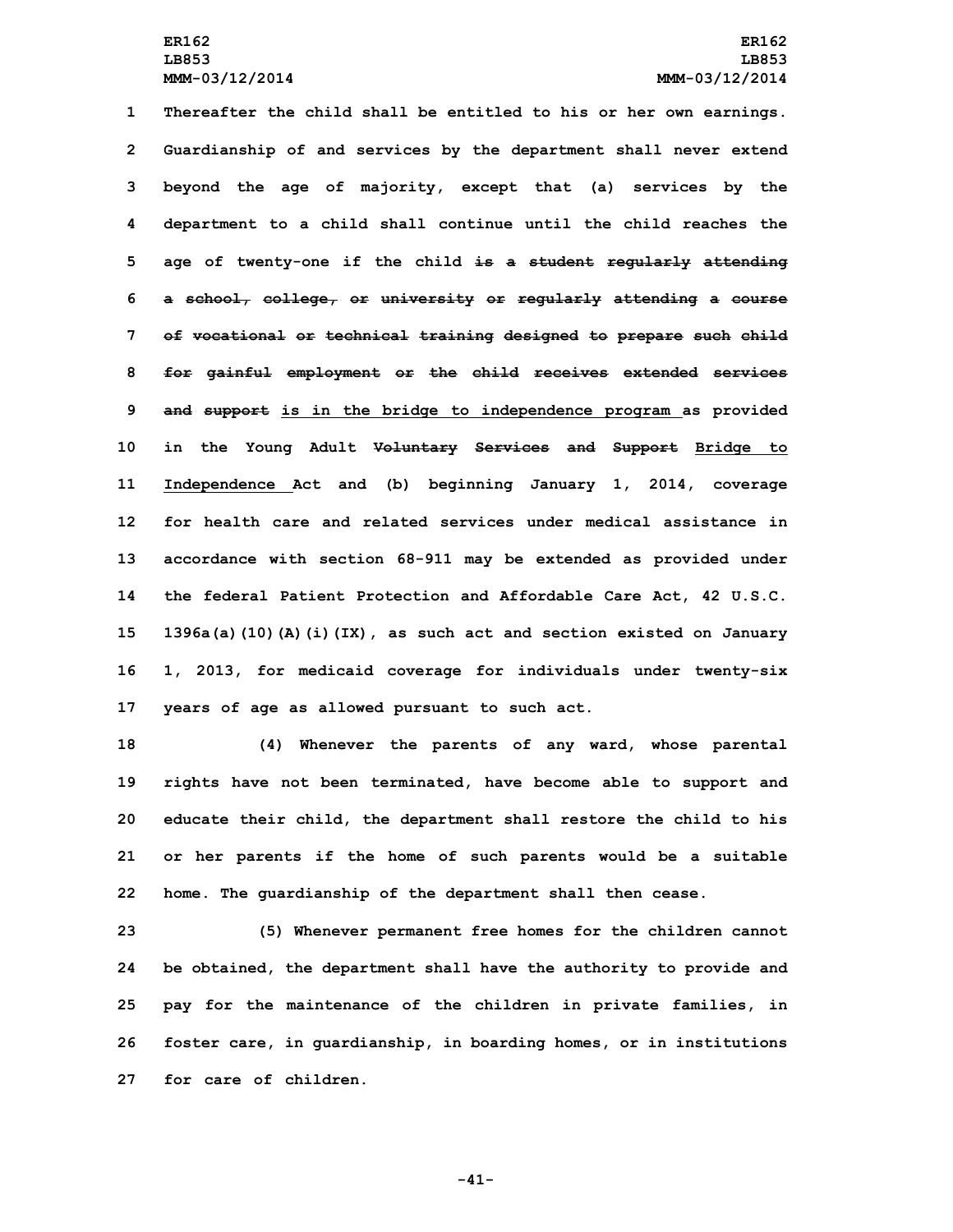**1 Sec. 25. Section 43-1311.03, Revised Statutes Supplement, 2 2013, is amended to read:**

 **43-1311.03 (1) When <sup>a</sup> child placed in foster care turns sixteen years of age or enters foster care and is at least sixteen years of age, <sup>a</sup> written independent living transition proposal shall be developed by the Department of Health and Human Services at the direction and involvement of the child to prepare for the transition from foster care to adulthood. The transition proposal shall be personalized based on the child's needs. The transition proposal shall include, but not be limited to, the following needs:**

**11 (a) Education;**

**12 (b) Employment services and other workforce support;**

 **(c) Health and health care coverage, including the child's potential eligibility for medicaid coverage under the federal Patient Protection and Affordable Care Act, 42 U.S.C. 1396a(a)(10)(A)(i)(IX), as such act and section existed on January 17 1, 2013;**

**18 (d) Financial assistance, including education on credit 19 card financing, banking, and other services;**

**20 (e) Housing;**

**21 (f) Relationship development; and**

**22 (g) Adult services, if the needs assessment indicates 23 that the child is reasonably likely to need or be eligible for 24 services or other support from the adult services system.**

**25 (2) The transition proposal shall be developed and 26 frequently reviewed by the department in collaboration with the 27 child's transition team. The transition team shall be comprised**

**-42-**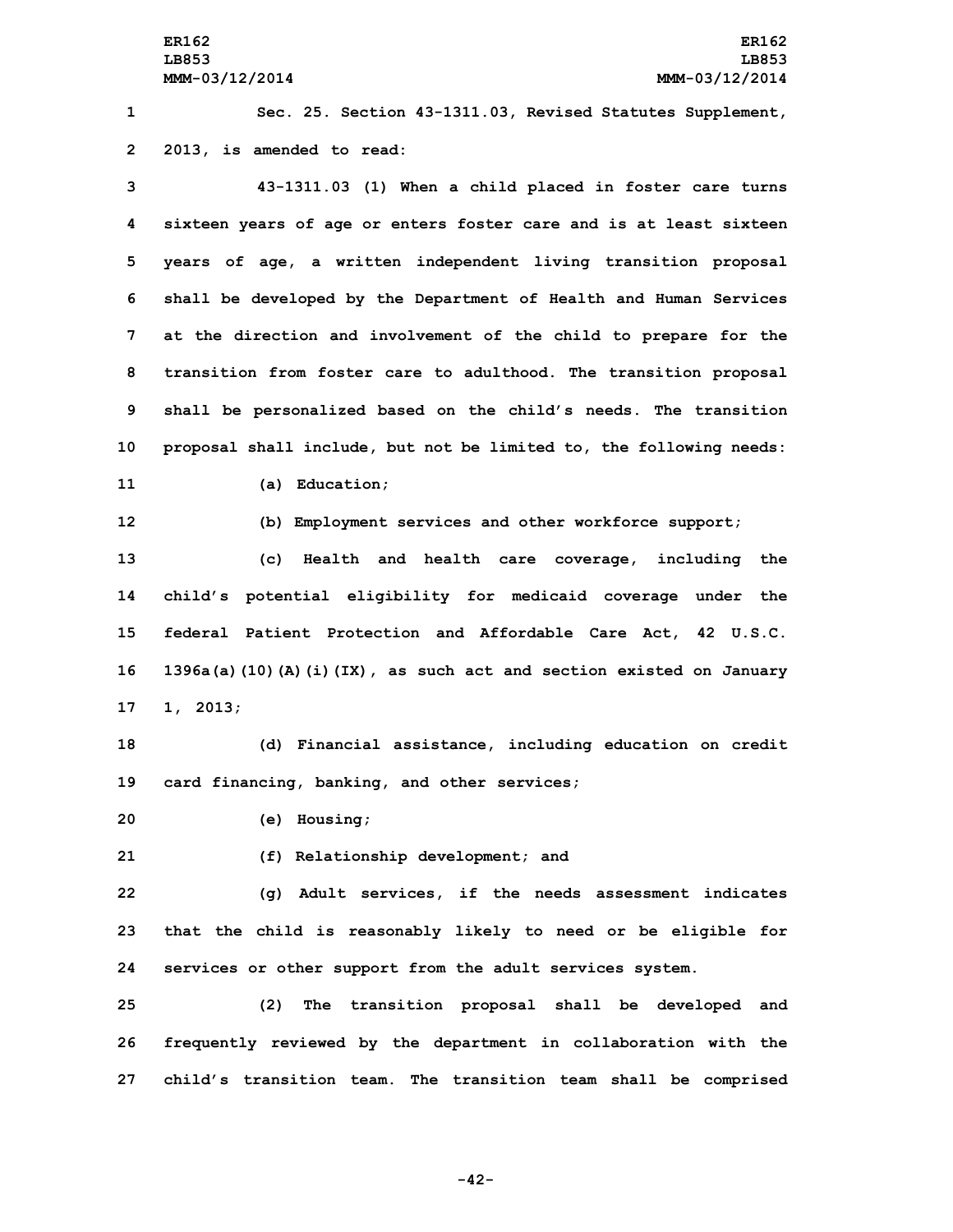**1 of the child, the child's caseworker, the child's guardian ad 2 litem, individuals selected by the child, and individuals who have 3 knowledge of services available to the child.**

**4 (3) The transition proposal shall be considered <sup>a</sup> working 5 document and shall be, at the least, updated for and reviewed at 6 every permanency or review hearing by the court.**

**7 (4) The final transition proposal prior to the child's 8 leaving foster care shall specifically identify how the need for 9 housing will be addressed.**

**10 (5) If the child is interested in pursuing higher 11 education, the transition proposal shall provide for the process in 12 applying for any applicable state, federal, or private aid.**

 **(6) <sup>A</sup> child adjudicated to be <sup>a</sup> juvenile described in subdivision (3)(a) of section 43-247 and who is in an out-of-home placement shall receive information regarding the Young Adult Voluntary Services and Support Bridge to Independence Act and the extended services and support bridge to independence program available under the act. The department shall create <sup>a</sup> clear and developmentally appropriate written notice discussing the rights of eligible young adults to receive extended services and support. participate in the program. The notice shall include information about eligibility and requirements to receive extended services and support, participate in the program, the extended services and support that young adults are eligible to receive under the program, and how young adults can access the extended services and support. be <sup>a</sup> part of the program. The notice shall also include information about the young adult's right to request <sup>a</sup>**

**-43-**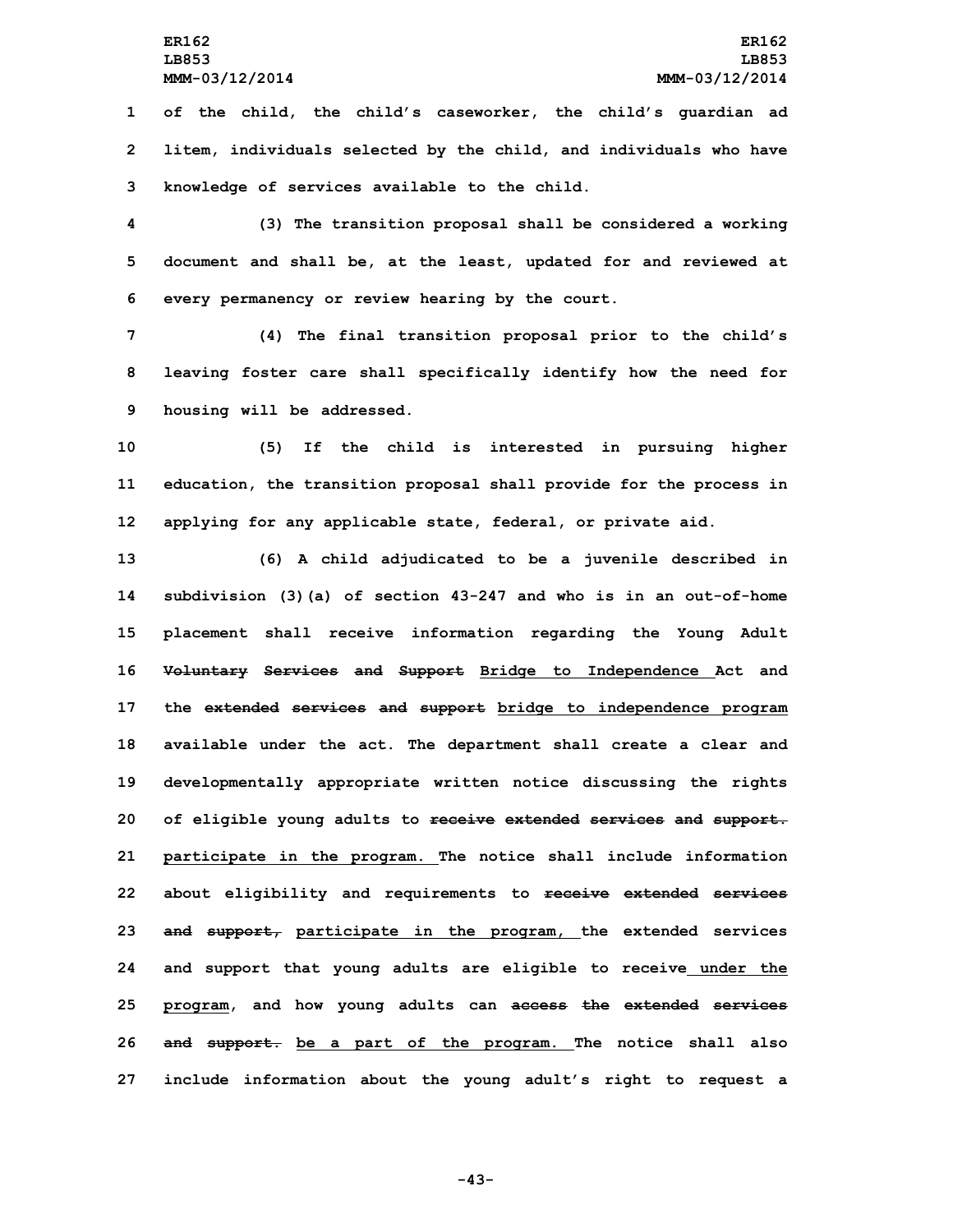**client-directed attorney to represent the young adult pursuant to section 43-4510 and the benefits and role of an attorney. The department shall disseminate this information to all children who were adjudicated to be <sup>a</sup> juvenile described in subdivision (3)(a) of section 43-247 and who are in an out-of-home placement at sixteen years of age and yearly thereafter until nineteen years of age, and not later than ninety days prior to the child's last court review before attaining nineteen years of age or being discharged from foster care to independent living. In addition to providing the written notice, not later than ninety days prior to the child's last court review before attaining nineteen years of age or being discharged from foster care to independent living, <sup>a</sup> representative of the department shall explain the information contained in the notice to the child in person and the timeline necessary to avoid <sup>a</sup> lapse in services and support.**

 **(7) On or before the date the child reaches nineteen years of age, the department shall provide the child with (a) <sup>a</sup> certified copy of the child's birth certificate and facilitate securing <sup>a</sup> federal social security card when the child is eligible for such card and (b) all documentation required for enrollment in medicaid coverage for former foster care children as available under the federal Patient Protection and Affordable Care Act, 42 U.S.C. 1396a(a)(10)(A)(i)(IX), as such act and section existed on January 1, 2013. All fees associated with securing the certified copy of the child's birth certificate shall be waived by the state. Sec. 26. Section 43-2932, Reissue Revised Statutes of Nebraska, is amended to read:**

**-44-**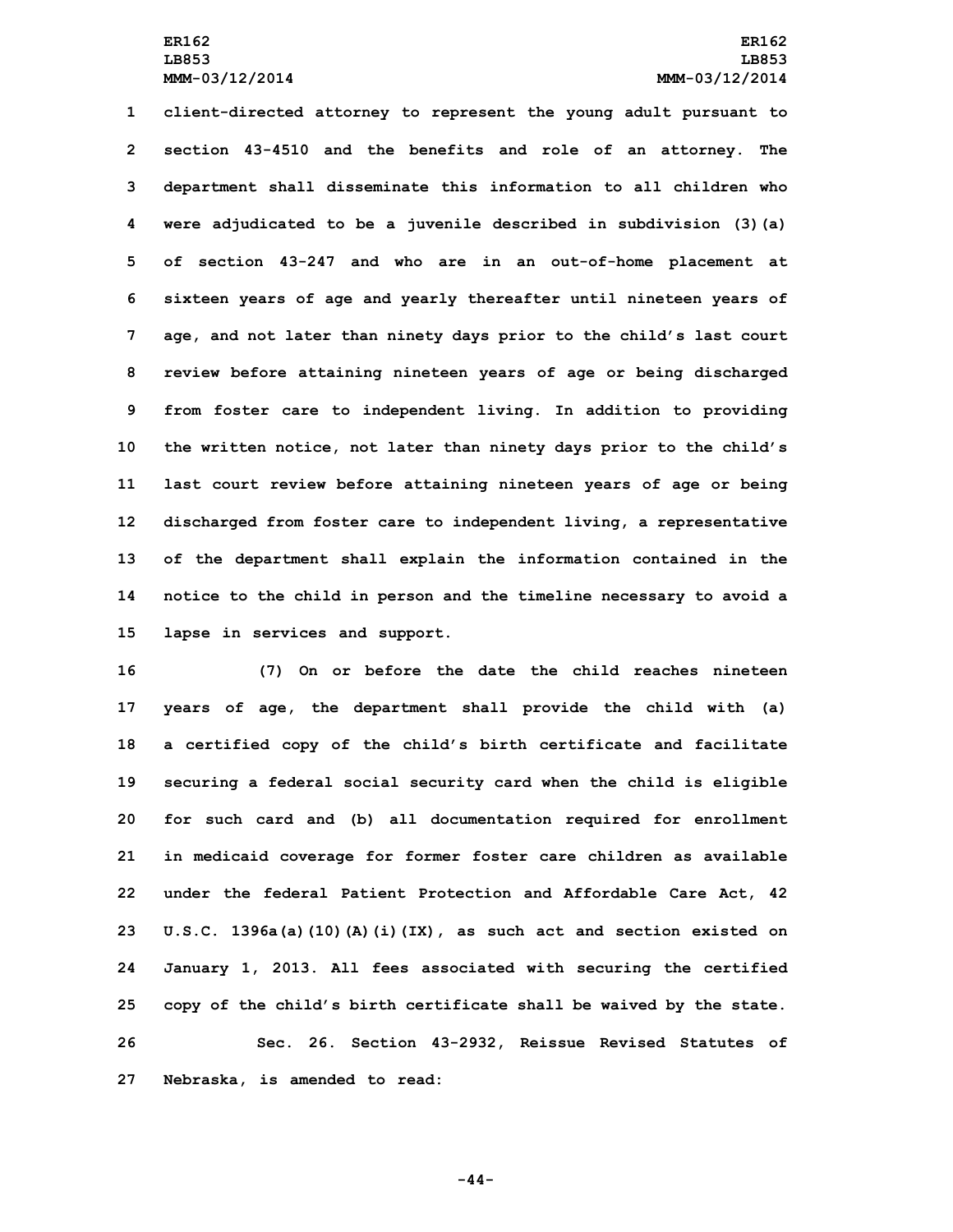**ER162 ER162 LB853 LB853 MMM-03/12/2014 MMM-03/12/2014 43-2932 (1) When the court is required to develop <sup>a</sup> parenting plan: (a) If <sup>a</sup> preponderance of the evidence demonstrates, the court shall determine whether <sup>a</sup> parent who would otherwise be allocated custody, parenting time, visitation, or other access to the child under <sup>a</sup> parenting plan: (i) Has committed child abuse or neglect; (ii) Has committed child abandonment under section 9 28-705; (iii) Has committed domestic intimate partner abuse; or (iv) Has interfered persistently with the other parent's access to the child, except in the case of actions taken for the purpose of protecting the safety of the child or the interfering parent or another family member, pending adjudication of the facts underlying that belief; and (b) If <sup>a</sup> parent is found to have engaged in any activity specified by subdivision (1)(a) of this section, limits shall be imposed that are reasonably calculated to protect the child or child's parent from harm. The limitations may include, but are not limited to: (i) An adjustment of the custody of the child, including the allocation of sole legal custody or physical custody to one**

**23 parent;**

**24 (ii) Supervision of the parenting time, visitation, or 25 other access between <sup>a</sup> parent and the child;**

**26 (iii) Exchange of the child between parents through an 27 intermediary or in <sup>a</sup> protected setting;**

**-45-**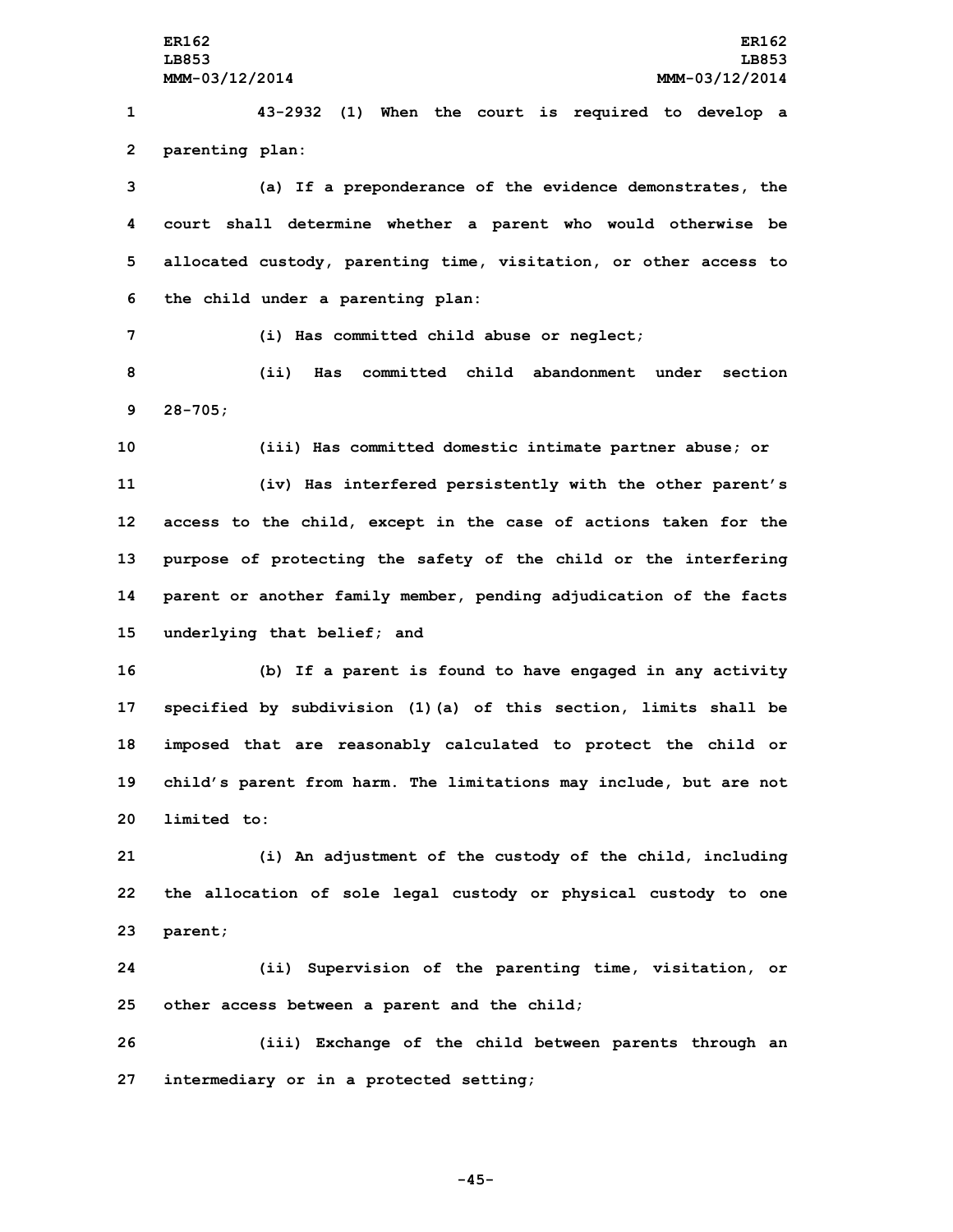**1 (iv) Restraints on the parent from communication with or 2 proximity to the other parent or the child;**

 **(v) <sup>A</sup> requirement that the parent abstain from possession or consumption of alcohol or nonprescribed drugs while exercising custodial responsibility and in <sup>a</sup> prescribed period immediately preceding such exercise;**

**7 (vi) Denial of overnight physical custodial parenting 8 time;**

**9 (vii) Restrictions on the presence of specific persons 10 while the parent is with the child;**

 **(viii) <sup>A</sup> requirement that the parent post <sup>a</sup> bond to secure return of the child following <sup>a</sup> period in which the parent is exercising physical custodial parenting time or to secure other performance required by the court; or**

**15 (ix) Any other constraints or conditions deemed necessary 16 to provide for the safety of the child, <sup>a</sup> child's parent, or any 17 person whose safety immediately affects the child's welfare.**

 **(2) A court determination under this section shall not be considered <sup>a</sup> report for purposes of inclusion in the central register registry of child protection cases pursuant to the Child Protection and Family Safety Act.**

 **(3) If <sup>a</sup> parent is found to have engaged in any activity specified in subsection (1) of this section, the court shall not order legal or physical custody to be given to that parent without making special written findings that the child and other parent can be adequately protected from harm by such limits as it may impose under such subsection. The parent found to have engaged in**

**-46-**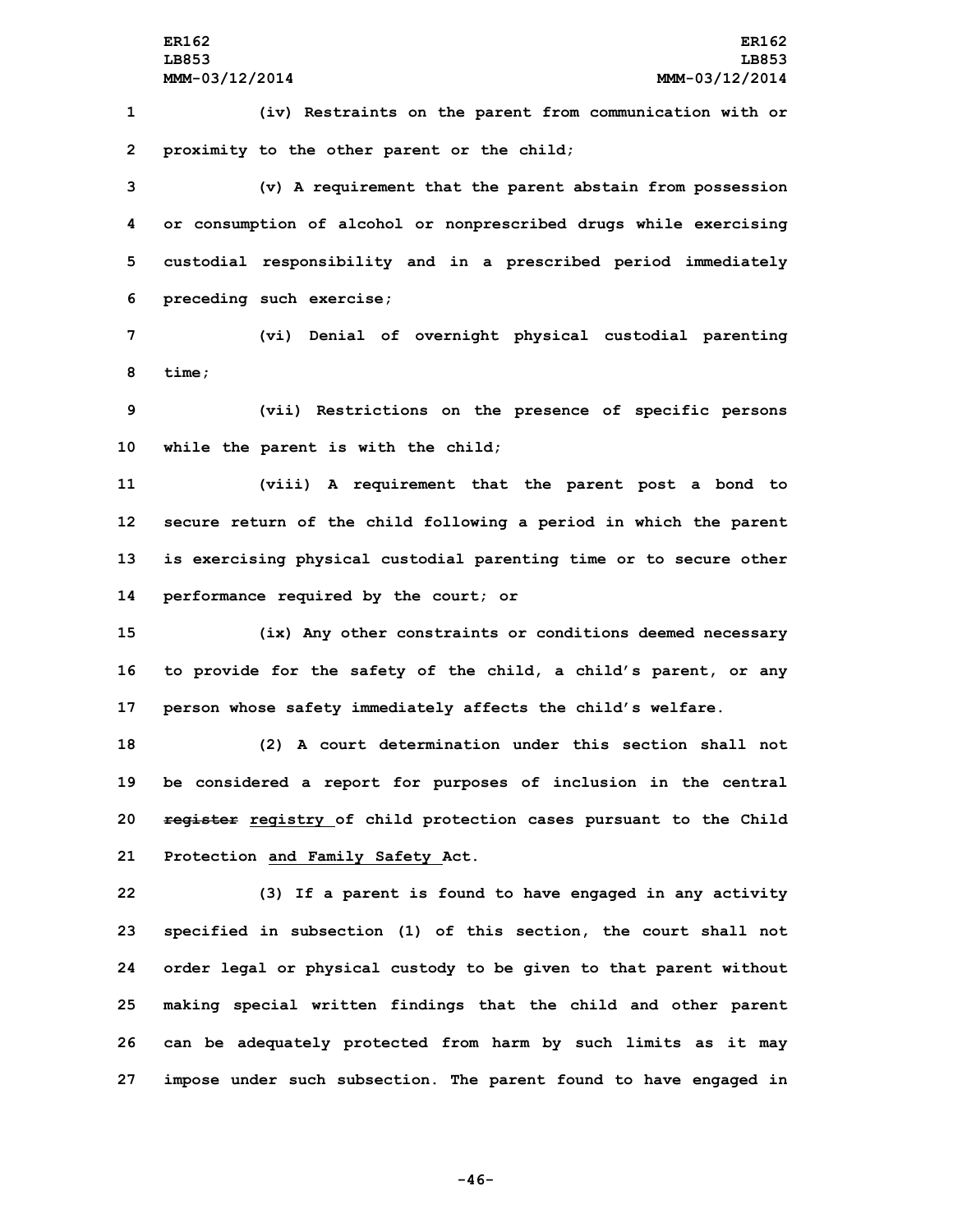**the behavior specified in subsection (1) of this section has the burden of proving that legal or physical custody, parenting time, visitation, or other access to that parent will not endanger the child or the other parent. Sec. 27. Section 43-3709, Reissue Revised Statutes of**

**6 Nebraska, is amended to read:**

**7 43-3709 (1) The minimum qualifications for any 8 prospective court appointed special advocate volunteer are that he 9 or she shall:**

**10 (a) Be at least twenty-one years of age or older and have 11 demonstrated an interest in children and their welfare;**

**12 (b) Be willing to commit to the court for <sup>a</sup> minimum of 13 one year of service to <sup>a</sup> child;**

**14 (c) Complete an application, including providing 15 background information required pursuant to subsection (2) of this 16 section;**

**17 (d) Participate in <sup>a</sup> screening interview; and**

**18 (e) Participate in the training required pursuant to 19 section 43-3708.**

**20 (2) As required background screening, the program 21 director shall obtain the following information regarding <sup>a</sup> 22 volunteer applicant:**

 **(a) <sup>A</sup> check of the applicant's criminal history record information maintained by the Identification Division of the Federal Bureau of Investigation through the Nebraska State Patrol; (b) A check of his or her record with the central register registry of child protection cases maintained under**

**-47-**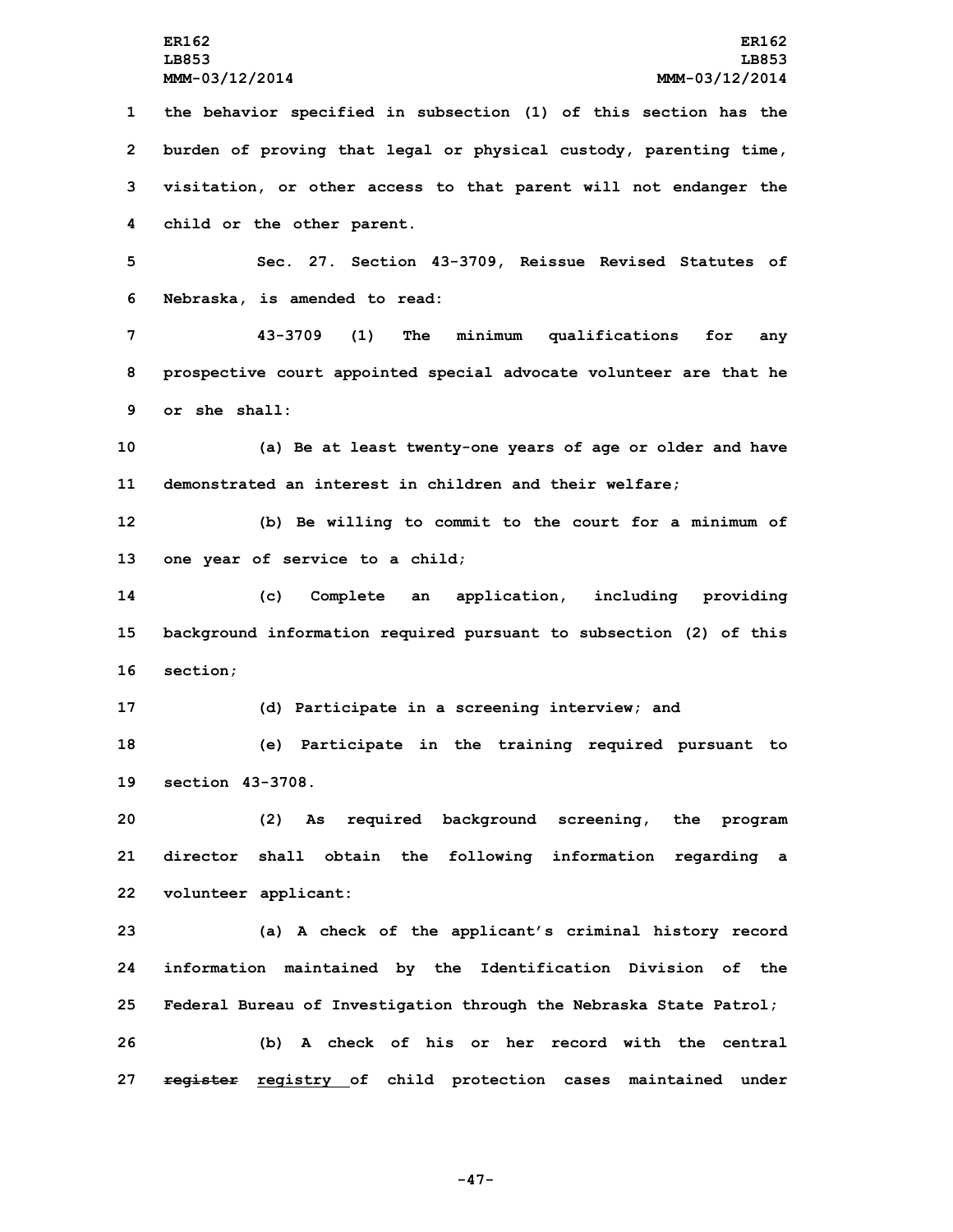**ER162 ER162 LB853 LB853 MMM-03/12/2014 MMM-03/12/2014**

**1 section 28-718;**

**2 (c) <sup>A</sup> check of his or her driving record; and**

**3 (d) At least three references who will attest to the 4 applicant's character, judgment, and suitability for the position 5 of <sup>a</sup> court appointed special advocate volunteer.**

 **(3) If the applicant has lived in Nebraska for less than twelve months, the program director shall obtain the records required in subdivisions (2)(a) through (2)(c) of this section from all other jurisdictions in which the applicant has lived during the preceding year.**

**11 Sec. 28. Section 43-4318, Revised Statutes Supplement, 12 2013, is amended to read:**

**13 43-4318 (1) The office shall investigate:**

 **(a) Allegations or incidents of possible misconduct, misfeasance, malfeasance, or violations of statutes or of rules or regulations of the department by an employee of or person under contract with the department, <sup>a</sup> private agency, <sup>a</sup> licensed child care facility, <sup>a</sup> foster parent, or any other provider of child welfare services or which may provide <sup>a</sup> basis for discipline pursuant to the Uniform Credentialing Act; and**

 **(b) Death or serious injury in foster homes, private agencies, child care facilities, juvenile detention facilities, staff secure juvenile facilities, and other programs and facilities licensed by or under contract with the department or the Office of Probation Administration and death or serious injury in any case in which services are provided by the department to <sup>a</sup> child or his or her parents or any case involving an investigation under the**

**-48-**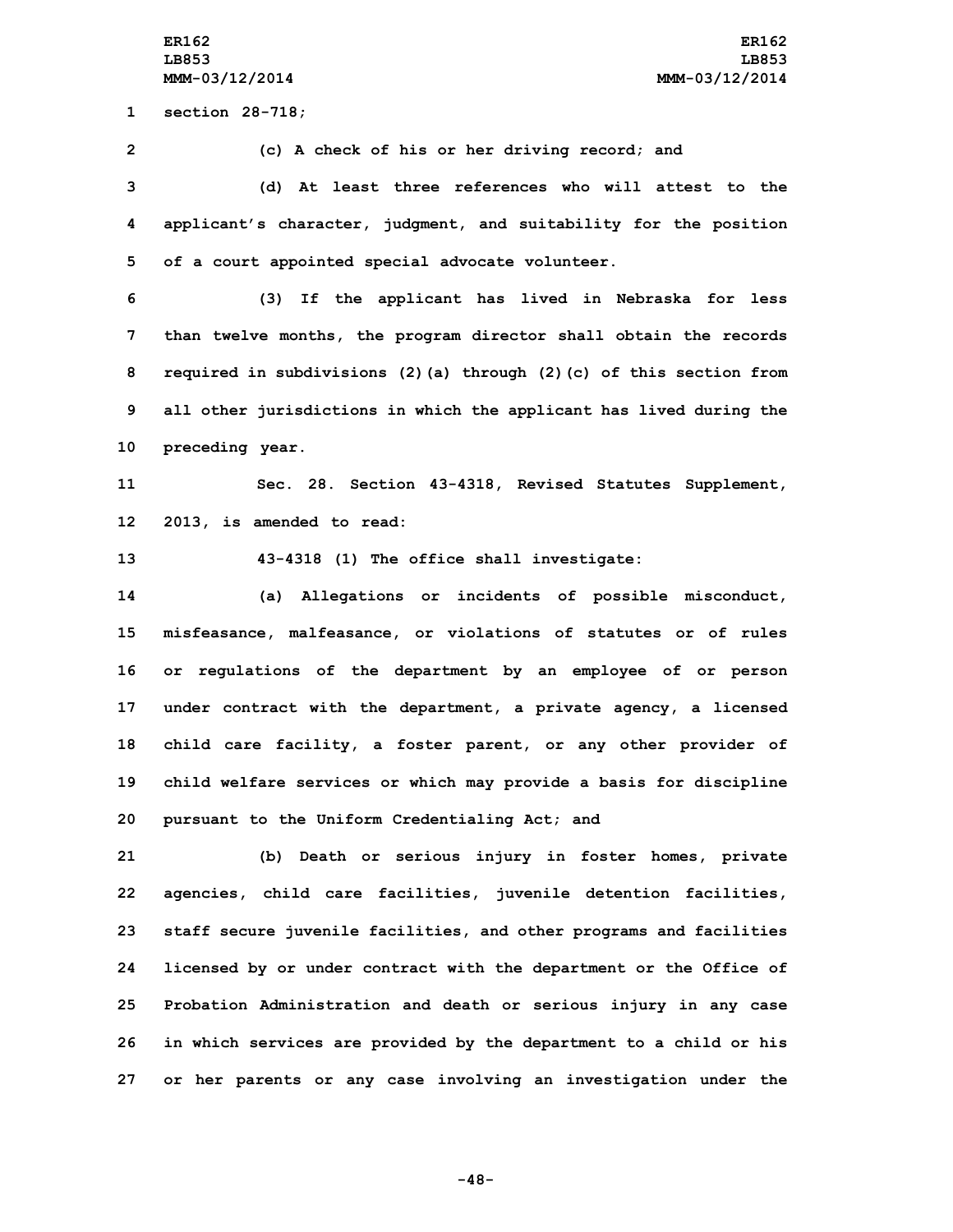**Child Protection and Family Safety Act, which case has been open for one year or less. The department and the Office of Probation Administration shall report all cases of death or serious injury of <sup>a</sup> child in <sup>a</sup> foster home, private agency, child care facility or program, or other program or facility licensed by the department to the Inspector General as soon as reasonably possible after the department or the Office of Probation Administration learns of such death or serious injury. For purposes of this subdivision, serious injury means an injury or illness caused by suspected abuse, neglect, or maltreatment which leaves <sup>a</sup> child in critical or serious condition.**

 **(2) Any investigation conducted by the Inspector General shall be independent of and separate from an investigation pursuant to the Child Protection and Family Safety Act. The Inspector General and his or her staff are subject to the reporting requirements of the Child Protection and Family Safety Act.**

 **(3) Notwithstanding the fact that <sup>a</sup> criminal investigation, <sup>a</sup> criminal prosecution, or both are in progress, all law enforcement agencies and prosecuting attorneys shall cooperate with any investigation conducted by the Inspector General and shall, immediately upon request by the Inspector General, provide the Inspector General with copies of all law enforcement reports which are relevant to the Inspector General's investigation. All law enforcement reports which have been provided to the Inspector General pursuant to this section are not public records for purposes of sections 84-712 to 84-712.09 and shall not be subject to discovery by any other person or entity. Except to the extent**

**-49-**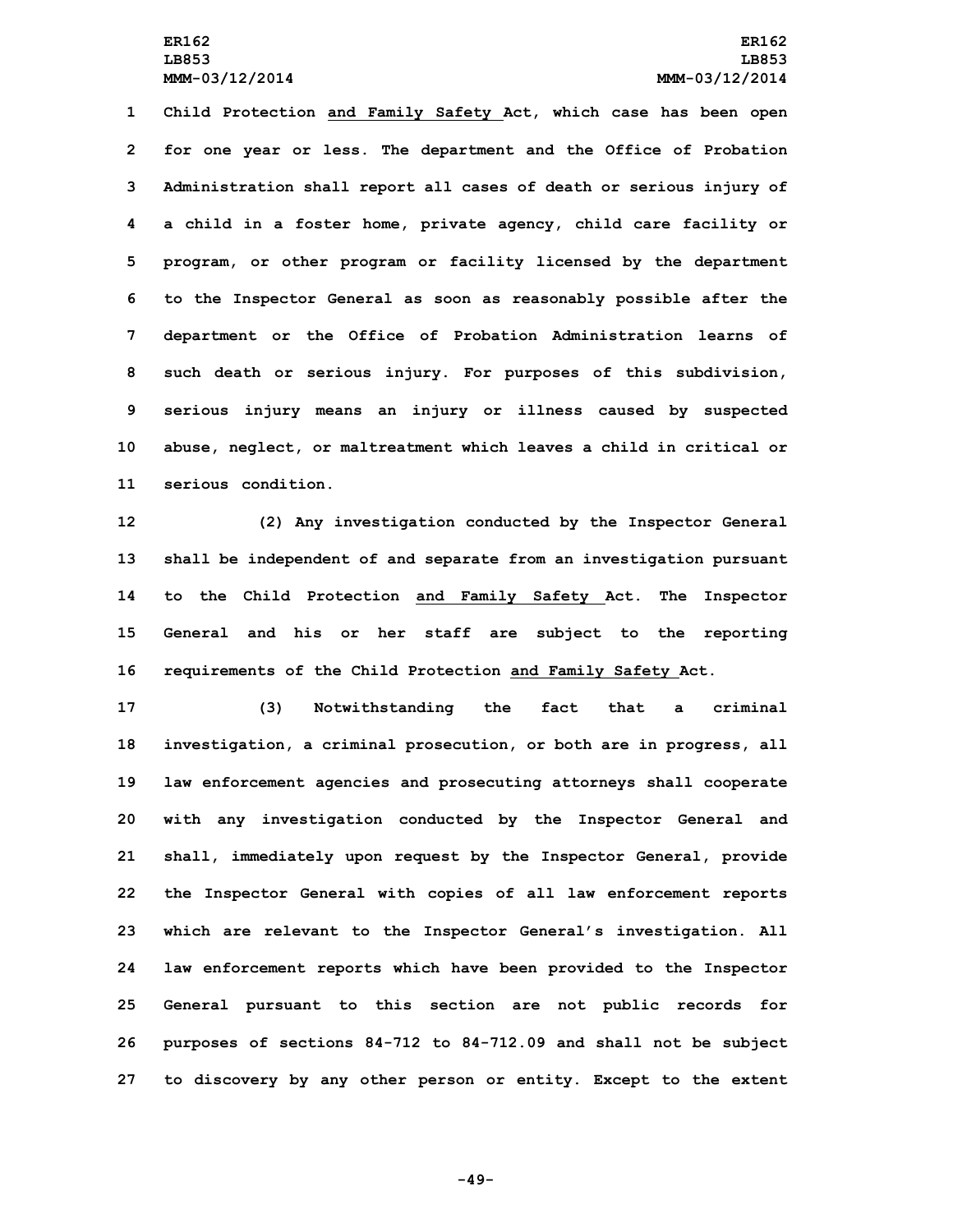**that disclosure of information is otherwise provided for in the Office of Inspector General of Nebraska Child Welfare Act, the Inspector General shall maintain the confidentiality of all law enforcement reports received pursuant to its request under this section. Law enforcement agencies and prosecuting attorneys shall, when requested by the Inspector General, collaborate with the Inspector General regarding all other information relevant to the Inspector General's investigation. If the Inspector General in conjunction with the Public Counsel determines it appropriate, the Inspector General may, when requested to do so by <sup>a</sup> law enforcement agency or prosecuting attorney, suspend an investigation by the office until <sup>a</sup> criminal investigation or prosecution is completed or has proceeded to <sup>a</sup> point that, in the judgment of the Inspector General, reinstatement of the Inspector General's investigation will not impede or infringe upon the criminal investigation or prosecution. Under no circumstance shall the Inspector General interview any minor who has already been interviewed by <sup>a</sup> law enforcement agency, personnel of the Division of Children and Family Services of the department, or staff of <sup>a</sup> child advocacy center in connection with <sup>a</sup> relevant ongoing investigation of <sup>a</sup> law enforcement agency.**

**22 Sec. 29. Section 43-4331, Revised Statutes Supplement, 23 2013, is amended to read:**

 **43-4331 On or before September 15 of each year, the Inspector General shall provide to the Health and Human Services Committee of the Legislature and the Governor <sup>a</sup> summary of reports and investigations made under the Office of**

**-50-**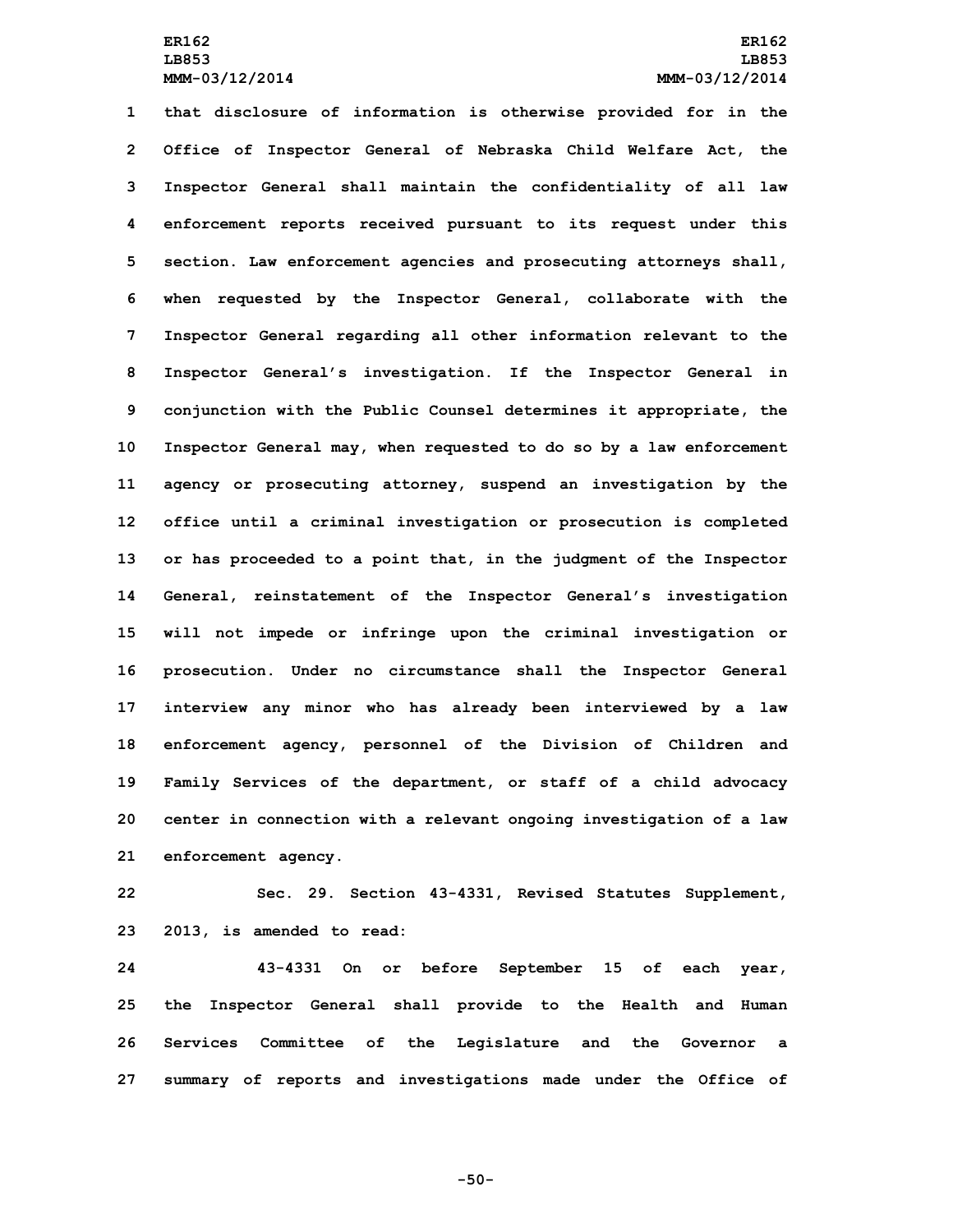**Inspector General of Nebraska Child Welfare Act for the preceding year. The summary provided to the committee shall be provided electronically. The summaries shall detail recommendations and the status of implementation of recommendations and may also include recommendations to the committee regarding issues discovered through investigation, audits, inspections, and reviews by the office that will increase accountability and legislative oversight of the Nebraska child welfare system, improve operations of the department and the Nebraska child welfare system, or deter and identify fraud, abuse, and illegal acts. Such summary shall include summaries of alternative response cases under alternative response demonstration projects implemented in accordance with sections 2 to 4 of this act reviewed by the Inspector General. The summaries shall not contain any confidential or identifying information concerning the subjects of the reports and investigations.**

**16 Sec. 30. Section 43-4501, Revised Statutes Supplement, 17 2013, is amended to read:**

**18 43-4501 Sections 43-4501 to 43-4514 and section 38 of 19 this act shall be known and may be cited as the Young Adult 20 Voluntary Services and Support Bridge to Independence Act.**

**21 Sec. 31. Section 43-4502, Revised Statutes Supplement, 22 2013, is amended to read:**

 **43-4502 The purpose of the Young Adult Voluntary Services and Support Bridge to Independence Act is to support former state wards in transitioning to adulthood, becoming self-sufficient, and creating permanent relationships. The extended services bridge to independence program shall at all times recognize and respect the**

**-51-**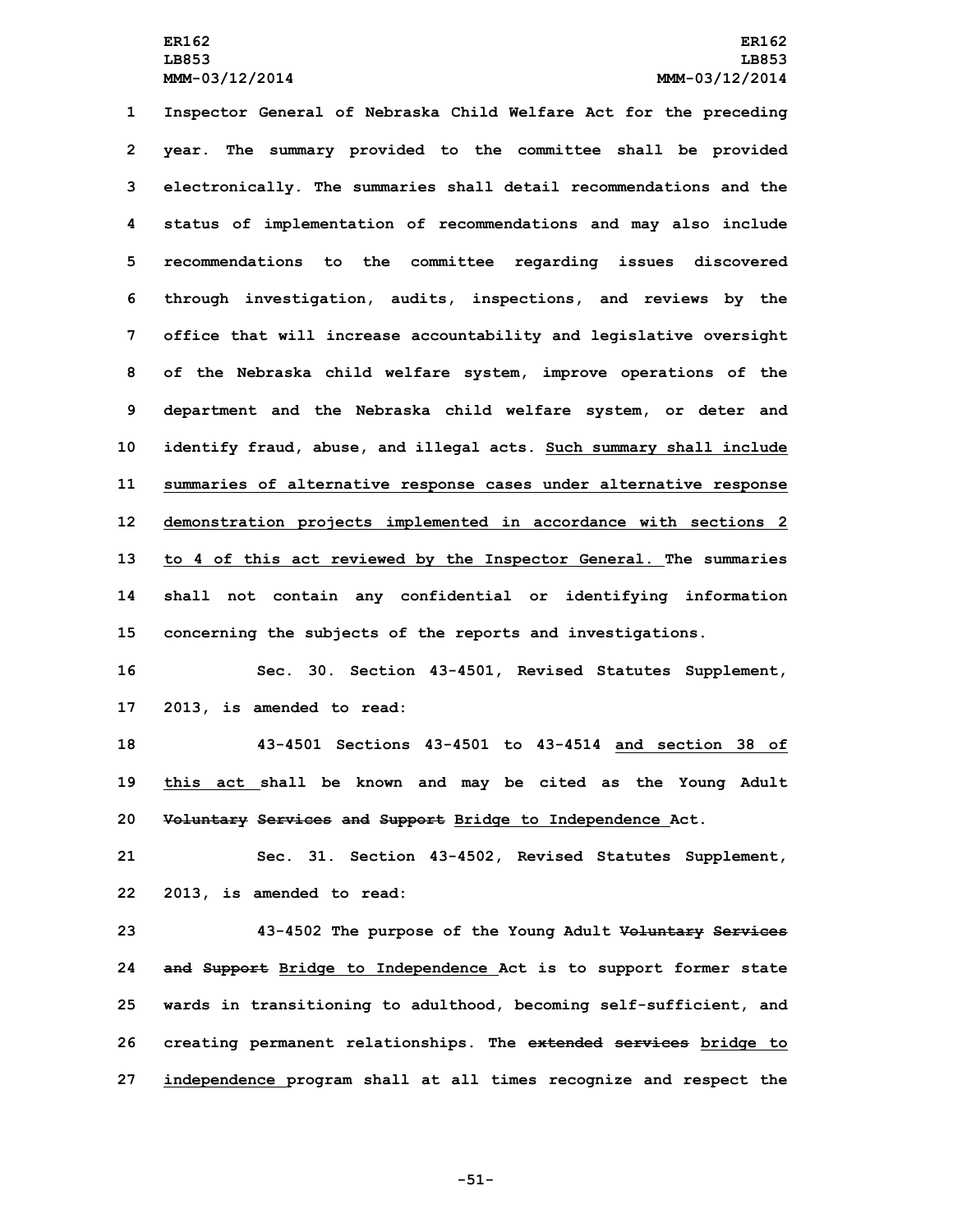**autonomy of the young adult. Nothing in the Young Adult Voluntary Services and Support Bridge to Independence Act shall be construed to abrogate any other rights that <sup>a</sup> person who has attained nineteen years of age may have as an adult under state law.**

**5 Sec. 32. Section 43-4503, Revised Statutes Supplement, 6 2013, is amended to read:**

**7 43-4503 For purposes of the Young Adult Voluntary 8 Services and Support Bridge to Independence Act:**

 **(1) Bridge to independence program means the extended services and support available to <sup>a</sup> young adult under the Young Adult Bridge to Independence Act other than the state-extended guardianship assistance program described in subdivision (3)(b) of section 43-4514;**

**14 (1) (2) Child means an individual who has not attained 15 twenty-one years of age;**

**16 (2) (3) Department means the Department of Health and 17 Human Services;**

 **(3) Extended services program means the extended services and support available to <sup>a</sup> young adult under the Young Adult Voluntary Services and Support Act other than the state-extended guardianship assistance program described in subdivision (3)(b) of section 43-4514;**

 **(4) Supervised independent living setting means an independent supervised setting, consistent with 42 U.S.C. 672(c). Supervised independent living settings shall include, but not be limited to, single or shared apartments, houses, host homes, college dormitories, or other postsecondary educational or**

**-52-**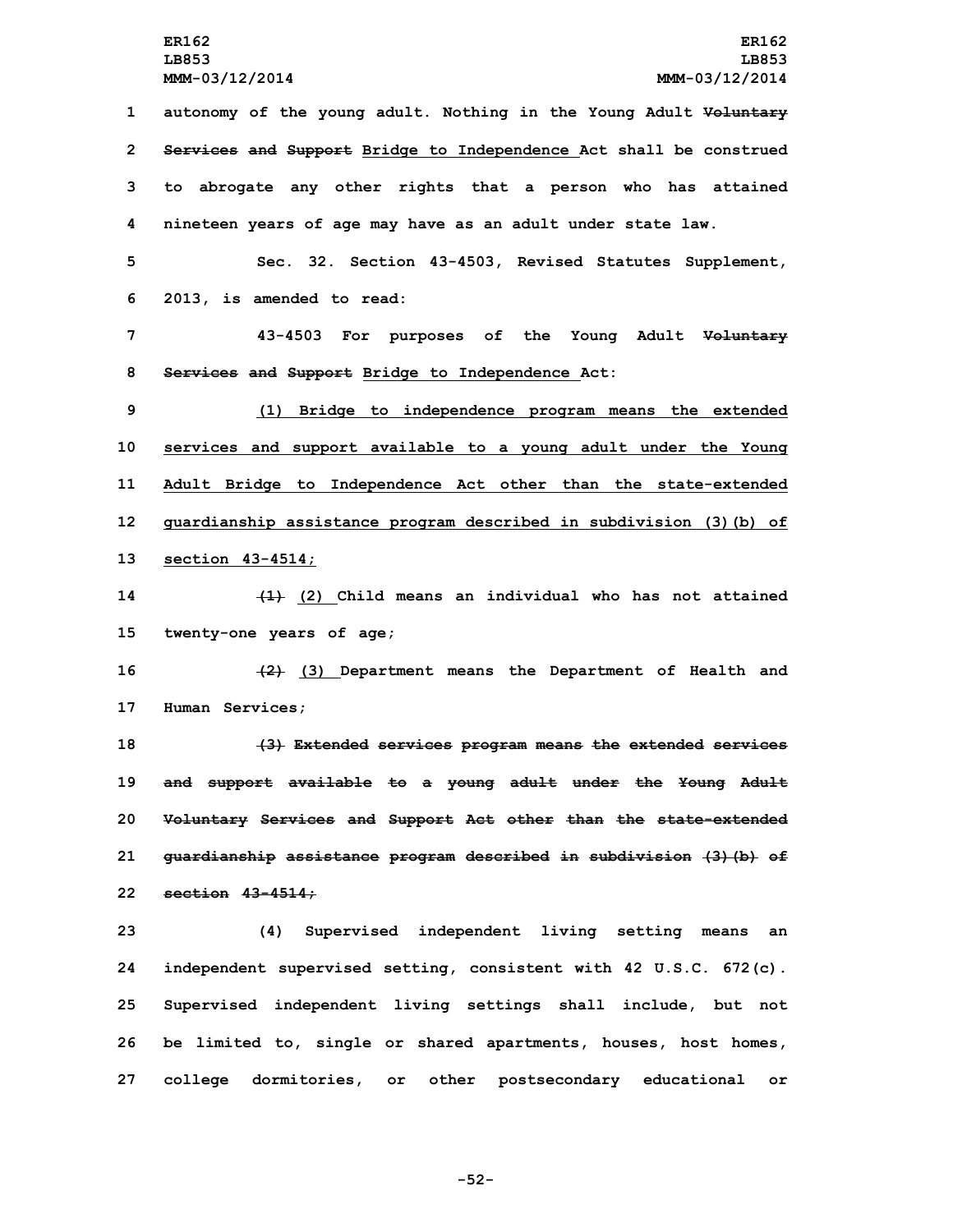**vocational housing; (5) Voluntary services and support agreement means <sup>a</sup> voluntary placement agreement as defined in 42 U.S.C. 672(f) between the department and <sup>a</sup> young adult as his or her own guardian; and (6) Young adult means an individual who has attained nineteen years of age but who has not attained twenty-one years of 8 age. Sec. 33. Section 43-4504, Revised Statutes Supplement, 2013, is amended to read: 43-4504 The extended services bridge to independence program is available, on <sup>a</sup> voluntary basis, to <sup>a</sup> young adult: (1) Who has attained at least nineteen years of age; (2) Who was adjudicated to be <sup>a</sup> juvenile described in subdivision (3)(a) of section 43-247 and, upon attaining nineteen years of age, was in an out-of-home placement or had been discharged to independent living; and (3) Who is: (a) Completing secondary education or an educational program leading to an equivalent credential; (b) Enrolled in an institution which provides postsecondary or vocational education; (c) Employed for at least eighty hours per month; (d) Participating in <sup>a</sup> program or activity designed to promote employment or remove barriers to employment; or (e) Incapable of doing any of the activities described in subdivisions (3)(a) through (d) of this section due to <sup>a</sup> medical**

**-53-**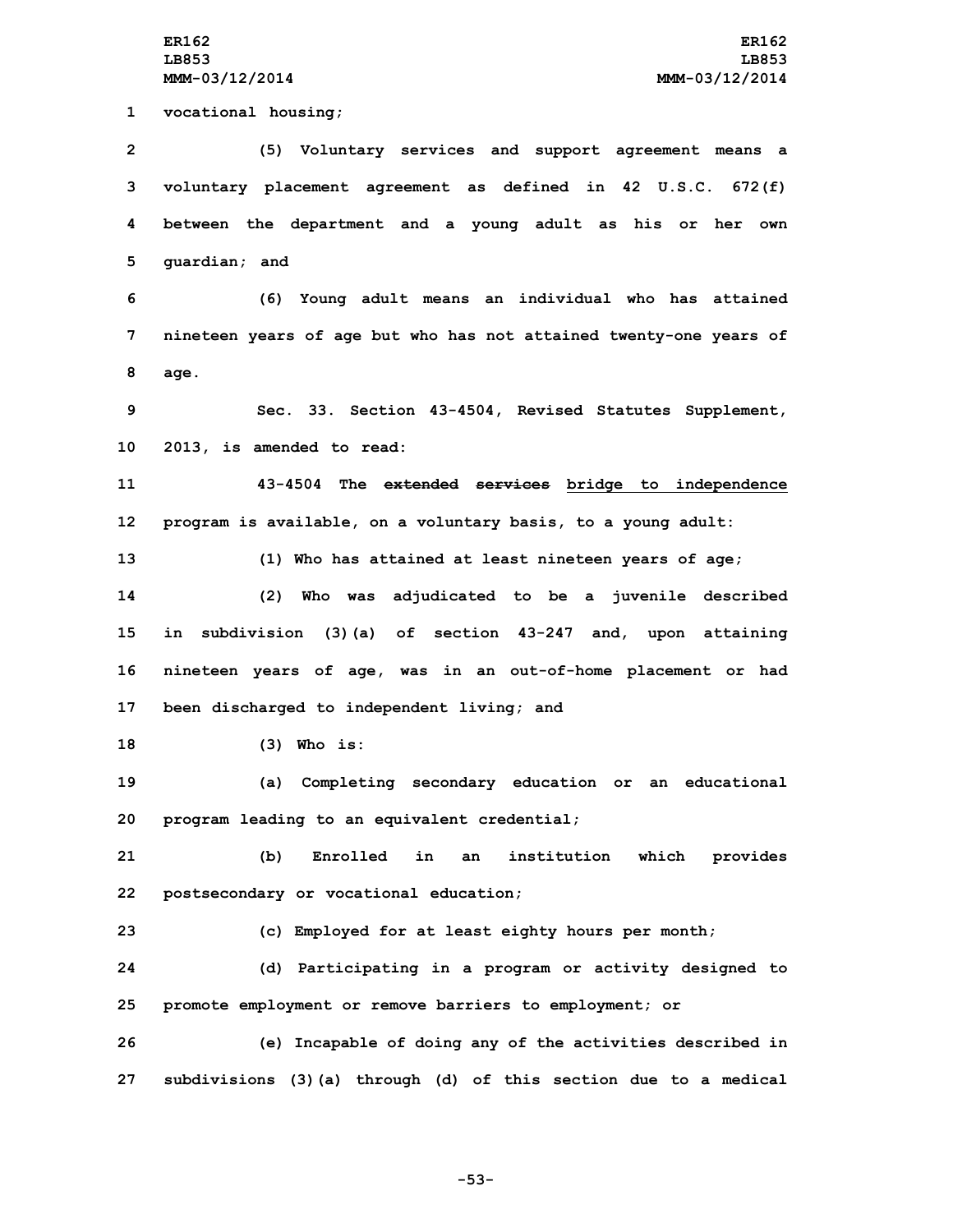**ER162 ER162 LB853 LB853 MMM-03/12/2014 MMM-03/12/2014**

**1 condition, which incapacity is supported by regularly updated 2 information in the case plan of the young adult.**

**3 Sec. 34. Section 43-4505, Revised Statutes Supplement, 4 2013, is amended to read:**

**5 43-4505 Extended services and support provided under the 6 extended services bridge to independence program include, but are 7 not limited to:**

**8 (1) Medical care under the medical assistance program;**

 **(2) Housing, placement, and support in the form of continued foster care maintenance payments which shall remain at least at the rate set immediately prior to the young adult's exit from foster care. As decided by and with the young adult, young adults may reside in <sup>a</sup> foster family home, <sup>a</sup> supervised independent living setting, an institution, or <sup>a</sup> foster care facility. Placement in an institution or <sup>a</sup> foster care facility should occur only if necessary due to <sup>a</sup> young adult's developmental level or medical condition. <sup>A</sup> young adult who is residing in <sup>a</sup> foster care facility upon leaving foster care may choose to temporarily stay until he or she is able to transition to <sup>a</sup> more age-appropriate setting. For young adults residing in <sup>a</sup> supervised independent living setting:**

 **(a) The department may send all or part of the foster care maintenance payments directly to the young adult. This should be decided on <sup>a</sup> case-by-case basis by and with the young adult in <sup>a</sup> manner that respects the independence of the young adult; and (b) Rules and restrictions regarding housing options**

**27 should be respectful of the young adult's autonomy and**

**-54-**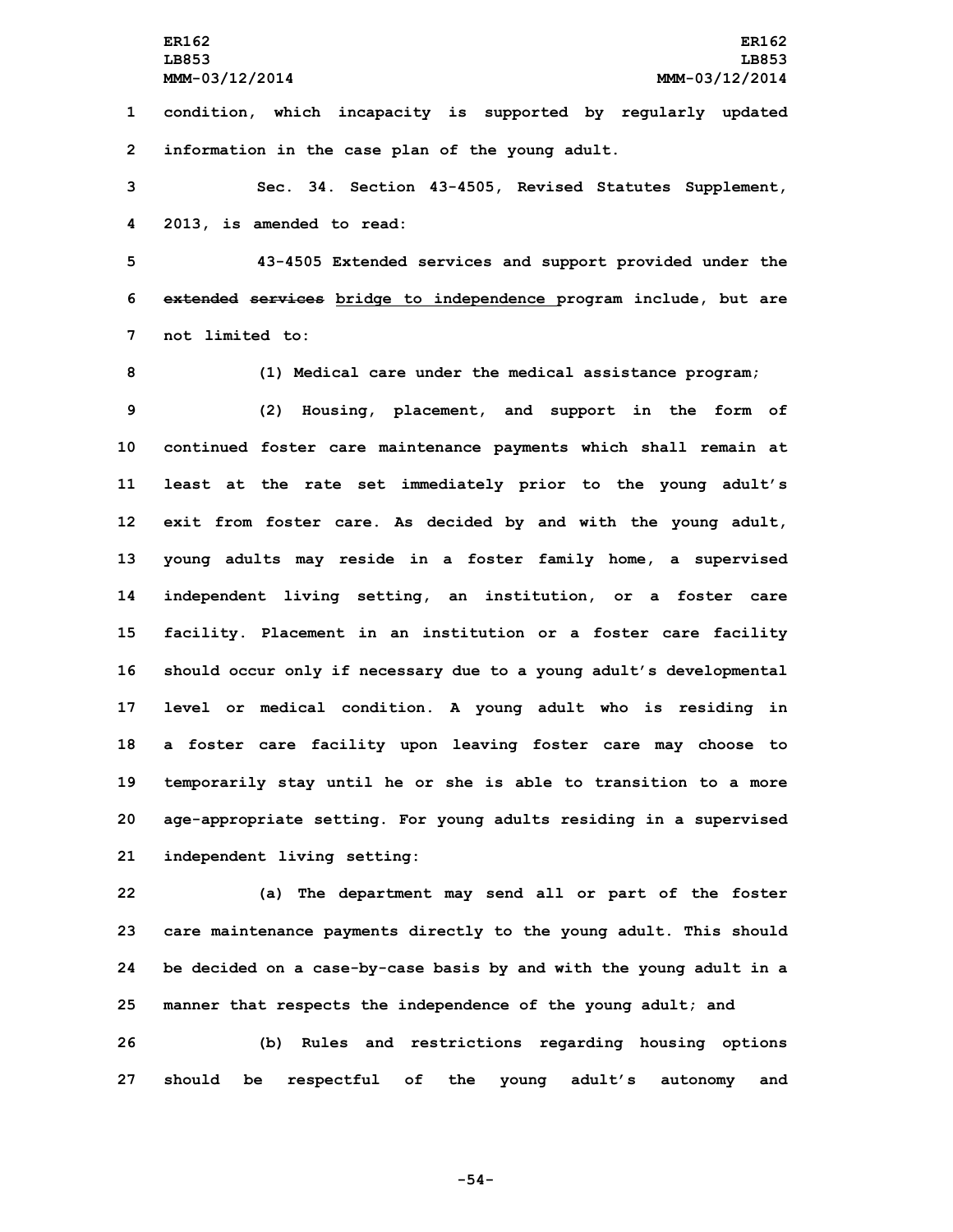**developmental maturity. Specifically, safety assessments of the living arrangements shall be age-appropriate and consistent with federal guidance on <sup>a</sup> supervised setting in which the individual lives independently. A clean background check shall not be required for an individual residing in the same residence as the young adult; and**

 **(3) Case management services that are young-adult driven. Case management shall be <sup>a</sup> continuation of the independent living transition proposal in section 43-1311.03, including <sup>a</sup> written description of additional resources that will help the young adult in creating permanent relationships and preparing for the transition to adulthood and independent living. Case management shall include the development of <sup>a</sup> case plan, developed jointly by the department and the young adult, that includes <sup>a</sup> description of the identified housing situation or living arrangement, and the resources to assist the young adult in the transition from the extended services bridge to independence program to adulthood, and the needs listed in subsection (1) of section 43-1311.03. The case plan shall incorporate the independent living transition proposal in section 43-1311.03. Case management shall also include, but not be limited to, documentation that assistance has been offered and provided that would help the young adult meet his or her individual goals, if such assistance is appropriate and if the young adult is eligible and consents to receive such assistance. This shall include, but not be limited to, assisting the young adult to:**

**26 (a) Obtain employment or other financial support; 27 (b) Obtain <sup>a</sup> government-issued identification card;**

**-55-**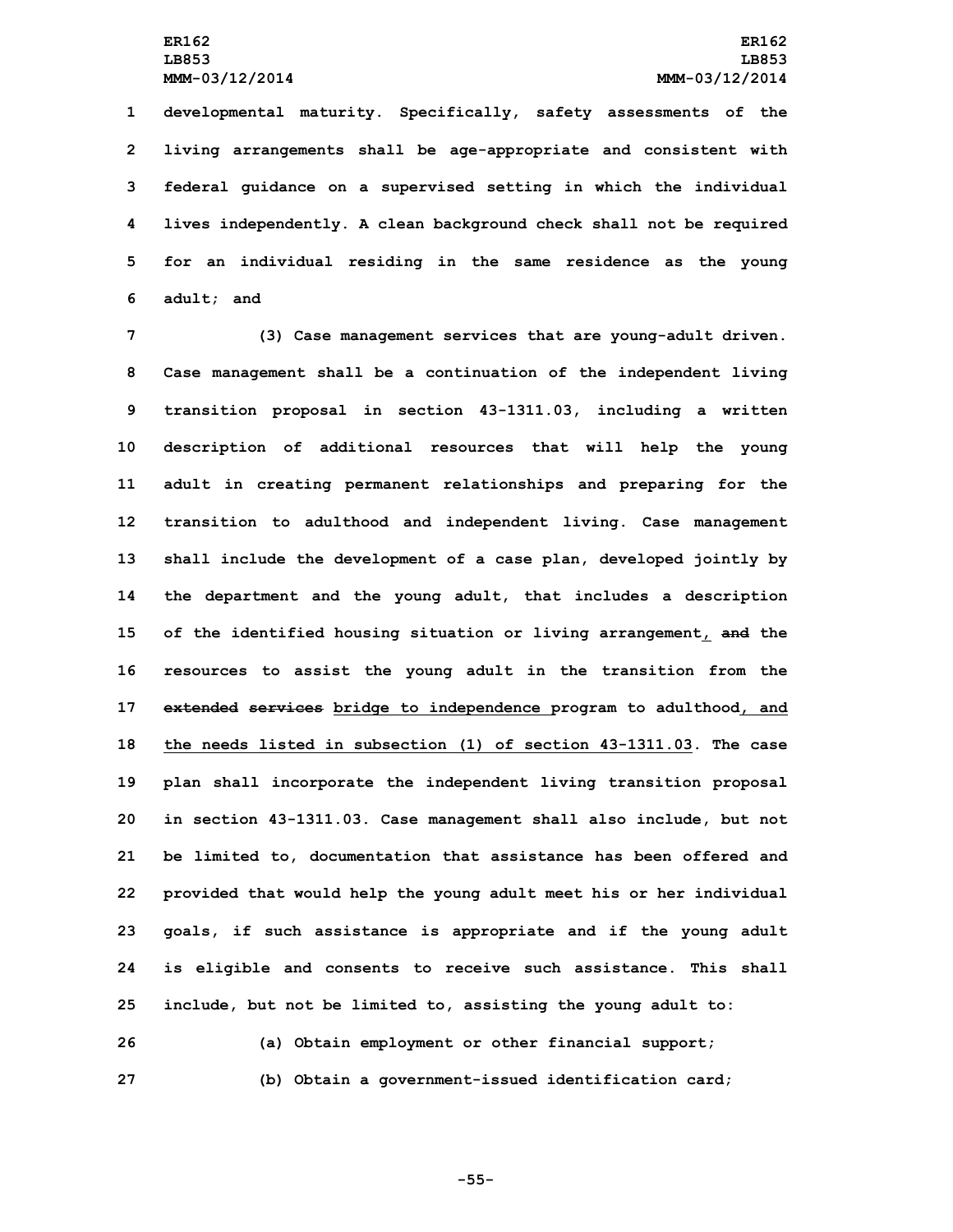**1 (c) Open and maintain <sup>a</sup> bank account;**

**2 (d) Obtain appropriate community resources, including 3 health, mental health, developmental disability, and other 4 disability services and support;**

 **(e) When appropriate, satisfy any juvenile justice system requirements and assist with sealing the young adult's juvenile court record if the young adult is eligible under section 43-2,108.01;**

**9 (f) Complete secondary education;**

**10 (g) Apply for admission and aid for postsecondary 11 education or vocational courses;**

 **(h) Obtain the necessary state court findings and then apply for special immigrant juvenile status as defined in 8 U.S.C. 1101(a)(27)(J) or apply for other immigration relief that the young adult may be eligible for;**

 **(i) Create <sup>a</sup> health care power of attorney, health care proxy, or other similar document recognized under state law, at the young adult's option, pursuant to as required by the federal Patient Protection and Affordable Care Act, Public Law 111-148;**

**20 (j) Obtain <sup>a</sup> copy of health and education records of the 21 young adult;**

 **(k) Apply for any public benefits or benefits that he or she may be eligible for or may be due through his or her parents or relatives, including, but not limited to, aid to dependent children, supplemental security income, social security disability insurance, social security survivors benefits, the Special Supplemental Nutrition Program for Women, Infants,**

**-56-**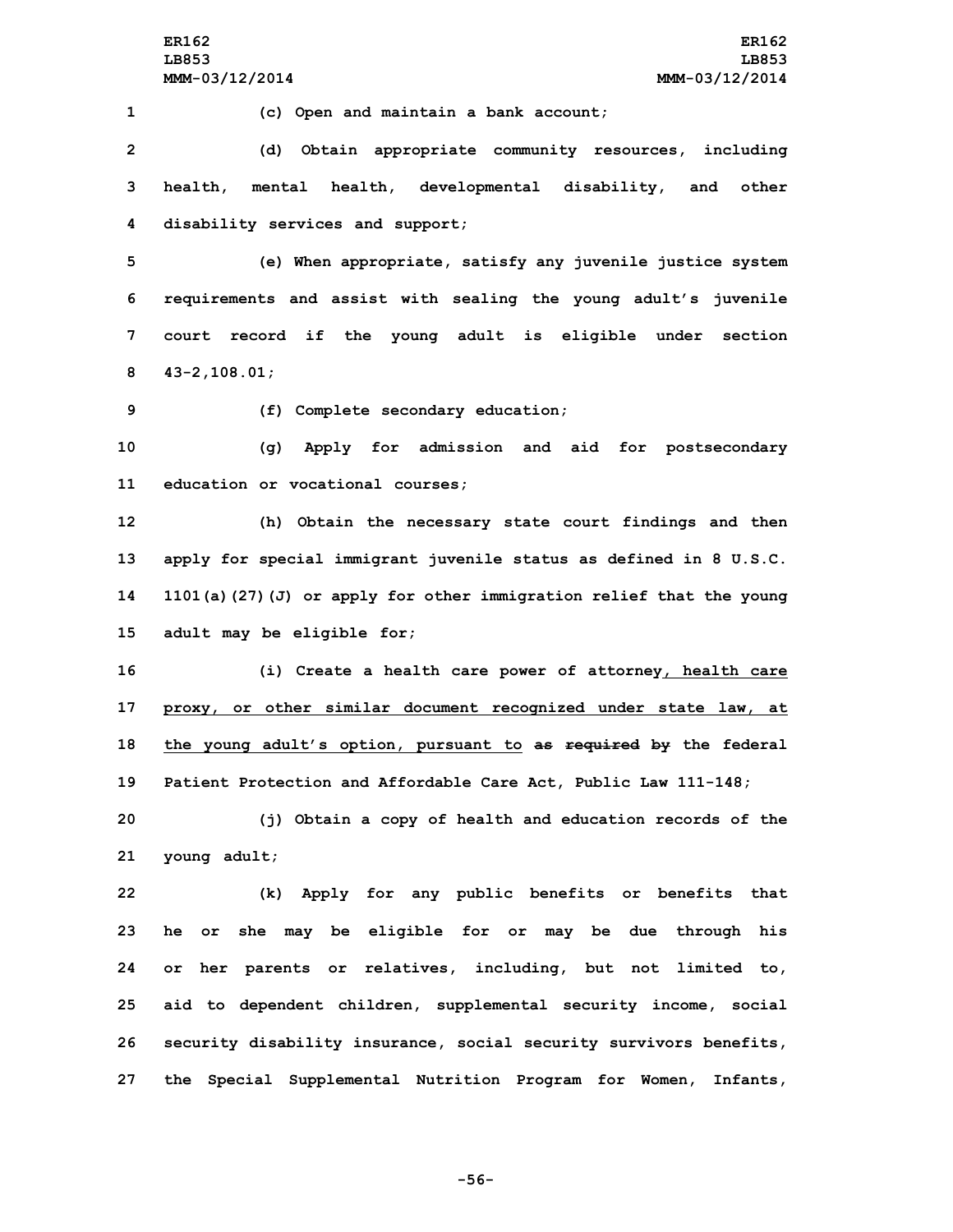**ER162 ER162 LB853 LB853 MMM-03/12/2014 MMM-03/12/2014 and Children, the Supplemental Nutrition Assistance Program, and low-income home energy assistance programs; (l) Maintain relationships with individuals who are important to the young adult, including searching for individuals with whom the young adult has lost contact; (m) Access information about maternal and paternal relatives, including any siblings; (n) Access young adult empowerment opportunities, such as Project Everlast and peer support groups; and (o) Access pregnancy and parenting resources and services. Sec. 35. Section 43-4506, Revised Statutes Supplement, 2013, is amended to read: 43-4506 (1) If <sup>a</sup> young adult chooses to participate in the extended services bridge to independence program and is eligible under section 43-4504, the young adult and the department shall sign, and the young adult shall be provided <sup>a</sup> copy of, <sup>a</sup> voluntary services and support agreement that includes, at <sup>a</sup> minimum, information regarding all of the following: (a) The requirement that the young adult continue to be eligible under section 43-4504 for the duration of the voluntary services and support agreement and any other expectations of the young adult; (b) The services and support the young adult shall receive through the extended services bridge to independence 26 program; (c) The voluntary nature of the young adult's**

**-57-**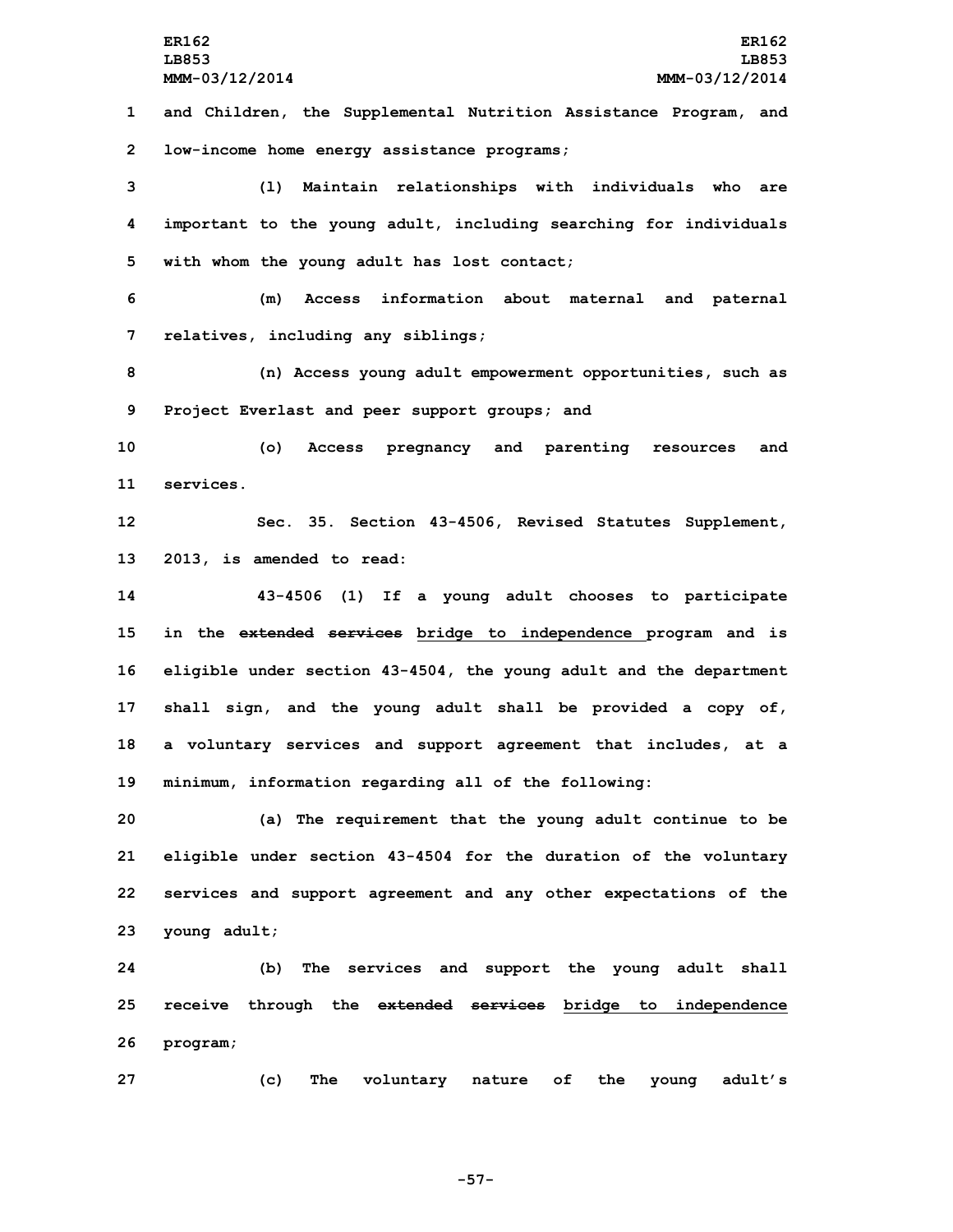**1 participation and the young adult's right to terminate the 2 voluntary services and support agreement at any time; and**

 **(d) Conditions that may result in the termination of the voluntary services and support agreement and the young adult's early discharge from the extended services bridge to independence program as described in section 43-4507.**

 **(2) As soon as the young adult and the department sign the voluntary services and support agreement and the department determines that the young adult is eligible for the bridge to independence program under section 43-4504, but not longer than forty-five days after signing the agreement, the department shall provide services and support to the young adult in accordance with the voluntary services and support agreement.**

 **(3) <sup>A</sup> young adult participating in the extended services bridge to independence program shall be assigned <sup>a</sup> support worker an independence coordinator to provide case management services for the young adult. Support workers Independence coordinators and their supervisors shall be specialized in primarily providing services for young adults in the extended services bridge to independence program or shall, at minimum, have specialized training in providing transition services and support to young 22 adults.**

 **(4) The department shall provide continued efforts at achieving permanency and creating permanent connections for <sup>a</sup> young adult participating in the extended services bridge to independence 26 program.**

**27 (5) The department shall fulfill all case plan**

**-58-**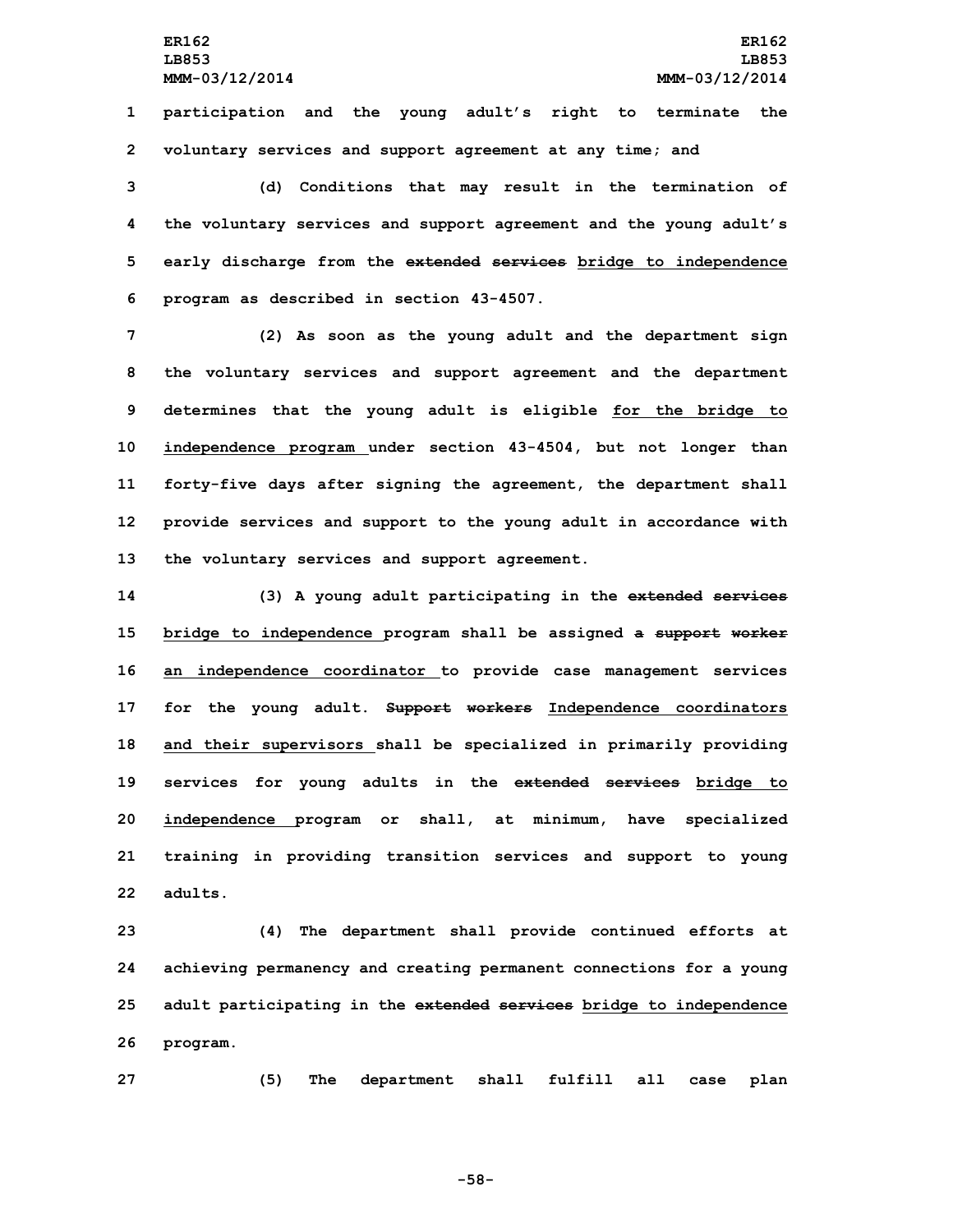**1 obligations consistent with 42 U.S.C. 675(1).**

 **(6) As soon as possible after the young adult is determined eligible under section 43-4504 and signs the voluntary services and support agreement, the department shall conduct <sup>a</sup> redetermination of income eligibility for purposes of Title IV-E of the federal Social Security Act, 42 U.S.C. 672.**

**7 Sec. 36. Section 43-4507, Revised Statutes Supplement, 8 2013, is amended to read:**

 **43-4507 (1) <sup>A</sup> young adult may choose to terminate the voluntary services and support agreement and stop receiving services and support under the extended services bridge to independence program at any time. If <sup>a</sup> young adult chooses to terminate the voluntary services and support agreement, the department shall provide the young adult with <sup>a</sup> clear and developmentally appropriate written notice informing the young adult of the potential negative effects of terminating the voluntary services and support agreement early, the option to reenter the extended services bridge to independence program at any time before attaining twenty-one years of age, and the procedures for reentering the extended services bridge to independence program, and information about and contact information for community resources that may benefit the young adult, specifically including information regarding state programs established pursuant to 42 U.S.C. 677.**

**25 (2) If the department determines that the young adult 26 is no longer eligible for the bridge to independence program 27 under section 43-4504, the department may terminate the voluntary**

**-59-**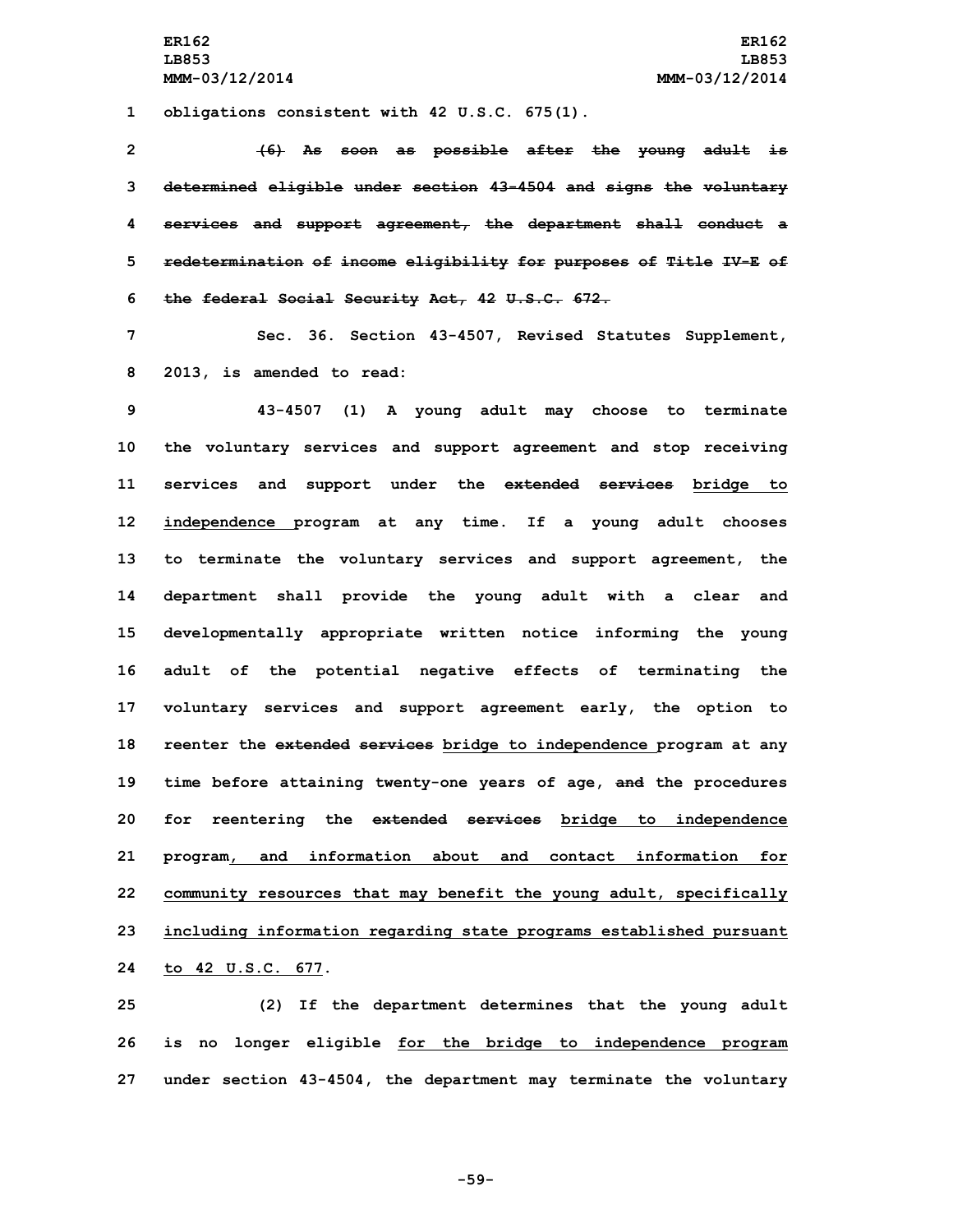**services and support agreement and stop providing services and support to the young adult. Academic breaks in postsecondary education attendance, such as semester and seasonal breaks, and other transitions between eligibility requirements under section 43-4504, including education and employment transitions of no longer than thirty days, shall not be <sup>a</sup> basis for termination. Even if <sup>a</sup> young adult's voluntary services and support agreement has been previously terminated by either the department or the young adult, the young adult may come back into the extended services bridge to independence program by entering into another voluntary services and support agreement at any time, so long as he or she is eligible under section 43-4504. At least thirty days prior to the termination of the voluntary services and support agreement, the department shall provide <sup>a</sup> clear and developmentally appropriate written notice to the young adult informing the young adult of the termination of the voluntary services and support agreement and <sup>a</sup> clear and developmentally appropriate explanation of the basis for the termination. The written termination notice shall also provide information about the process for appealing the termination, information about the option to enter into another voluntary services and support agreement once the young adult reestablishes eligibility under section 43-4504, and information about and contact information for community resources that may benefit the young adult, specifically including information regarding state programs established pursuant to 42 U.S.C. 677. In addition, the independence coordinator shall make efforts to meet with the young adult in person to explain**

**-60-**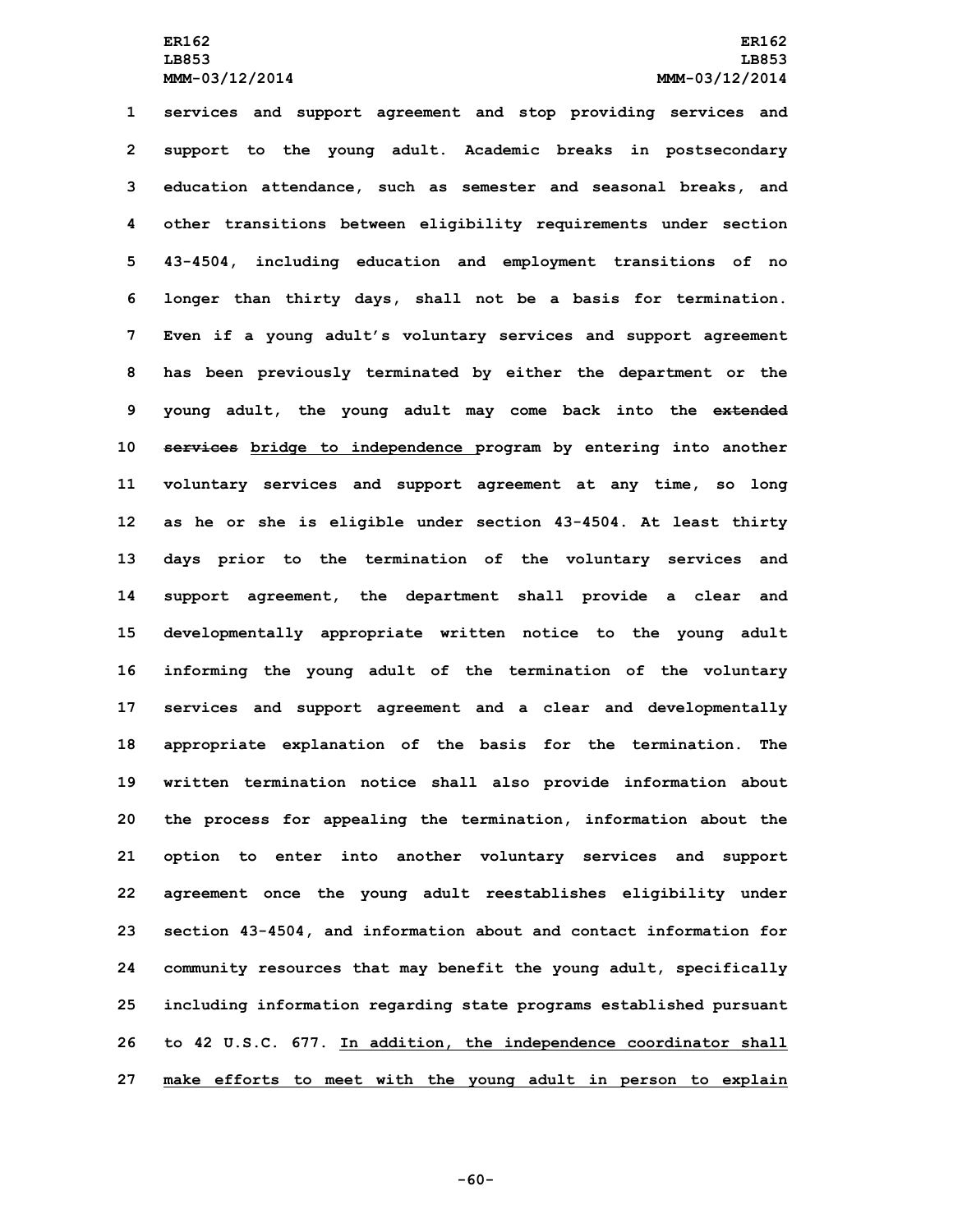**the information in the written termination notice and to assist the young adult in reestablishing eligibility if the young adult wishes to continue participating in the program. The young adult may appeal the termination of the voluntary services and support agreement and any other actions or inactions by the department administratively, and such appeal shall be in accordance with as allowed under the Administrative Procedure Act.**

 **(3) If the young adult remains in the bridge to independence program until attaining twenty-one years of age, the department shall provide the young adult with <sup>a</sup> clear and developmentally appropriate written notice informing the young adult of the termination of the voluntary services and support agreement and information about and contact information for community resources that may benefit the young adult, specifically including information regarding state programs established pursuant to 42 U.S.C. 677.**

**17 Sec. 37. Section 43-4508, Revised Statutes Supplement, 18 2013, is amended to read:**

 **43-4508 (1) Within forty-five days after the voluntary services and support agreement is signed, the department shall file <sup>a</sup> petition with the juvenile court <sup>a</sup> written report or petition describing the young adult's current situation, including the young adult's name, date of birth, and current address and the reasons why it is in the young adult's best interests to receive extended services and support. participate in the bridge to independence program. The department shall also provide the juvenile court with <sup>a</sup> copy of the signed voluntary services and support agreement, <sup>a</sup>**

**-61-**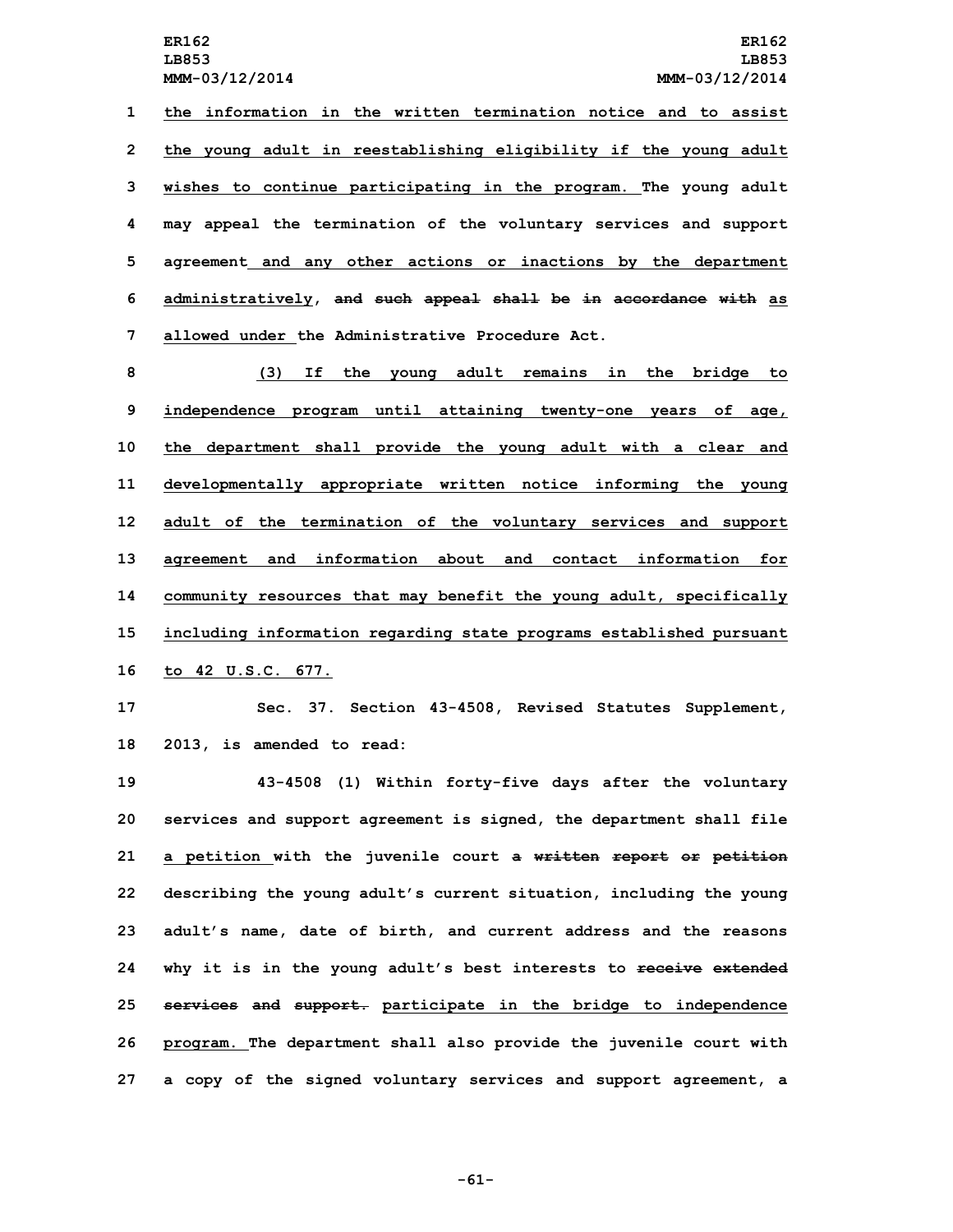**1 copy of the case plan, and any other information the department or 2 the young adult wants the court to consider.**

 **(2) To ensure continuity of care and eligibility, the voluntary services and support agreement should be signed prior to and filed with the court at the last court hearing before the young adult is discharged from foster care for all young adults who choose to participate in the extended services bridge to independence program at that time.**

 **(3) The court has the jurisdiction to review the voluntary services and support agreement signed by the department and the young adult under section 43-4506 and to conduct permanency reviews as described in this section. Upon the filing of <sup>a</sup> report or petition under subsection (1) of this section, the court shall open an extended services and support <sup>a</sup> bridge to independence program file for the young adult for the purpose of determining whether continuing in extended services and support such program is in the young adult's best interests and for the purpose of conducting permanency reviews. as described in subsection (5) of this section.**

 **(4) The court shall make the best interests determination as described in subsection (3) of this section not later than one hundred eighty days after the young adult and the department enter into the voluntary services and support agreement.**

 **(5) The court shall conduct <sup>a</sup> hearing for permanency review consistent with 42 U.S.C. 675(5)(C) as described in subsection (6) of this section regarding the voluntary services and support agreement at least once per year and may conduct such**

**-62-**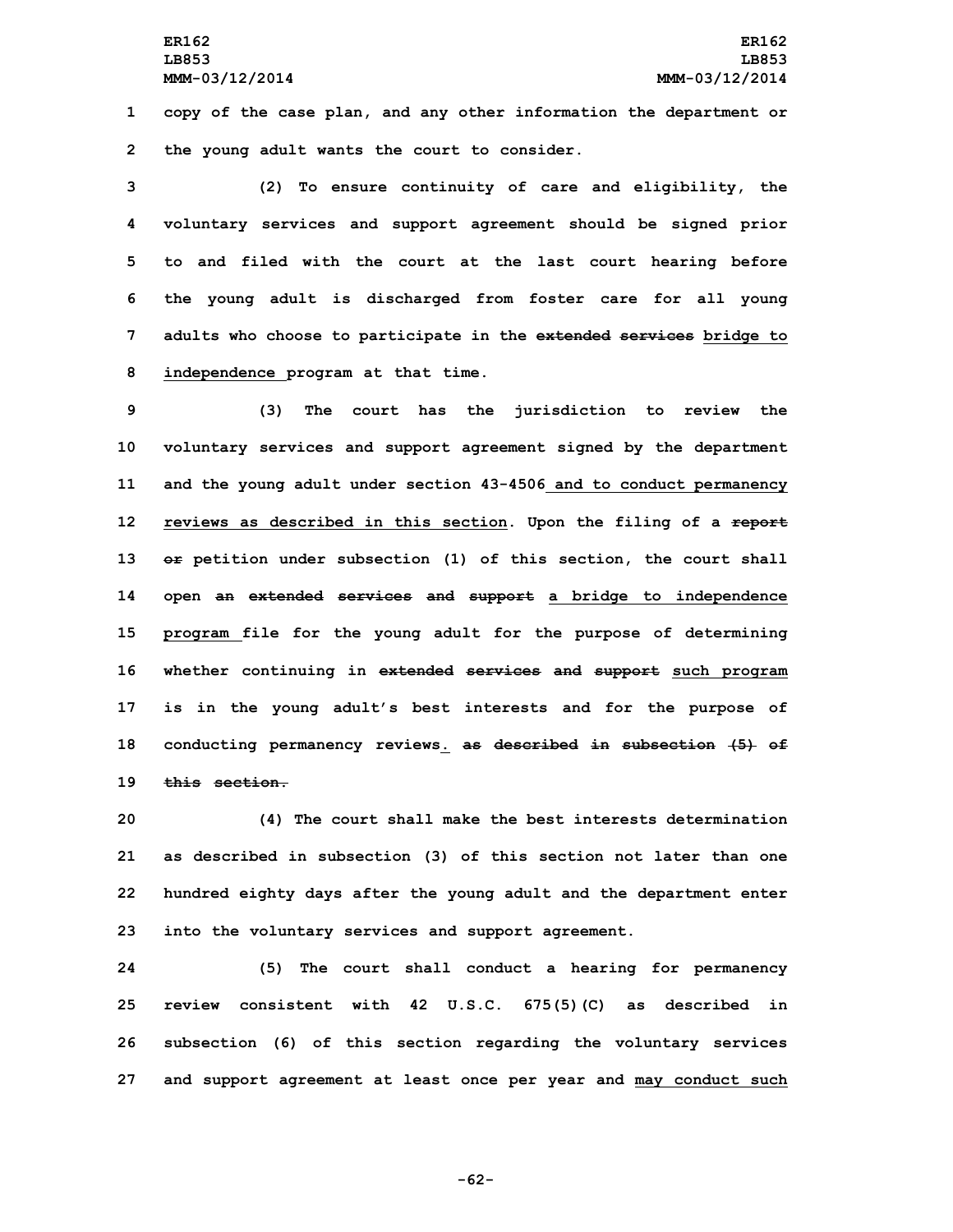**hearing at additional times, but not more times than is reasonably practicable, at the request of the young adult, the department, or any other party to the proceeding. The juvenile court may request the appointment of <sup>a</sup> hearing officer pursuant to section 24-230 to conduct permanency review hearings. The department is not required to have legal counsel present at such hearings. The juvenile court shall conduct the permanency reviews in an expedited manner and shall issue findings and orders, if any, as speedily as possible.**

 **(6) (6)(a) The primary purpose of the permanency review is to ensure that the bridge to independence program is providing the young adult is getting with the needed services and support to help the young adult move toward permanency and self-sufficiency. This shall include the procedural safeguards described in 42 U.S.C. 675(5)(C), including that, in all permanency reviews or hearings regarding the transition of the young adult from foster care to independent living, the court shall consult, in an age-appropriate manner, with the young adult regarding the proposed permanency or transition plan for the young adult. and any other procedural safeguards that apply to children under nineteen years of age under existing state law. The young adult shall have <sup>a</sup> clear self-advocacy role in the permanency review in accordance with section 43-4510, and the hearing shall support the active engagement of the young adult in key decisions. Permanency reviews shall be conducted on the record and in an informal manner and, whenever possible, outside of the courtroom.**

**26 (b) The department shall prepare and present to the 27 juvenile court <sup>a</sup> report, at the direction of the young adult,**

**-63-**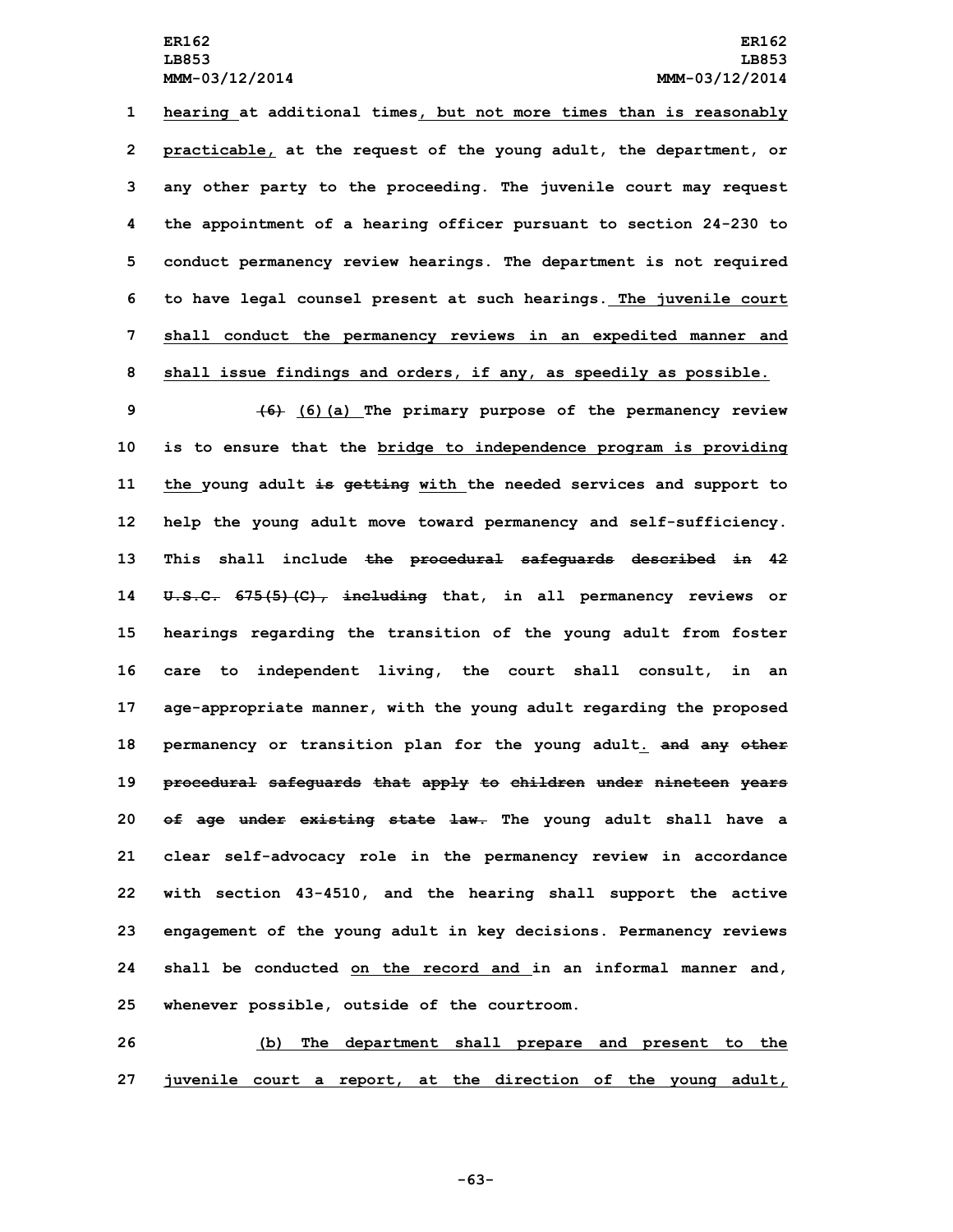**ER162 ER162 LB853 LB853 MMM-03/12/2014 MMM-03/12/2014 1 addressing progress made in meeting the goals in the case plan,**

**2 including the independent living transition proposal, and shall**

**3 propose modifications as necessary to further those goals.**

 **(c) The court shall determine whether the bridge to independence program is providing the appropriate services and support as provided in the voluntary services and support agreement to carry out the case plan. The court has the authority to determine whether the young adult is receiving the services and support he or she is entitled to receive under the Young Adult Bridge to Independence Act and the department's policies or state or federal law to help the young adult move toward permanency and self-sufficiency. If the court believes that the young adult requires additional services and support to achieve the goals documented in the case plan or under the Young Adult Bridge to Independence Act and the department's policies or state or federal law, the court may make appropriate findings or order the department to take action to ensure that the young adult receives the identified services and support.**

 **Sec. 38. At least thirty days prior to each permanency review or case review, the independence coordinator shall meet with the young adult to notify the young adult of the date, time, and location of the review, to explain the purpose of the review, and to identify additional persons the young adult would like to attend the review and assist in making arrangements for their attendance. Sec. 39. Section 43-4509, Revised Statutes Supplement, 2013, is amended to read:**

**27 43-4509 (1)(a) The department shall prepare and present**

**-64-**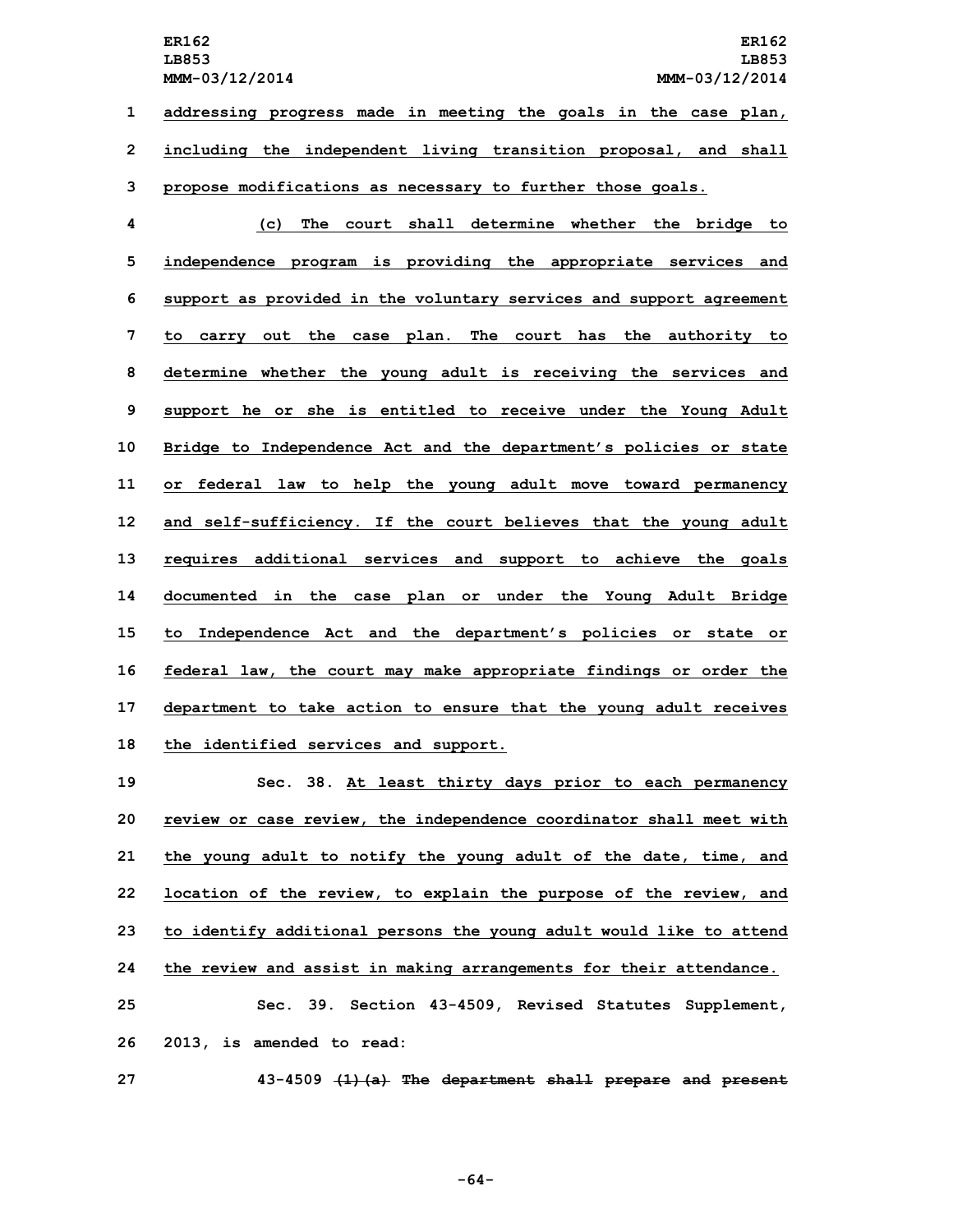**to the juvenile court <sup>a</sup> report, at the direction of the young adult, addressing progress made in meeting the goals in the case plan, including the independent living transition proposal, and shall propose modifications as necessary to further those goals.**

 **(b) The court shall determine whether the department is providing the appropriate services and support as provided in the voluntary services and support agreement to carry out the case plan. If the court believes that the young adult requires additional services and support to achieve the goals documented in the case plan or under the department's policies or state or federal law, the court may order the department to take action to ensure that the young adult receives the identified services and 13 support.**

 **(2) (1) The department and at least one person who is not responsible for case management, in collaboration with the young adult and additional persons identified by the young adult, shall conduct periodic case reviews consistent with 42 U.S.C. 675(5)(B) not less than once every one hundred eighty days to evaluate progress made toward meeting the goals set forth in the case plan. The department is not required to have legal counsel present at such reviews. The department shall utilize <sup>a</sup> team approach in conducting such reviews and shall seek to facilitate the participation of the young adult. Reviews shall be conducted in an informal manner and, whenever possible, scheduled at times that allow for the attendance and participation of the young adult.**

**26 (2) At the end of each case review, the reviewer 27 conducting the periodic case review shall notify the young adult**

**-65-**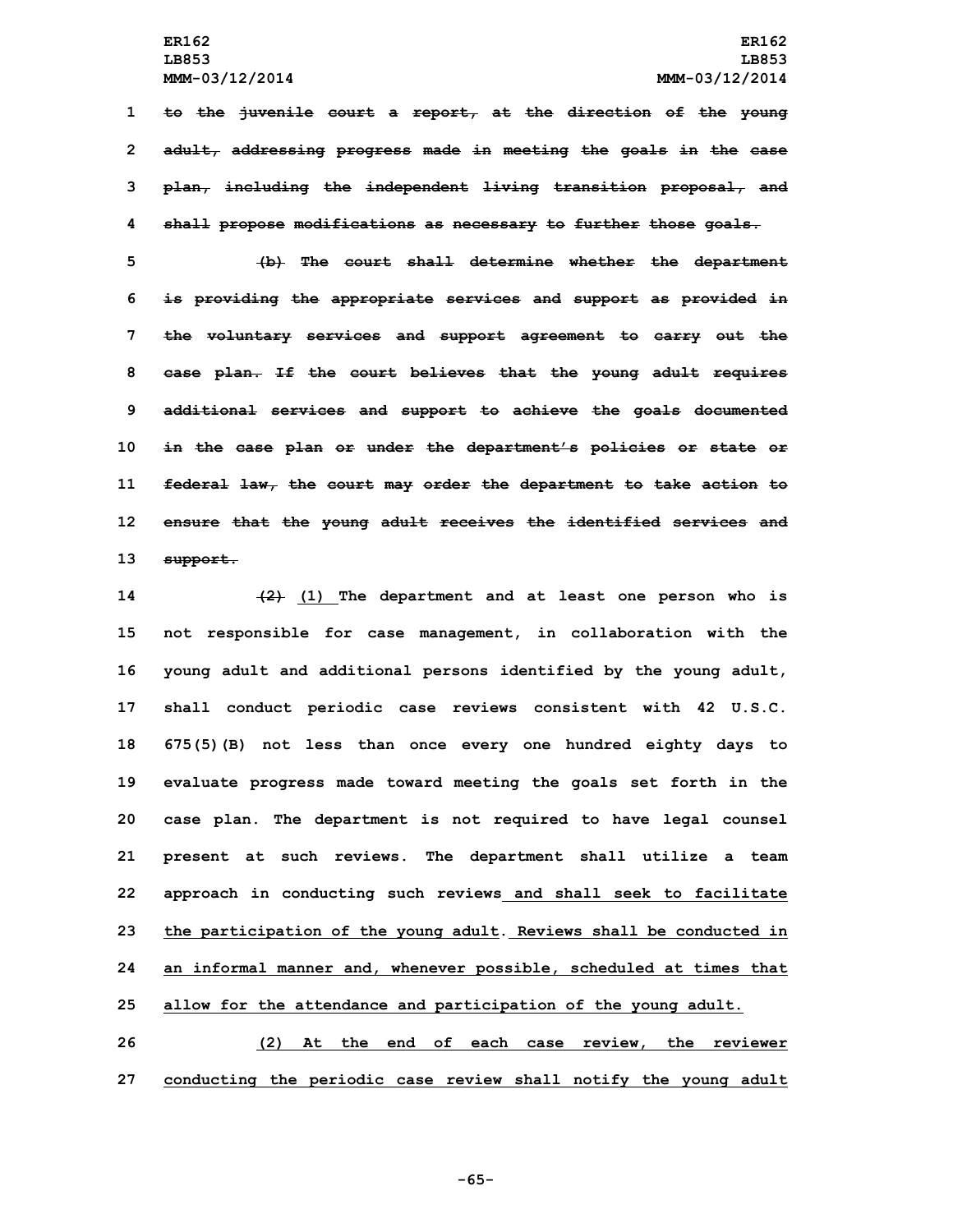**of his or her right to request <sup>a</sup> client-directed attorney and an additional permanency review and shall provide the young adult with <sup>a</sup> clear and developmentally appropriate written notice regarding the young adult's right to request <sup>a</sup> client-directed attorney, the benefits and role of such attorney, the specific steps to take to request that an attorney be appointed, the young adult's right to request an additional permanency review hearing, the potential benefits and purpose of such <sup>a</sup> hearing, and the specific steps to take to request an additional permanency review hearing.**

**10 Sec. 40. Section 43-4510, Revised Statutes Supplement, 11 2013, is amended to read:**

 **43-4510 (1) If desired by the young adult, the young adult shall be provided <sup>a</sup> court-appointed attorney who has received training appropriate to the role. The attorney's representation of the young adult shall be client-directed. The attorney shall protect the young adult's legal rights and vigorously advocate for the young adult's wishes and goals, including assisting the young adult as necessary to ensure that the bridge to independence program is providing the young adult receives with the services and support required under the Young Adult Voluntary Services and Support Bridge to Independence Act. For young adults who were appointed <sup>a</sup> guardian ad litem before the young adult attained nineteen years of age, the guardian ad litem's appointment may be continued, with consent from the young adult, but under <sup>a</sup> client-directed model of representation. Before entering into <sup>a</sup> voluntary services and support agreement and at least sixty days prior to each permanency and case review, the support worker**

**-66-**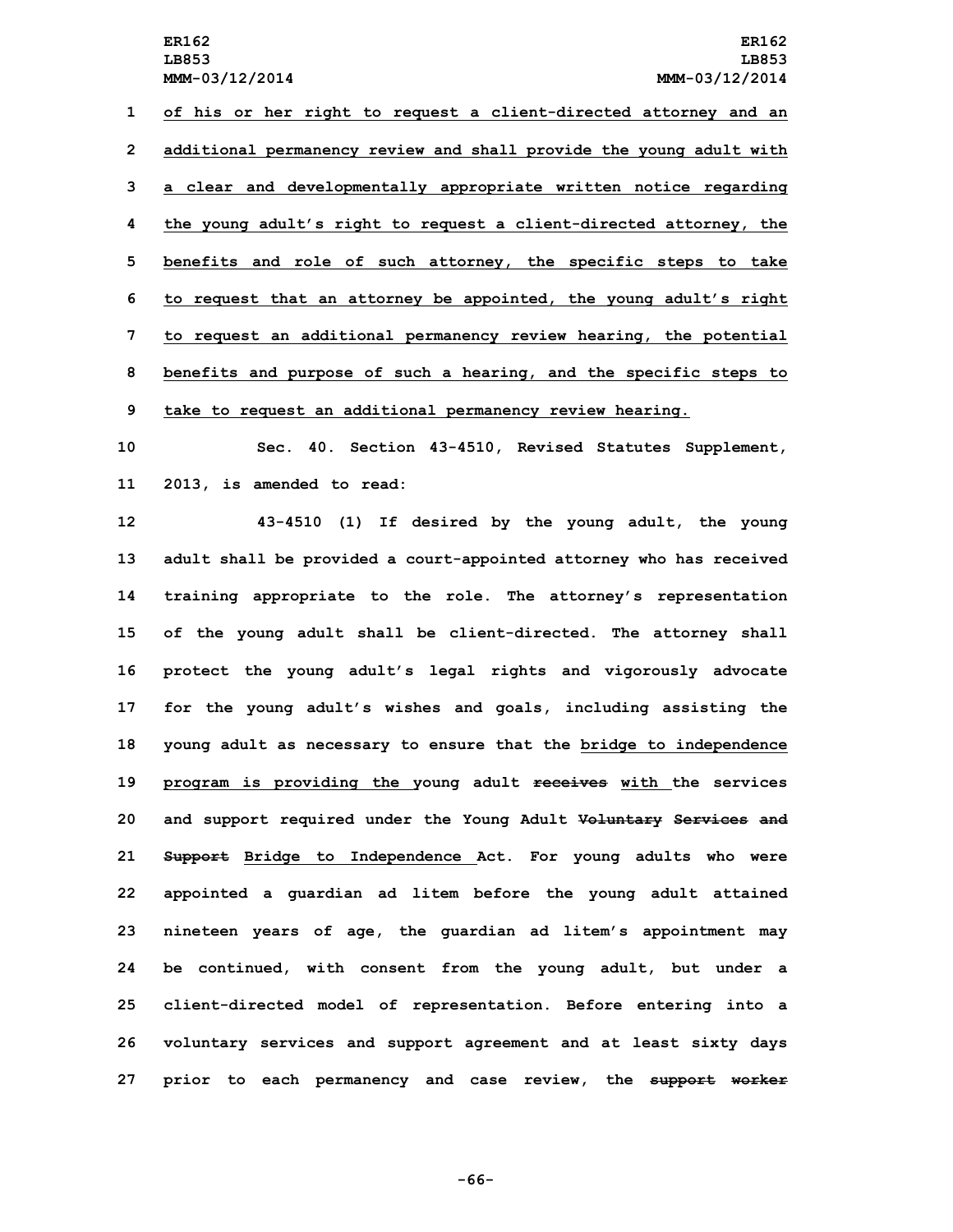**independence coordinator shall notify the young adult of his or her right to request <sup>a</sup> client-directed attorney if the young adult would like an attorney to be appointed and shall provide the young adult with <sup>a</sup> clear and developmentally appropriate written notice regarding the young adult's right to request <sup>a</sup> client-directed attorney, the benefits and role of such attorney, and the specific steps to take to request that an attorney be appointed if the young adult would like an attorney appointed.**

 **(2) The court has discretion to appoint <sup>a</sup> court appointed special advocate volunteer or continue the appointment of <sup>a</sup> previously appointed court appointed special advocate volunteer with the consent of the young adult.**

**13 Sec. 41. Section 43-4511, Revised Statutes Supplement, 14 2013, is amended to read:**

 **43-4511 (1) The department shall provide extended guardianship assistance for <sup>a</sup> young adult who is at least nineteen years of age but less than twenty-one years of age if the young adult began receiving kinship guardianship assistance pursuant to 42 U.S.C. 673 at sixteen years of age or older or the young adult received state-funded guardianship assistance in <sup>a</sup> licensed relative placement at sixteen years of age or older and the young adult meets at least one of the following conditions for eligibility:**

**24 (1) (a) The young adult is completing secondary education 25 or an educational program leading to an equivalent credential;**

**26 (2) (b) The young adult is enrolled in an institution 27 that provides postsecondary or vocational education;**

**-67-**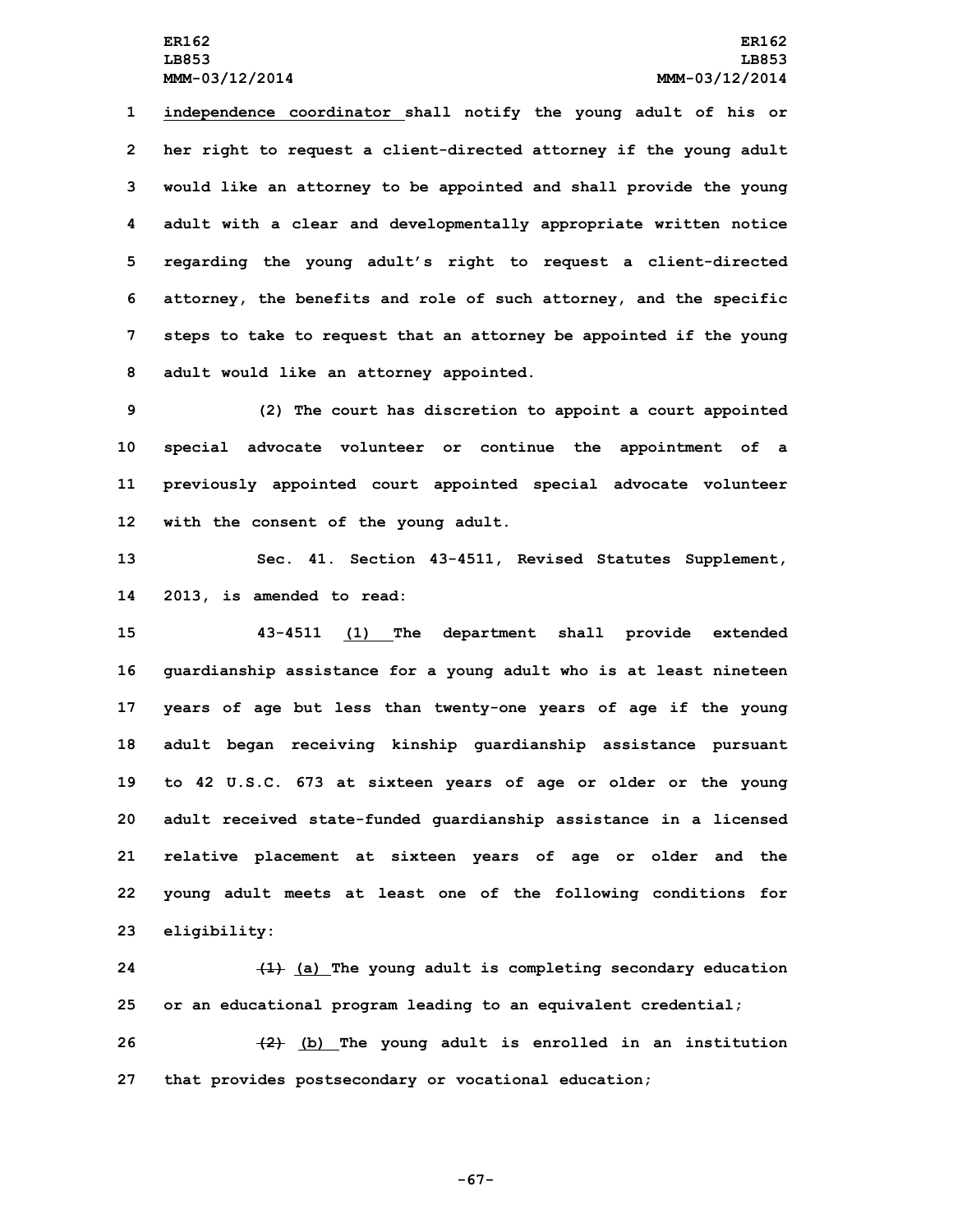**1 (3) (c) The young adult is employed for at least eighty 2 hours per month;**

**3 (4) (d) The young adult is participating in <sup>a</sup> program 4 or activity designed to promote employment or remove barriers to 5 employment; or**

 **(5) (e) The young adult is incapable of doing any part of the activities in subdivisions (1) through (4) (1)(a) through (d) of this section due to <sup>a</sup> medical condition, which incapacity must be supported by regularly updated information in the case plan of the young adult.**

 **(2) The guardian shall ensure that any guardianship assistance funds provided by the department and received by the guardian shall be used for the benefit of the young adult. The department shall adopt and promulgate rules and regulations defining services and supports encompassed by such benefit.**

**16 Sec. 42. Section 43-4512, Revised Statutes Supplement, 17 2013, is amended to read:**

 **43-4512 (1) The department shall provide extended adoption assistance for <sup>a</sup> young adult who is at least nineteen years of age but less than twenty-one years of age if the young adult began receiving adoption assistance at sixteen years of age or older and meets at least one of the following conditions of eligibility:**

**24 (1) (a) The young adult is completing secondary education 25 or an educational program leading to an equivalent credential;**

**26 (2) (b) The young adult is enrolled in an institution 27 that provides postsecondary or vocational education;**

**-68-**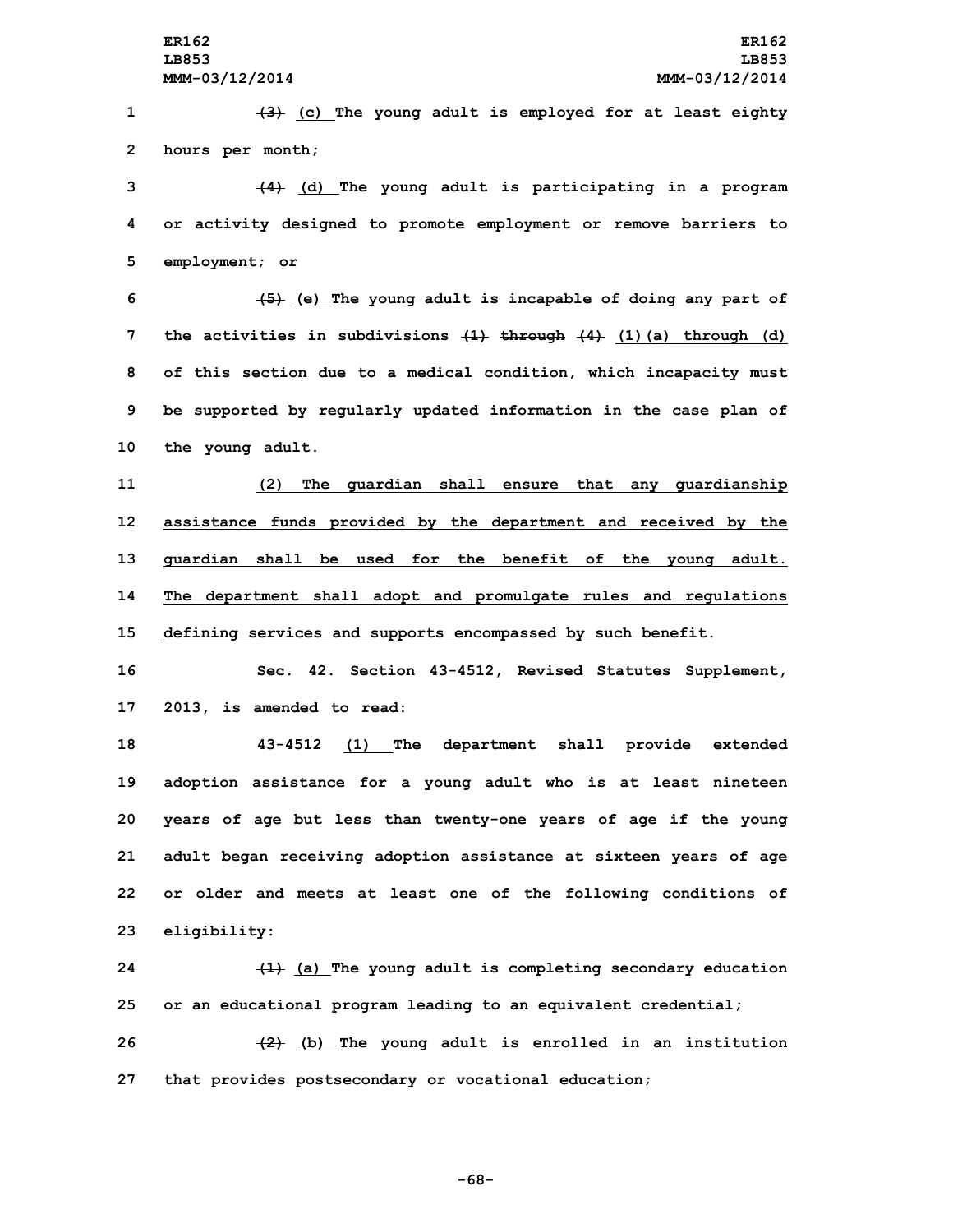**1 (3) (c) The young adult is employed for at least eighty 2 hours per month;**

**3 (4) (d) The young adult is participating in <sup>a</sup> program 4 or activity designed to promote employment or remove barriers to 5 employment; or**

 **(5) (e) The young adult is incapable of doing any part of the activities in subdivisions (1) through (4) (1)(a) through (d) of this section due to <sup>a</sup> medical condition, which incapacity must be supported by regularly updated information in the case plan of the young adult.**

 **(2) The adoptive parent or parents shall ensure that any adoption assistance funds provided by the department and received by the adoptive parent shall be used for the benefit of the young adult. The department shall adopt and promulgate rules and regulations defining services and supports encompassed by such 16 benefit.**

**17 Sec. 43. Section 43-4513, Revised Statutes Supplement, 18 2013, is amended to read:**

 **43-4513 (1) On or before July 1, 2013, the Nebraska Children's Commission shall appoint <sup>a</sup> Young Adult Voluntary Services and Support Bridge to Independence Advisory Committee to make recommendations to the department and the Nebraska Children's Commission for <sup>a</sup> statewide implementation plan meeting the extended services bridge to independence program requirements of the Young Adult Voluntary Services and Support Bridge to Independence Act. The committee shall provide <sup>a</sup> written report regarding the initial implementation of the program to the**

**-69-**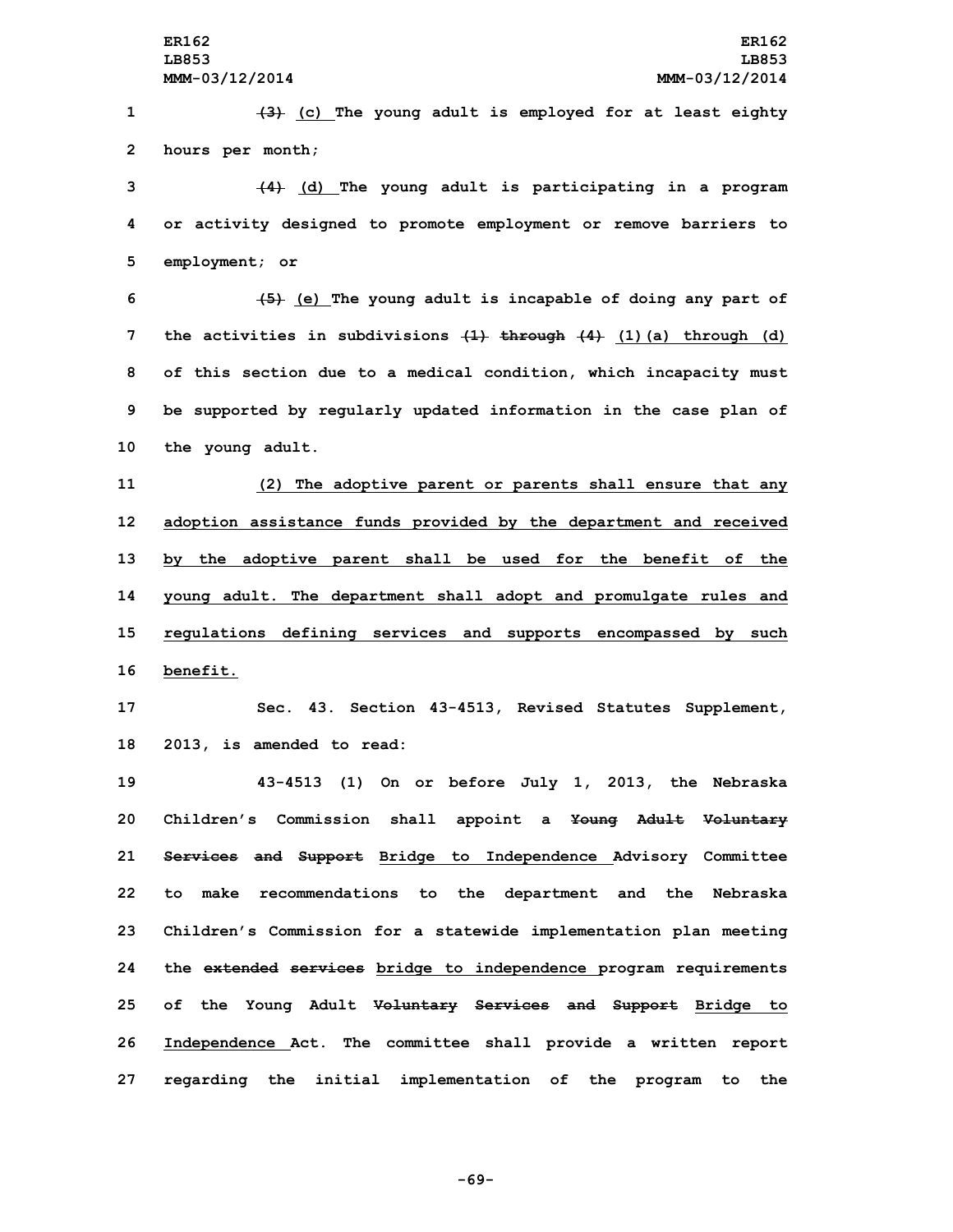**Nebraska Children's Commission, the Health and Human Services Committee of the Legislature, the department, and the Governor by October 1, 2013. The report shall also specifically address recommendations for maximizing and making efficient use of funding for <sup>a</sup> state-extended guardianship assistance program described in section 43-4514. The report to the Health and Human Services Committee of the Legislature shall be submitted electronically. The Young Adult Voluntary Services and Support Bridge to Independence Advisory Committee shall meet on <sup>a</sup> biannual basis thereafter to advise the department and the Nebraska Children's Commission regarding ongoing implementation of the extended services bridge to independence program and shall provide <sup>a</sup> written report regarding ongoing implementation, including extended services bridge to independence program participation and early discharge rates and reasons obtained from the department, to the Nebraska Children's Commission, the Health and Human Services Committee of the Legislature, the department, and the Governor by December 15th of each year. By December 15, 2015, the committee shall develop specific recommendations for expanding to or improving outcomes for similar groups of at-risk young adults and for the adaptation or continuation of assistance under the state-extended guardianship assistance program described in section 43-4514. The report to the Health and Human Services Committee of the Legislature shall be submitted electronically.**

**25 (2) The members of the Young Adult Voluntary Services and 26 Support Bridge to Independence Advisory Committee shall include, 27 but not be limited to, (a) representatives from all three branches**

**-70-**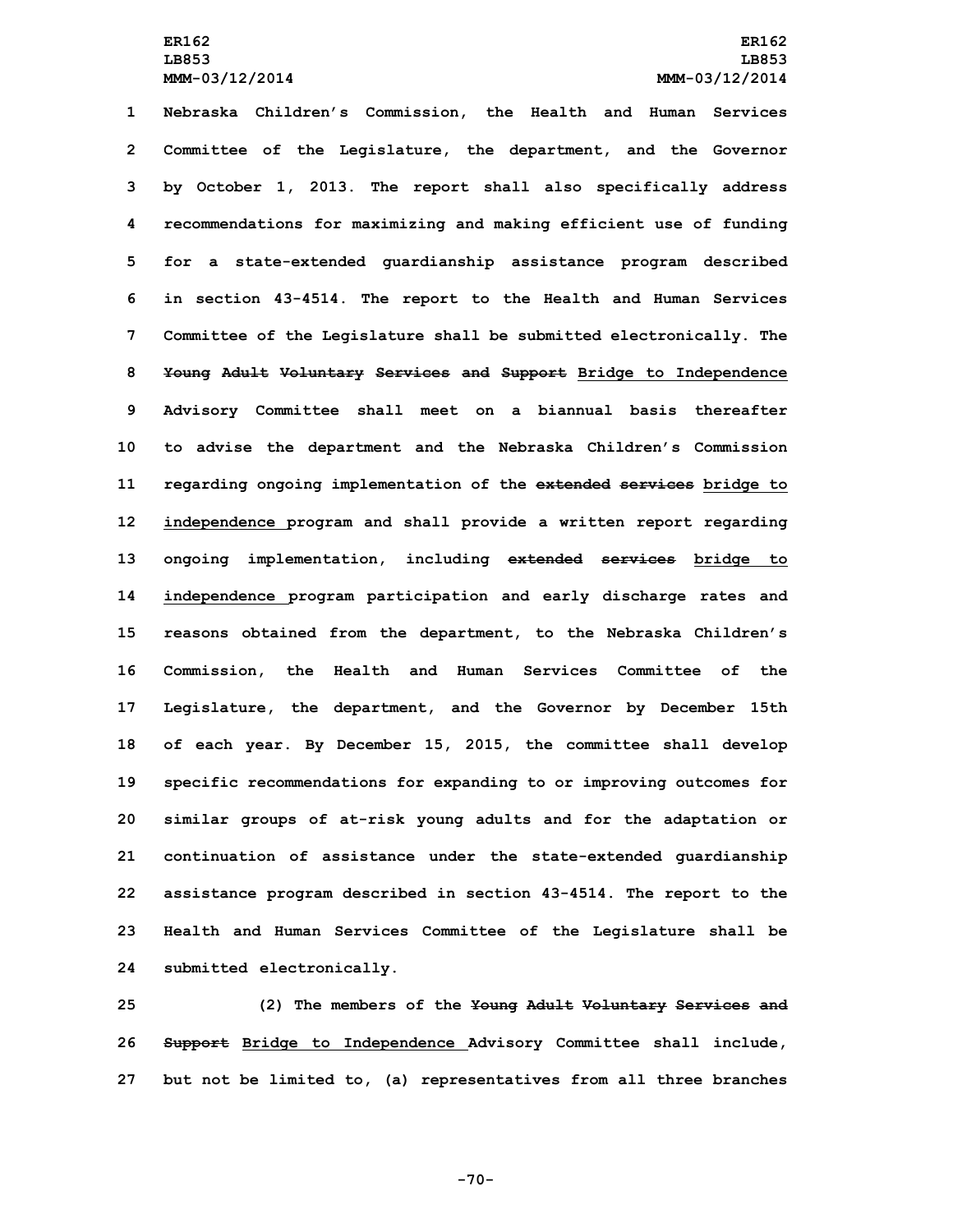**of government, and the representatives from the legislative and judicial branches of government shall be nonvoting, ex officio members, (b) no less than three young adults currently or previously in foster care, which may be filled on <sup>a</sup> rotating basis by members of Project Everlast or <sup>a</sup> similar youth support or advocacy group, (c) one or more representatives from <sup>a</sup> child welfare advocacy organization, (d) one or more representatives from <sup>a</sup> child welfare service agency, and (e) one or more representatives from an agency providing independent living services.**

 **(3) Members of the committee shall be appointed for terms of two years. The Nebraska Children's Commission shall appoint the chairperson of the committee and may fill vacancies on the committee as they occur.**

**14 Sec. 44. Section 43-4514, Revised Statutes Supplement, 15 2013, is amended to read:**

 **43-4514 (1) The department shall submit <sup>a</sup> state plan amendment by October 15, 2013, to seek federal Title IV-E funding under 42 U.S.C. 672 and 42 U.S.C. 673 for the extended services bridge to independence program pursuant to the Young Adult Voluntary Services and Support Bridge to Independence Act.**

 **(2) The extended services bridge to independence program or the state-extended guardianship assistance program under either subsection (3) or (4) of this section shall not begin prior to January 1, 2014.**

**25 (3) If the state plan amendment is approved:**

**26 (a) The department shall implement the extended services 27 bridge to independence program in accordance with the federal**

**-71-**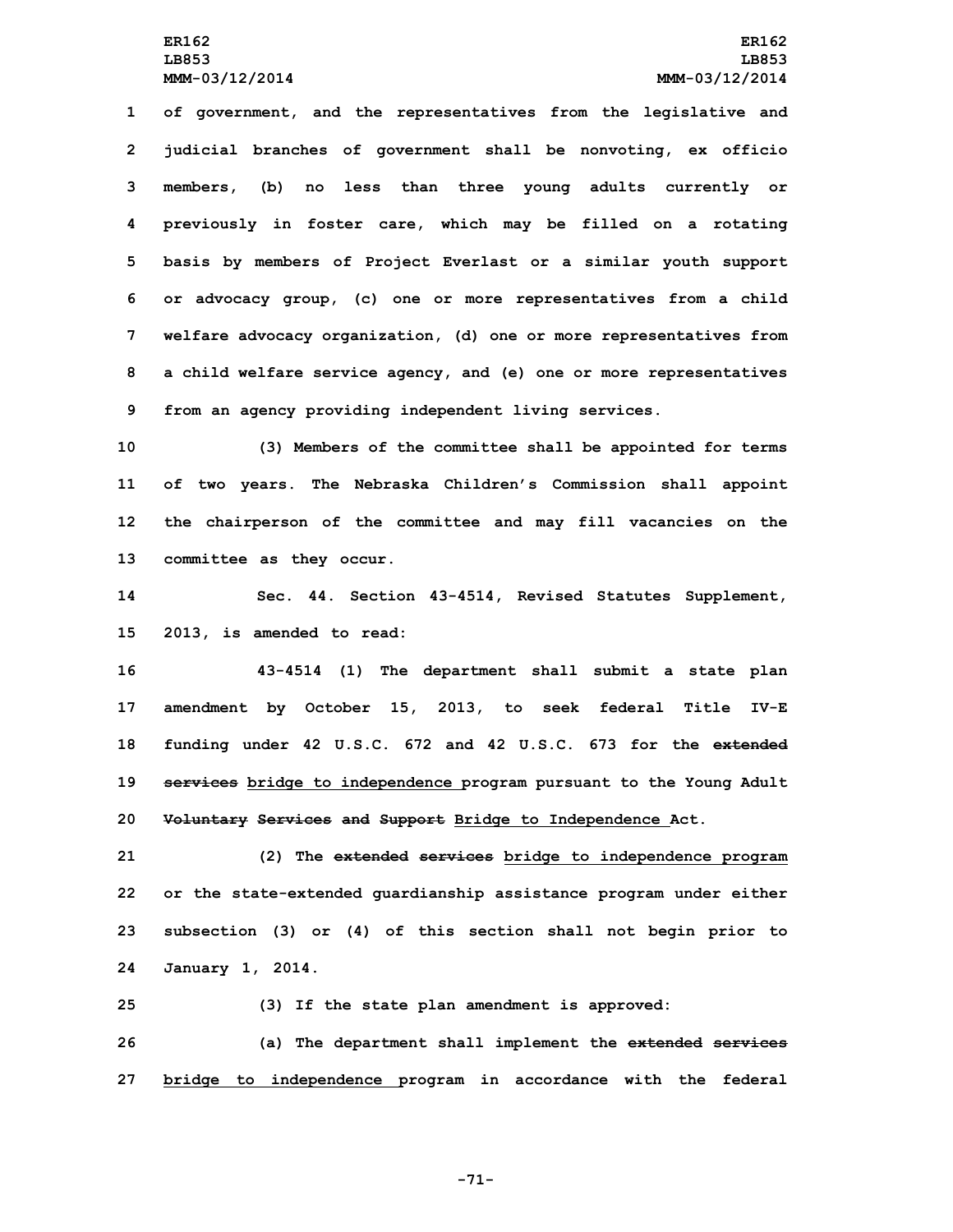**Fostering Connections to Success and Increasing Adoptions Act of 2008, 42 U.S.C. 673 and 42 U.S.C. 675(8)(B) and in accordance with requirements necessary to obtain federal Title IV-E funding under 42 U.S.C. 672 and 42 U.S.C. 673. If the department does not contract with <sup>a</sup> private agency to implement the extended services bridge to independence program, the extended services bridge to independence program shall take effect within sixty days after the department receives the notice of approval of the state plan amendment. If the department contracts with <sup>a</sup> private agency to implement the extended services bridge to independence program, the extended services bridge to independence program shall take effect within ninety days after the department receives the notice of approval of the state plan amendment; and**

 **(b) The department shall implement <sup>a</sup> state-extended guardianship assistance program. The state-extended guardianship assistance program shall not be construed to create an entitlement. Under the state-extended guardianship assistance program, <sup>a</sup> young adult (i) for whom the state has entered into <sup>a</sup> guardianship assistance agreement at sixteen years of age or older that is not with <sup>a</sup> licensed relative and (ii) who meets at least one of the conditions of eligibility under subdivisions (1) through (5) (1)(a) through (e) of section 43-4511, the department shall continue making guardianship assistance payments on behalf of such young adult until he or she attains twenty-one years of age to the extent possible within funds appropriated for the state-extended guardianship assistance program. It is the intent of the Legislature to appropriate four hundred thousand dollars**

**-72-**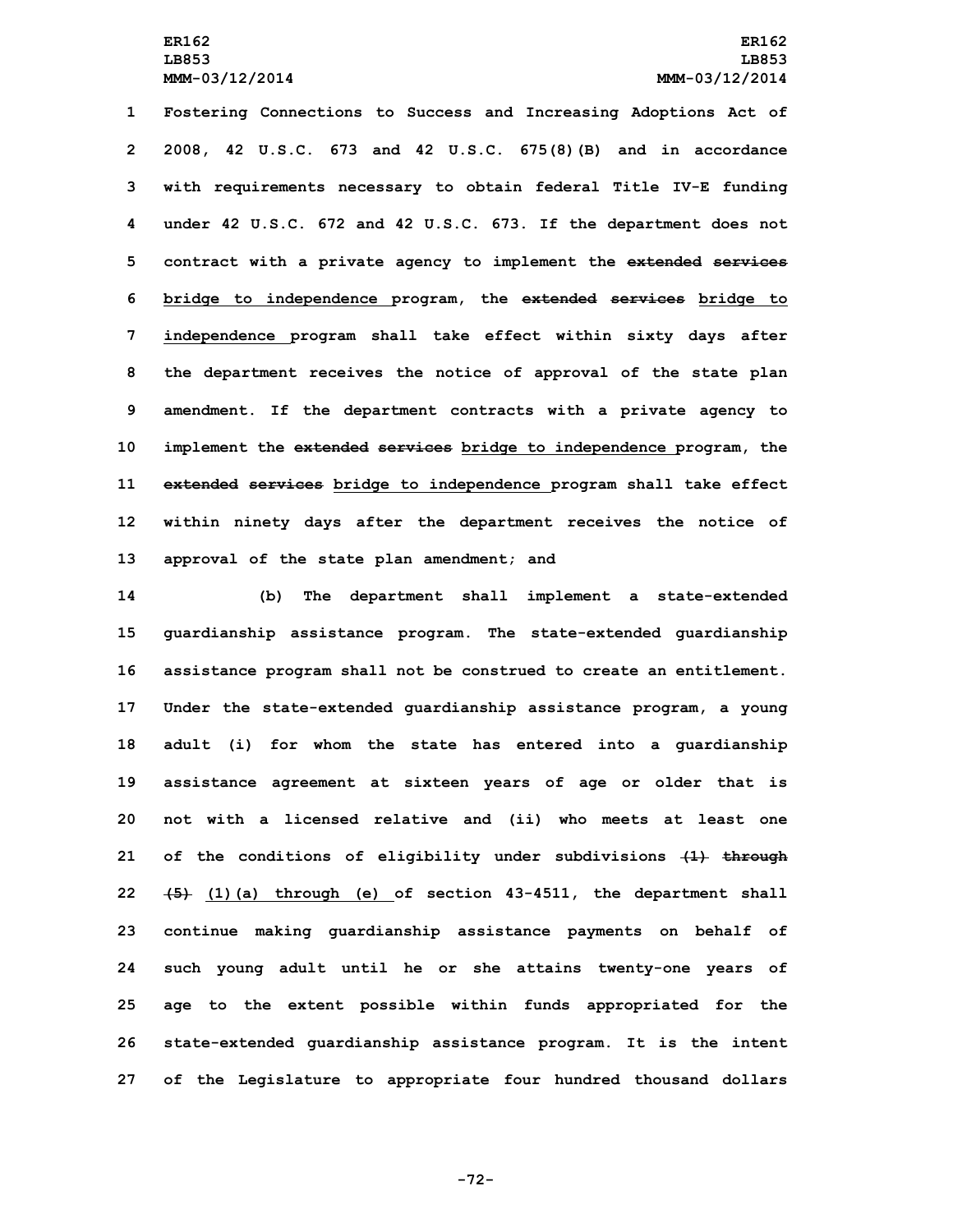**1 for fiscal years 2013-14 and 2014-15 for the state-extended 2 guardianship assistance program.**

 **(4) If the state plan amendment is denied, the department shall implement the extended services bridge to independence program as <sup>a</sup> state-only pilot program within sixty days after the department receives the notice of denial. If implemented as <sup>a</sup> state-only pilot program, it is the intent of the Legislature to appropriate two million dollars for fiscal years 2013-14 and 2014-15 for such state-only pilot program. The department shall administer the state-only pilot program to serve as many eligible young adults as possible within the funds appropriated. If <sup>a</sup> state-only pilot program is established, the Young Adult Voluntary Services and Support Bridge to Independence Advisory Committee shall make recommendations to the department and the Nebraska Children's Commission regarding eligibility criteria and private or alternative funding options within thirty days after the department receives the notice of denial.**

**18 (5) Prior to January 1, 2014, the department shall adopt 19 and promulgate rules and regulations to carry out the Young Adult 20 Voluntary Services and Support Bridge to Independence Act.**

 **(6) All references to the United States Code in the Young Adult Voluntary Services and Support Bridge to Independence Act refer to sections of the code as such sections existed on January 24 1, 2013.**

**25 Sec. 45. Section 71-6039.01, Reissue Revised Statutes of 26 Nebraska, is amended to read:**

**27 71-6039.01 No person shall act as <sup>a</sup> paid dining assistant**

**-73-**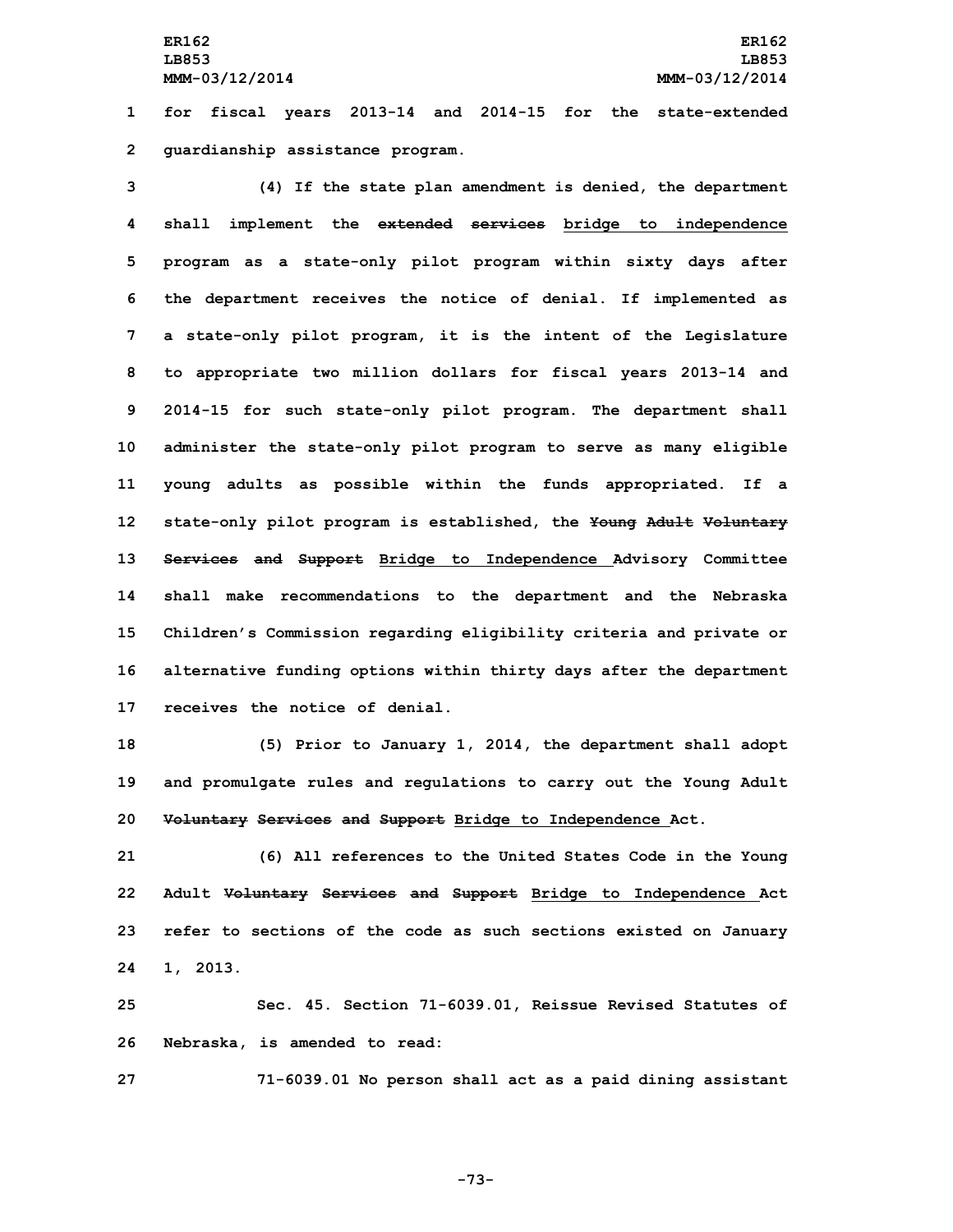**ER162 ER162 LB853 LB853 MMM-03/12/2014 MMM-03/12/2014**

**1 in <sup>a</sup> nursing home unless such person:**

**2 (1) Is at least sixteen years of age;**

**3 (2) Is able to speak and understand the English language 4 or <sup>a</sup> language understood by the nursing home resident being fed by 5 such person;**

**6 (3) Has successfully completed at least eight hours 7 of training as prescribed by the department for paid dining 8 assistants;**

**9 (4) Has no adverse findings on the Nurse Aide Registry or 10 the Adult Protective Services Central Registry; and**

 **(5) Has no adverse findings on the central register registry created in section 28-718 if the nursing home which employs such person as <sup>a</sup> paid dining assistant has at any one time more than one resident under the age of nineteen years.**

**15 Sec. 46. Section 71-6039.05, Reissue Revised Statutes of 16 Nebraska, is amended to read:**

 **71-6039.05 Each nursing home shall maintain (1) <sup>a</sup> record of all paid dining assistants employed by such facility, (2) verification of successful completion of <sup>a</sup> training course for each paid dining assistant, and (3) verification that the facility has made checks with the Nurse Aide Registry, the Adult Protective Services Central Registry, and the central register registry created in section 28-718, if applicable under section 71-6039.01, with respect to each paid dining assistant.**

**25 Sec. 47. Section 71-6502, Reissue Revised Statutes of 26 Nebraska, is amended to read:**

**27 71-6502 An in-home personal services worker:**

**-74-**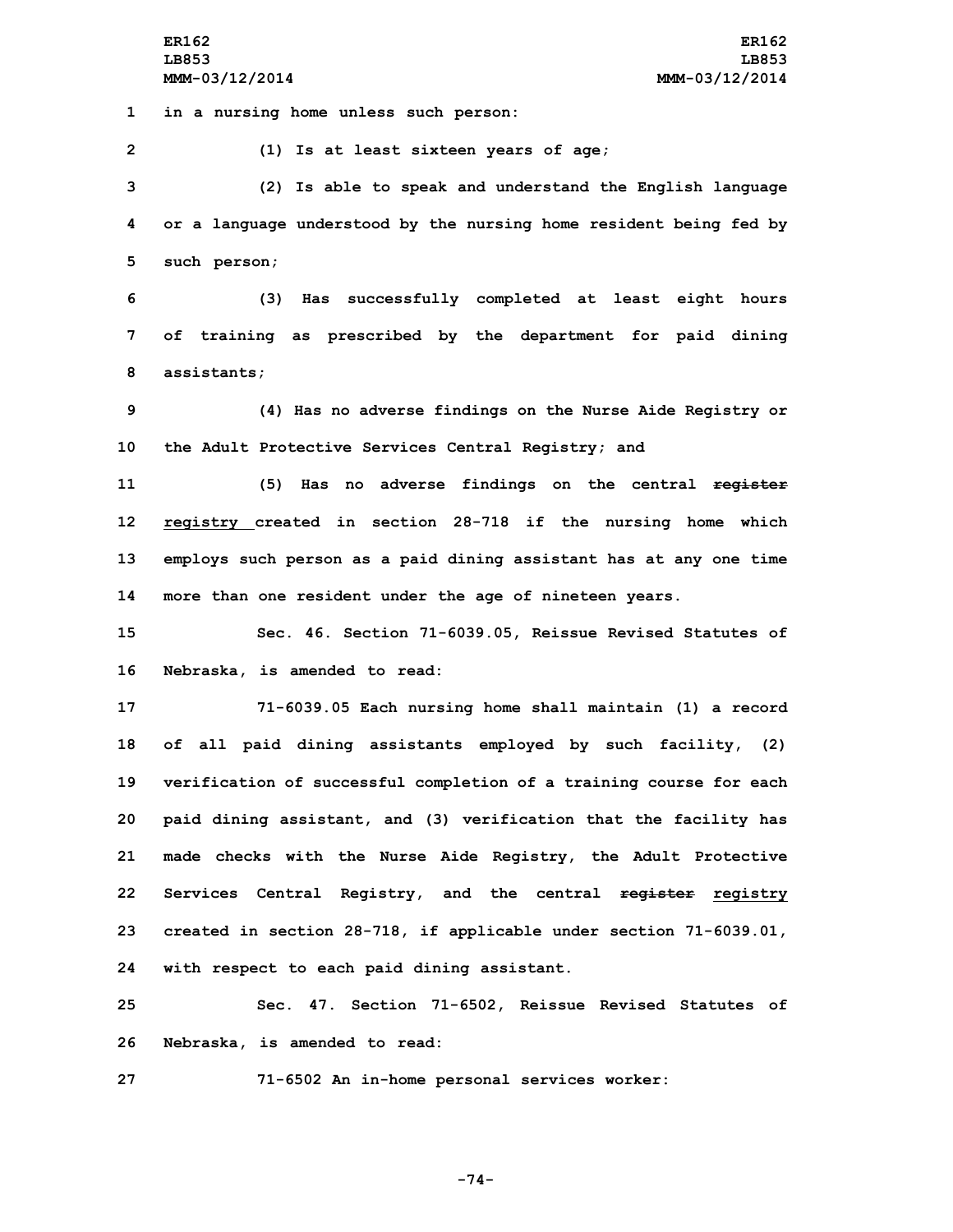**1 (1) Shall be at least eighteen years of age;**

**2 (2) Shall have good moral character;**

 **(3) Shall not have been convicted of <sup>a</sup> crime under the laws of Nebraska or another jurisdiction, the penalty for which is imprisonment for <sup>a</sup> period of more than one year and which crime is rationally related to the person's fitness or capacity to act as an in-home personal services worker;**

 **(4) Shall have no adverse findings on the Adult Protective Services Central Registry, the central register registry created in section 28-718, the Medication Aide Registry, the Nurse Aide Registry, or the central registry maintained by the sex offender registration and community notification division of the Nebraska State Patrol pursuant to section 29-4004;**

**14 (5) Shall be able to speak and understand the English 15 language or the language of the person for whom he or she is 16 providing in-home personal services; and**

**17 (6) Shall have training sufficient to provide the 18 requisite level of in-home personal services offered.**

**19 Sec. 48. Section 81-3136, Revised Statutes Supplement, 20 2013, is amended to read:**

 **81-3136 (1) It is the intent of the Legislature that the alternative response to reports of child abuse or neglect model developed pursuant to subsection (2) of this section be implemented in designated sites under the Child Protection and Family Safety Act no earlier than July 2014.**

**26 (2) The Department of Health and Human Services shall 27 convene interested stakeholders and families to develop <sup>a</sup> model for**

**-75-**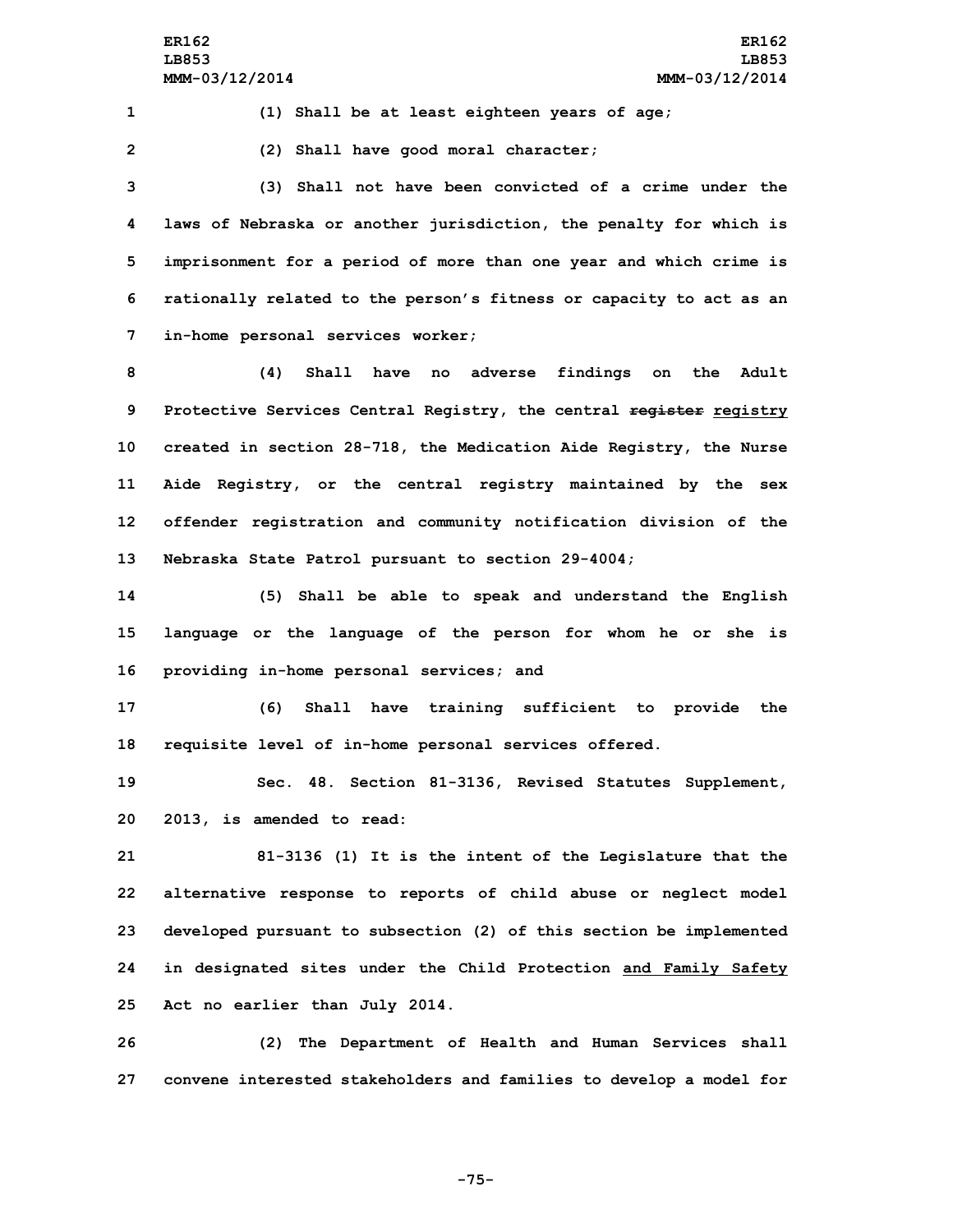**MMM-03/12/2014 MMM-03/12/2014 alternative response to reports of child abuse or neglect under the Child Protection Act. act. The model shall include: (a) Methodology for determining the location of sites for initial implementation of alternative response; (b) An estimate of the percentage of reports of child abuse or neglect eligible for alternative response; (c) Eligibility criteria for alternative response; (d) The process to determine eligibility for alternative response; (e) The assessment protocol and tools to be used for alternative response; (f) The role of child abuse and neglect investigative teams and child abuse and neglect treatment teams in implementation 14 sites; (g) How, with whom, and what alternative response data will be shared; (h) The criteria and process for transition of families from an alternative response to <sup>a</sup> traditional investigation; (i) The criteria and process for families who refuse an alternative response; (j) The plan to address the continuum of services needed for families receiving an alternative response; (k) An overview of critical training elements for both staff who implement and stakeholders involved with alternative response implementation; (l) <sup>A</sup> description of the evaluation component; (m) The relationship of alternative response to Title**

**-76-**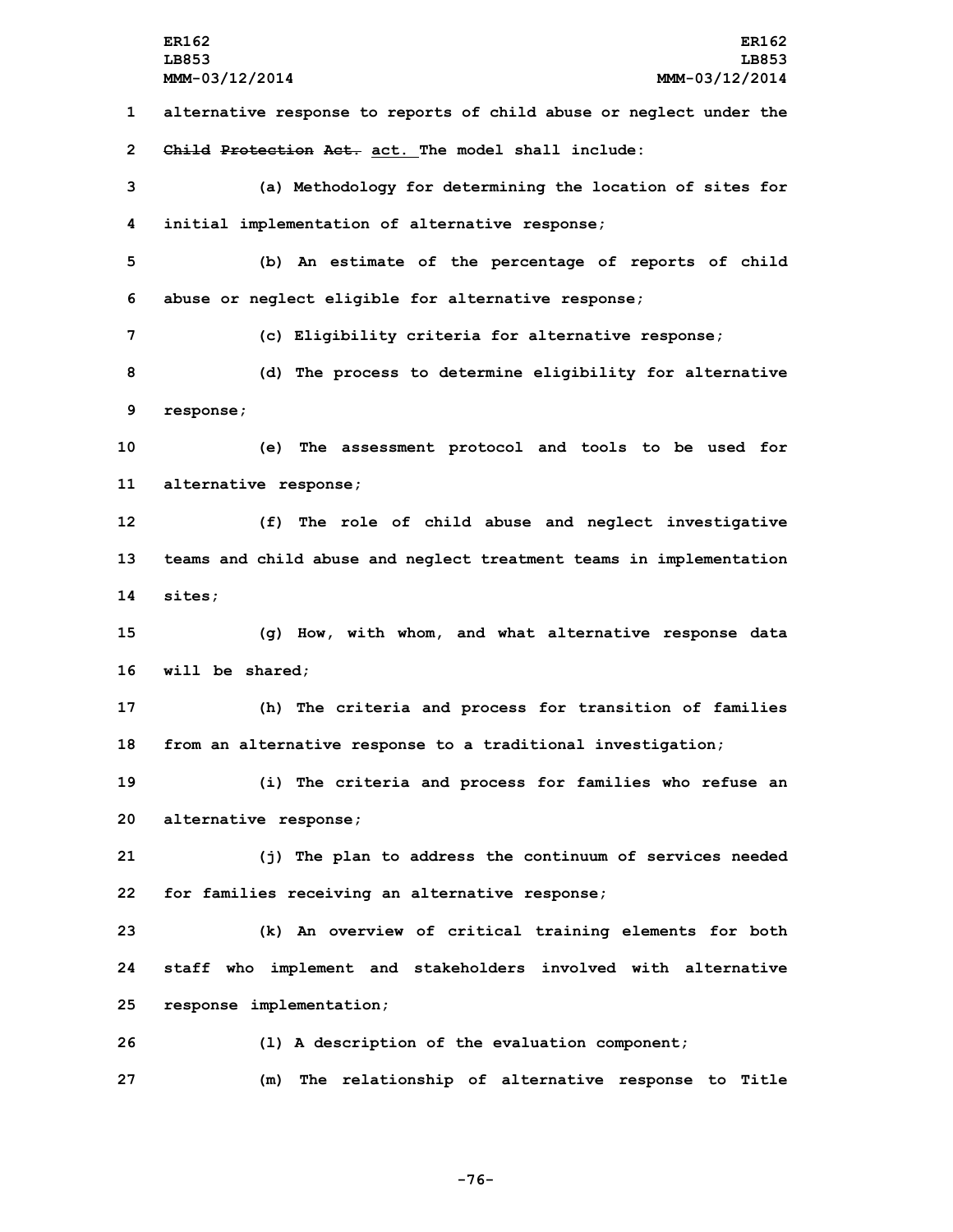**1 IV-E waiver applications of the Department of Health and Human 2 Services under the federal Social Security Act;**

**3 (n) <sup>A</sup> plan to communicate and update interested 4 stakeholders and families with regard to the alternative response 5 planning process;**

 **(o) The identification of statutory and policy changes necessary to implement the alternative response model, including <sup>a</sup> procedure that provides that reports of child abuse and neglect which receive an alternative response shall not receive <sup>a</sup> formal determination and the subject of the report shall not be entered into the central register registry of child protection cases maintained pursuant to section 28-718;**

**13 (p) <sup>A</sup> budget for implementing and sustaining an 14 alternative response model;**

**15 (q) The mechanisms of oversight and accountability in the 16 alternative response model; and**

**17 (r) <sup>A</sup> determination of how alternative response service 18 providers will be selected.**

 **(3) The Department of Health and Human Services shall provide the model developed under subsection (2) of this section in <sup>a</sup> report to the Nebraska Children's Commission by November 1, 2013, for the commission's review. The Nebraska Children's Commission shall electronically submit the report and review to the Legislature by December 15, 2013.**

**25 Sec. 49. Original sections 28-713, 28-719, 28-720.01, 26 28-721, 28-722, 28-723, 28-724, 28-725, 43-146.17, 43-284.02, 27 43-2932, 43-3709, 71-6039.01, 71-6039.05, and 71-6502, Reissue**

**-77-**